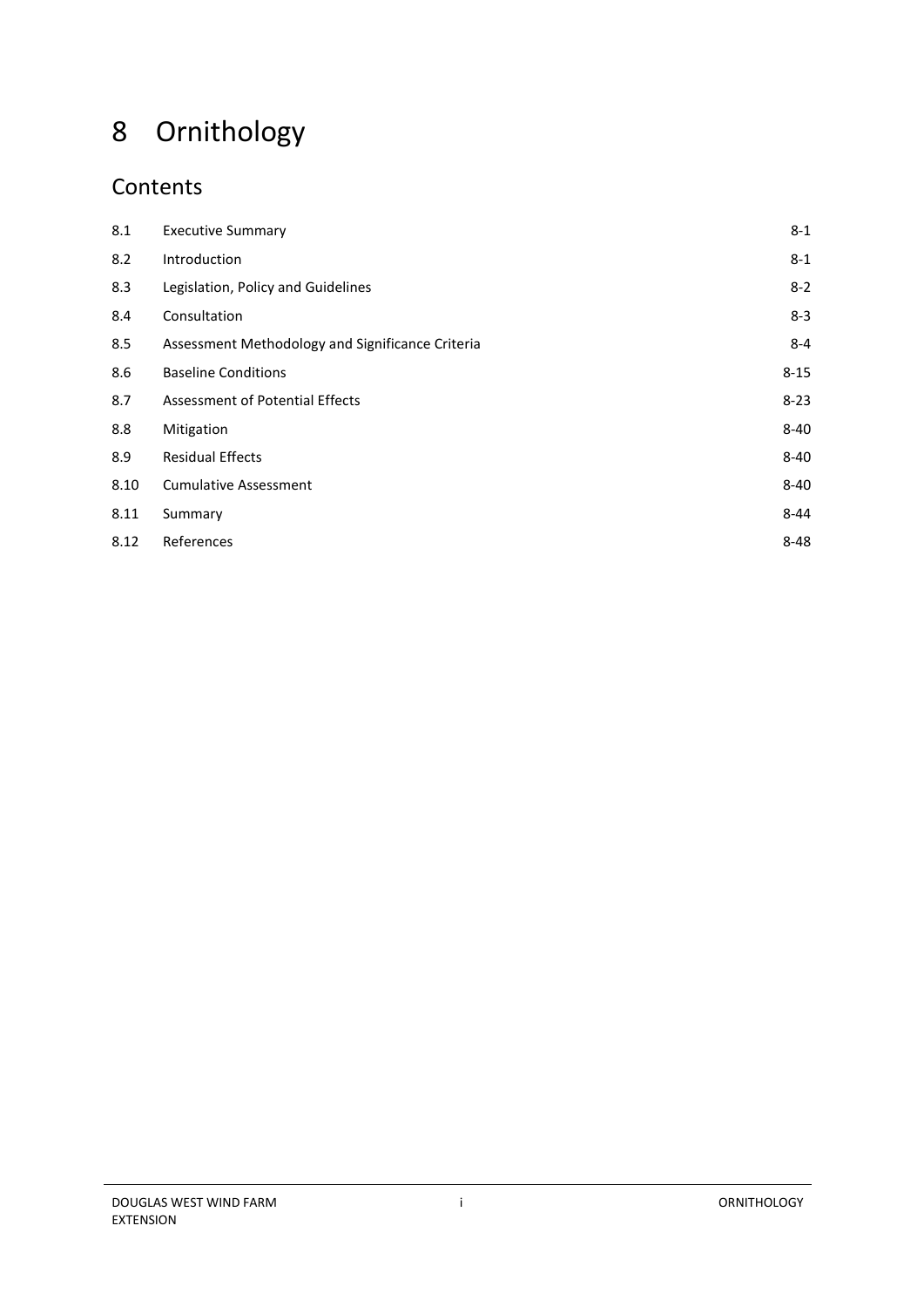This page is intentionally blank.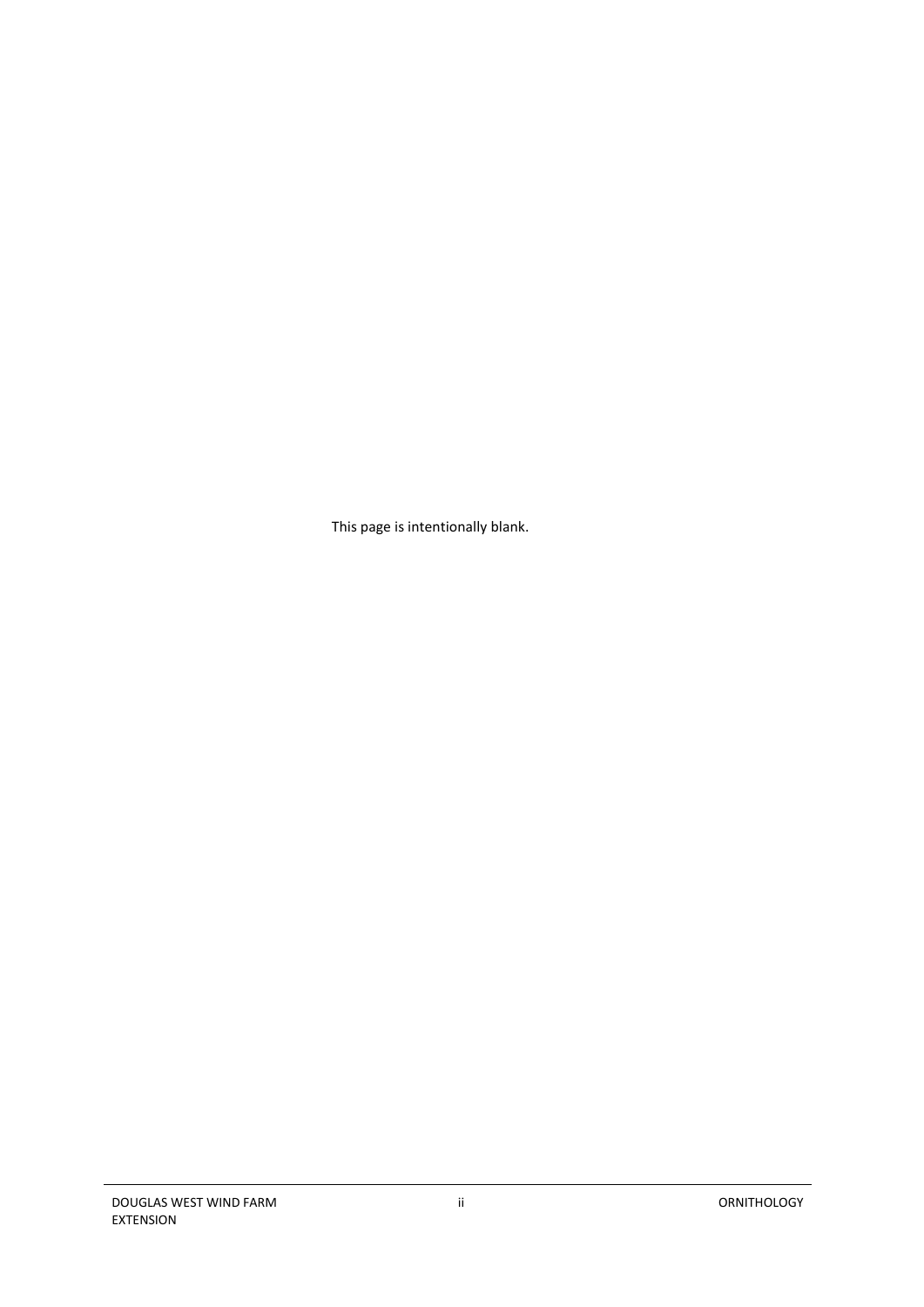# 8 Ornithology

# <span id="page-2-0"></span>8.1 Executive Summary

- 8.1.1 This chapter provides an assessment of the potential effects associated with the Proposed Development on ornithological features present.
- 8.1.2 Field surveys were conducted in accordance with Scottish Natural Heritage (SNH) consultation advice and relevant guidance during the 2018 breeding season in order to determine the current breeding assemblage within the study area. Ornithological surveys have regularly taken place for wind farm projects within, and in the immediate vicinity of the Proposed Development site over the last 15 years and as a result, a number of adjacent projects' survey areas have at least in part overlapped spatially with the site. The assessment therefore utilises relevant data recorded for local wind farm sites as well as the 2018 survey results.
- 8.1.3 In general, the bird assemblage recorded in 2018 corresponded with results of surveys undertaken for other wind farm projects in the local area, with few target species sensitive to wind farm development present within the site. Ornithological features taken forward to the assessment included those recorded during historic surveys within the 2 km study area that may have been absent during the 2018 breeding season. These comprised: wildfowl (whooper swan, pink-footed goose and greylag goose), goshawk, black grouse, lapwing, curlew and golden plover. No designated sites are considered likely to be affected by the Proposed Development.
- 8.1.4 The ornithological assessment identified habitat loss and disturbance during the construction and decommissioning phases, and displacement, collision risk and lighting effects during the operational phase, as potential impacts. Unmitigated effects from construction, operation and decommissioning activities on all Important Ornithological Features (IOFs) were assessed as being at worst minor adverse and not significant in the context of the EIA Regulations.
- 8.1.5 A cumulative assessment was undertaken and it was concluded that no further mitigation is required for the Proposed Development, and all cumulative effects are not significant.

# <span id="page-2-1"></span>8.2 Introduction

- 8.2.1 This chapter considers the potential effects on ornithology associated with the construction, operation and decommissioning of the Proposed Development. The specific objectives of the chapter are to:
	- describe the ornithological baseline;
	- describe the assessment methodology and significance criteria used in completing the assessment;
	- describe the potential unmitigated effects of predicted impacts (direct or indirect) on Important Ornithological Features (IOFs);
	- describe the mitigation measures proposed to address likely significant effects; and
	- assess the residual effects remaining following the implementation of mitigation, including cumulatively with other wind farm projects.
- 8.2.2 This chapter is supported by Appendix 8.1: Ornithology, which contains the following Annexes:
	- Annex A Ornithological legal protection;
	- Annex B Ornithological survey methodologies;
	- Annex C Ornithological survey effort and general information;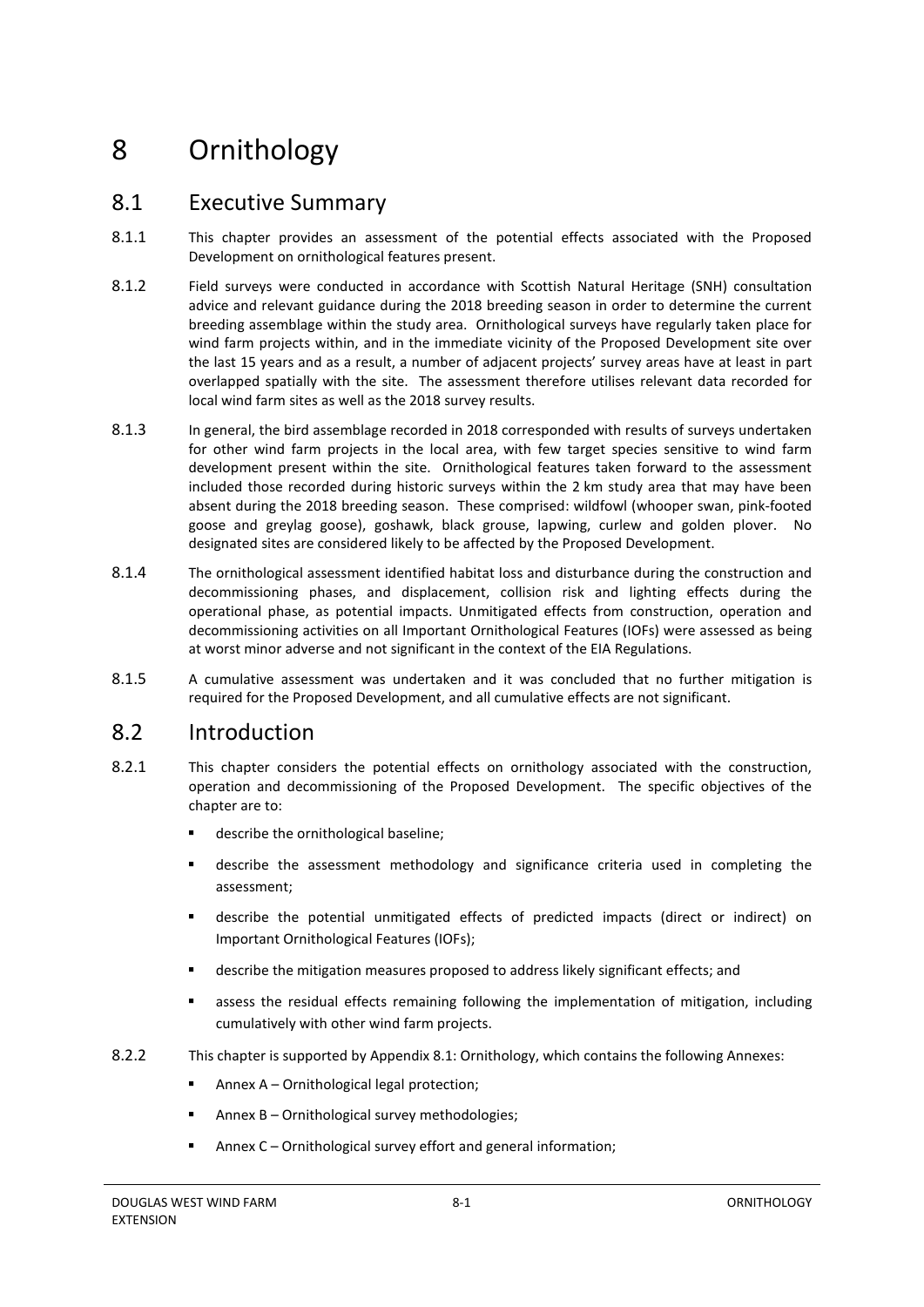- Annex D Ornithological survey results;
- Annex E Review of the effects of artificial light on birds in relation to deployment of obstruction lighting on turbines; and
- Annex F Supplementary desk study information.
- 8.2.3 This chapter is supported by the following figures:
	- **Figure 8.1 Ornithological Designated Sites within 20 km;**
	- Figure 8.2 Wind Farm Projects within 2 km;
	- **Figure 8.3 Site Boundaries and Study Areas;**
	- **Figure 8.4 2018 Vantage Point and Viewshed;**
	- **Figure 8.5 Flight Activity Results: 2018 Breeding Season;**
	- Figure 8.6 Wader Activity: 2018;
	- Figure 8.7 Raptor Activity: 2018; and
	- **Figure 8.8 Black Grouse Historic Records.**

# <span id="page-3-0"></span>8.3 Legislation, Policy and Guidelines

# *Legislation*

- 8.3.1 Relevant European legislation and guidance documents have been reviewed and taken into account as part of this ornithological assessment. Of particular relevance are the following European legislation:
	- Directive 2009/147/EC on the Conservation of Wild Birds ('Birds Directive');
	- Directive 92/43/EEC on Conservation of Natural Habitats and of Wild Fauna and Flora (as amended) ('Habitats Directive'); and
	- Environmental Impact Assessment Directive 2014/52/EU.
- 8.3.2 The following national legislation is considered as part of the ornithology assessment:
	- **The Wildlife and Countryside Act 1981 (as amended);**
	- The Conservation (Natural Habitats &c.) Regulations 1994 (as amended) (The Habitats Regulations);
	- **The Nature Conservation (Scotland) Act 2004 (as amended); and**
	- The Electricity Works (Environmental Impact Assessment) (Scotland) Regulations 2017.

# *Planning Policy*

- 8.3.3 Chapter 5 sets out the planning policy framework that is relevant to the EIA. The policies set out include those from the South Lanarkshire Local Development Plan 2015. This section also considers the relevant aspects of Scottish Planning Policy, Planning Advice Notes and other relevant guidance. Of relevance to the ornithology assessment presented within this chapter, regard has been had to the following policies:
	- *UK Post-2010 Biodiversity Framework* (2012);
	- *Scottish Biodiversity Strategy*: It's in Your Hands (2004)/2020 Challenge for Scotland's Biodiversity (2013); and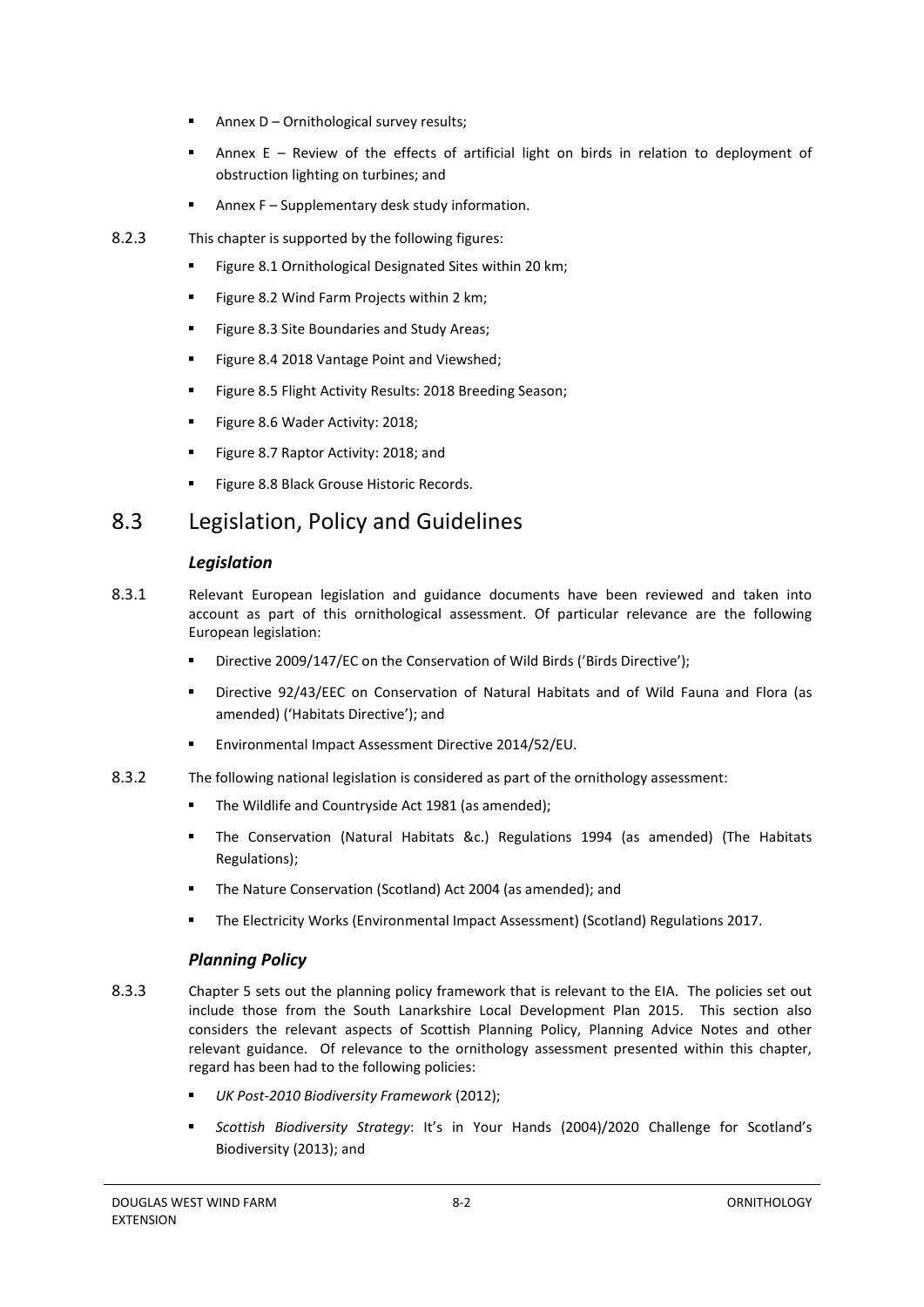Scottish Government (2017). *Planning Advice Note 1/2013-Environmental Impact Assessment*, Revision 1.0.

# *Guidance*

- 8.3.4 Cognisance has been made of the following guidance:
	- Eaton M.A., Aebischer N.J., Brown A.F., Hearn R.D., Lock L., Musgrove A.J., Noble D.G., Stroud D.A. and Gregory R.D. (2015). *Birds of Conservation Concern 4: the population status of birds in the United Kingdom, Channel Islands and Isle of Man*. British Birds 108, 708–746;
	- European Commission (2010). Natura 2000 Guidance Document *'Wind Energy Developments and Natura 2000*'. European Commission, Brussels;
	- Scottish Natural Heritage (SNH) (2000). *Windfarms and birds: calculating a theoretical collision risk assuming no avoidance action*. SNH Guidance Note;
	- SNH (2016a). *Assessing connectivity with Special Protection Areas (SPAs)*. Version 3;
	- SNH (2016b). *Environmental Statements and Annexes of Environmentally Sensitive Bird Information; Guidance for Developers, Consultants and Consultees* Version 2;
	- SNH (2017) *Recommended Bird Survey Methods to inform impact assessment of Onshore Windfarms*.
	- SNH (2018a). *Assessing significance of impacts from onshore windfarms on birds out with designated areas*. Version 2
	- SNH (2018b). *Assessing the cumulative impacts of onshore wind farms on birds*. SNH Guidance Note;
	- SNH (2018c). *Environmental Impact Assessment Handbook – Version 5: Guidance for competent authorities, consultation bodies, and others involved in the Environmental Impact Assessment process in Scotland*; and
	- SERAD (Scottish Executive Rural Affairs Department) (2000). *Habitats and Birds Directives, Nature Conservation; Implementation in Scotland of EC Directives on the Conservation of Natural Habitats and of Wild Flora and Fauna and the Conservation of Wild Birds ("the Habitats and Birds Directives")*. Revised Guidance Updating Scottish Office Circular No 6/1995.

# <span id="page-4-0"></span>8.4 Consultation

8.4.1 During the pre-application EIA process, SNH provided comment relating to the Ornithology Scoping Report for the Proposed Development (MacArthur Green, 2018), and specifically the collection of baseline ornithology data which would be used to inform this assessment. A summary of the SNH response and how it was addressed in this Chapter is presented in [Table 8.1.](#page-4-1)

<span id="page-4-1"></span>

| <b>Consultee</b>            | <b>Summary of key issues</b>                                                                     | Where addressed in chapter                                                                               |
|-----------------------------|--------------------------------------------------------------------------------------------------|----------------------------------------------------------------------------------------------------------|
| <b>SNH</b><br>27 April 2018 | "[SNH] can confirm that the<br>approach to ornithological<br>surveying set out in the report you | The methods and data sources<br>considered for obtaining sufficient<br>information to allow a robust     |
|                             | provided should provide a<br>sufficient basis for assessing the<br>potential impacts."           | assessment of the Proposed<br>Development are presented in Section<br>8.5 and in detail in Appendix 8.1. |

# **Table 8.1 – Key issues**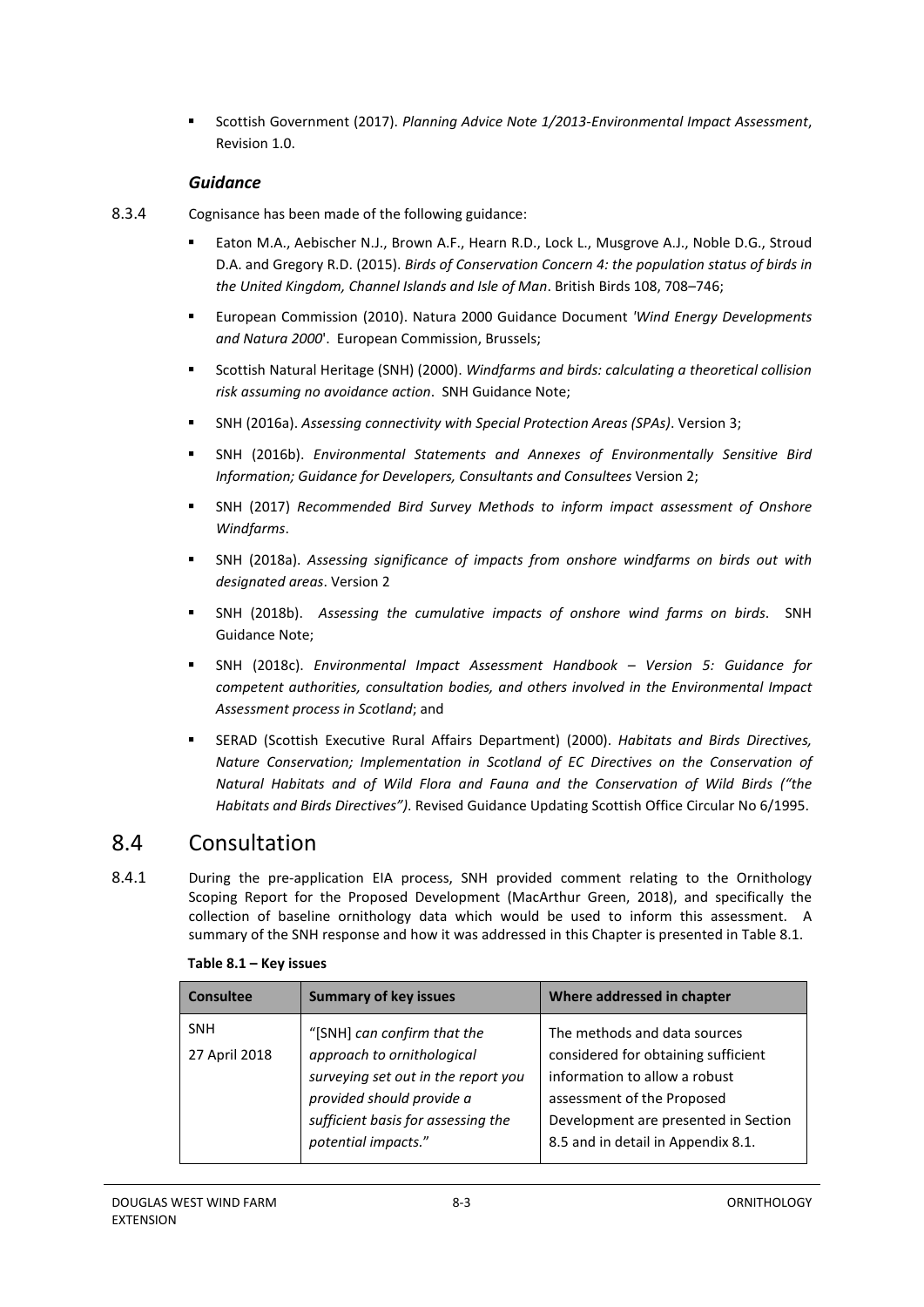| <b>Consultee</b>              | <b>Summary of key issues</b>                                                                                                                                                                                                                                                                                                                                                                                                                                                                                                                                                                                                         | Where addressed in chapter                                                                                                                                                                                                                                                                                                                                                                          |
|-------------------------------|--------------------------------------------------------------------------------------------------------------------------------------------------------------------------------------------------------------------------------------------------------------------------------------------------------------------------------------------------------------------------------------------------------------------------------------------------------------------------------------------------------------------------------------------------------------------------------------------------------------------------------------|-----------------------------------------------------------------------------------------------------------------------------------------------------------------------------------------------------------------------------------------------------------------------------------------------------------------------------------------------------------------------------------------------------|
| <b>SNH</b><br>31 January 2019 | Given the separation distance<br>between the Proposed<br>Development site and the SPA, in<br>line with our Guidance on<br>Assessing Connectivity with Special<br>Protection Areas (SPAs) (June<br>2016) the Proposed Development<br>would be situated out with the<br>core foraging range for hen harrier,<br>golden plover, peregrine and<br>short-eared owl. However, the<br>Proposed Development site would<br>be situated within the core<br>foraging range for merlin, which is<br>the area in which we would<br>consider there may be connectivity<br>between the development site and<br>the qualifying interests of the SPA. | Baseline survey results in 2018 and<br>historic surveys for other local wind<br>farm projects within 2 km (Section 8.6)<br>have not recorded breeding merlin,<br>and the species appears to be only<br>present rarely. Consideration of<br>potential effects within an EIA context,<br>and a Habitats Regulations Appraisal<br>(HRA) context on the SPA population<br>are presented in Section 8.7. |
|                               | Regarding the ornithology<br>interests of the Muirkirk Uplands<br>Site of Special Scientific Interest<br>(SSSI), we reserve full judgement<br>on potential effects until we have<br>considered the full ornithology<br>survey results.<br>We do not consider that the                                                                                                                                                                                                                                                                                                                                                                | Consideration of potential effects on<br>the SSSI are presented in Section 8.7.<br>Noted. Consideration of potential                                                                                                                                                                                                                                                                                |
|                               | proposal will have a negative<br>impact on the interests of North<br>Lowther SSSI.                                                                                                                                                                                                                                                                                                                                                                                                                                                                                                                                                   | effects on the SSSI are presented in<br>Section 8.7.                                                                                                                                                                                                                                                                                                                                                |

# <span id="page-5-0"></span>8.5 Assessment Methodology and Significance Criteria

8.5.1 This chapter takes an appropriate and topic-specific approach to assessment of the Proposed Development within the parameters identified in Chapter 3: Proposed Development. This chapter provides a worst-case assessment of the Proposed Development for ornithology and presents sufficient information for consultees and the decision makers to comment on and determine the application within the parameters of the Proposed Development.

# *Site status and context*

8.5.2 The site currently comprises an area of mainly low conservation value mature conifer plantation (refer to Chapter 7: Ecology for further details). It is surrounded by open rough grazing moorland and historical opencast mine workings (Dalquhandy being directly to the north), as well as operational wind farms, the closest being Hagshaw Hill and Extension, and Galawhistle, directly to the south and south-west.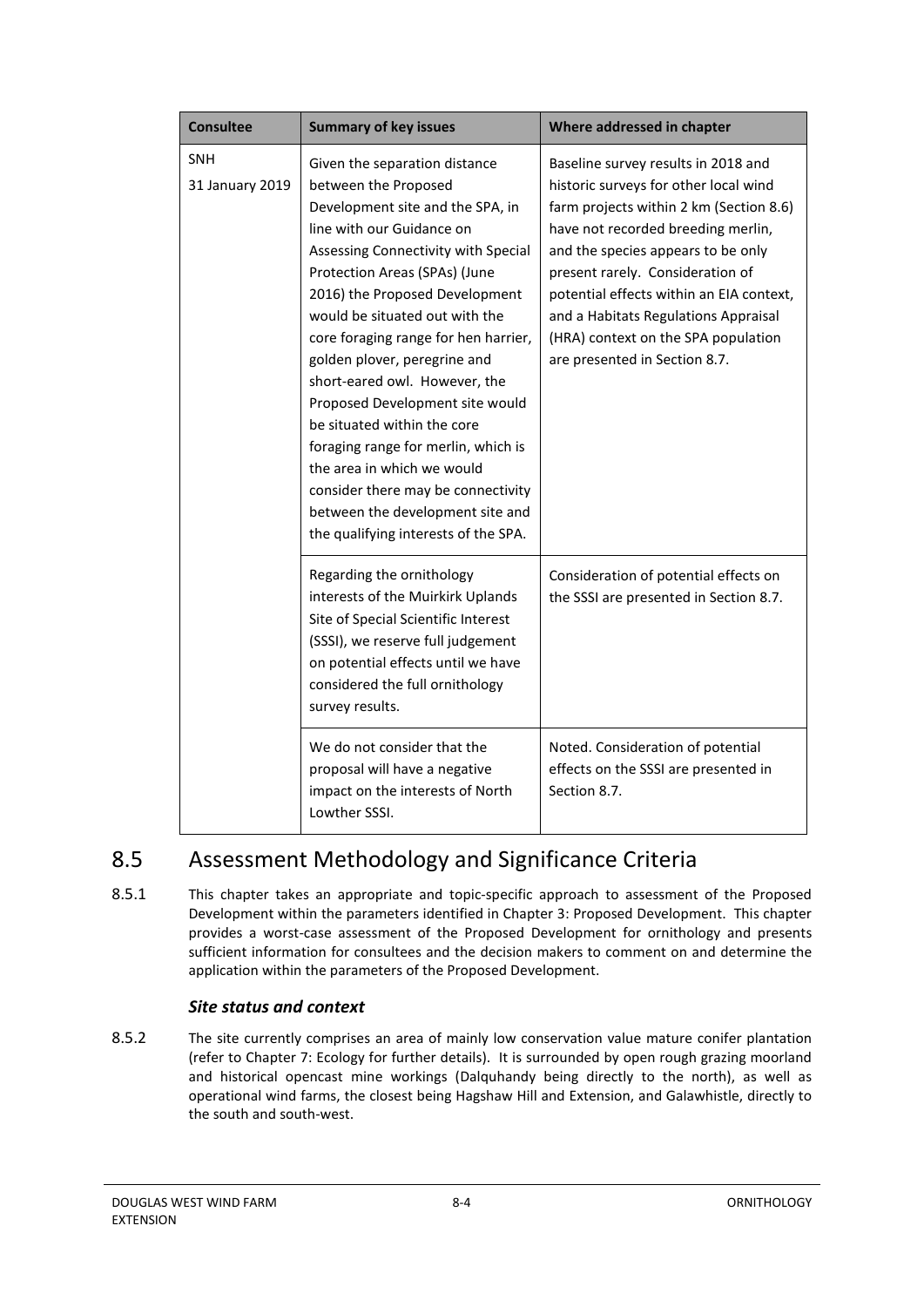# *Scope of Surveys*

- 8.5.3 Consultation was undertaken with SNH to reach agreement on the scope of ornithological surveys required to inform the assessment [\(Table 8.1\)](#page-4-1).
- 8.5.4 As summarised in MacArthur Green (2018), ornithological surveys have regularly taken place for wind farm projects in the immediate vicinity of the site over the last 15 years, as well as ongoing monitoring for the Hagshaw Hill Extension Wind Farm. As a result, a number of adjacent sites' survey areas have overlapped spatially with the Proposed Development site (Figure 8.2). As a result, it is considered that the ornithological baseline conditions within the development site are well known.
- 8.5.5 It was therefore agreed with SNH (Table 8.1) that one breeding season of additional survey effort is sufficient to allow a robust characterisation of the baseline ornithological assemblage and usage of the site and surrounding area, when used in combination with the substantial information collated for other nearby projects.

# *Study Area*

- 8.5.6 The assessment focused on the site and appropriate buffer areas, as recommended by SNH (2017) guidance (see Appendix 8.1 for further details).
- 8.5.7 The specific study areas associated with this assessment are as follows:
	- ornithological designated sites: within 20 km of the site (Figure 8.1);
	- scarce breeding birds (raptors, owls and black grouse): 2 km buffer around the site (Figure 8.3);
	- **black grouse: 1.5 km buffer around the site (Figure 8.3);**
	- breeding birds (waders): within suitable upland habitat (non-forested), up to 500 m from the site (Figure 8.3);
	- flight activity (collision risk): within the turbine area a 500 m buffer of the outermost turbine locations; and
	- cumulative effects: projects within the appropriate Natural Heritage Zone (NHZ) (Figure 8.2).

# *Information and Data Sources*

# **Desk Study**

- 8.5.8 The desk study used the following source for information on designated sites:
	- SNH Sitelink [\(http://gateway.snh.gov.uk/sitelink/index.jsp\)](http://gateway.snh.gov.uk/sitelink/index.jsp).
- 8.5.9 The desk study also gathered ornithological information that was available within Environmental Statements, EIA reports and associated Technical Appendices in the public domain relating to applications of the following local wind farm projects (see Figure 8.2). [Table 8.2](#page-7-0) outlines the timeline of baseline ornithology surveys carried out for these projects:
	- Hagshaw Hill Extension Wind Farm (HH): April 2003 to July 2004;
	- Nutberry Wind Farm (NU): April 2004 to March 2006:
	- Galawhistle Wind Farm (GA): September 2007 to August 2009;
	- Dalquhandy Wind Farm (DQ): November 2011 to November 2012; and April to July 2017 (for revised application);
	- Cumberhead (Nutberry Extension) Wind Farm (CU): May 2013 to August 2014;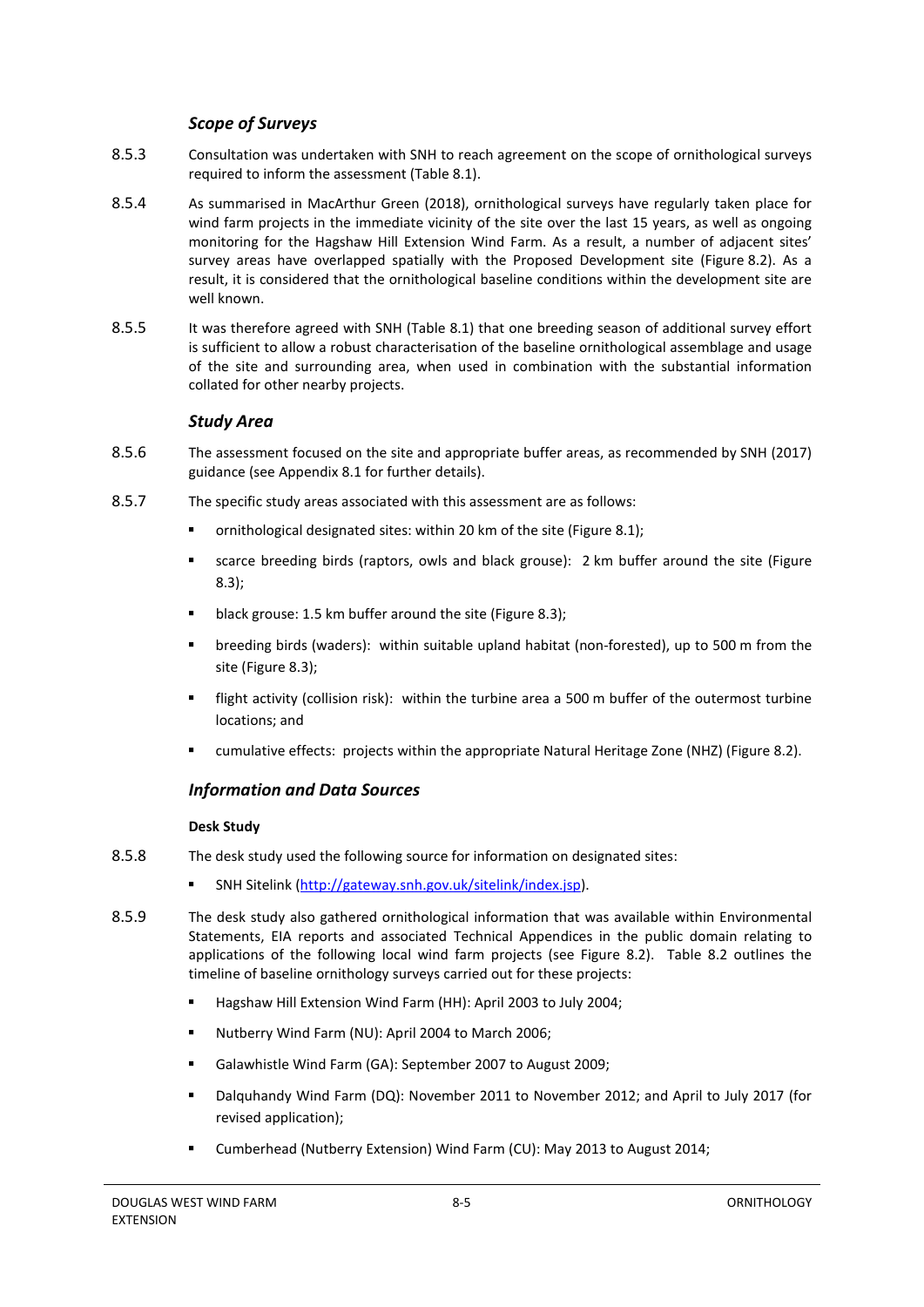- Douglas West Wind Farm (DW): September 2014 to September 2015. Includes a report '*Final Breeding Raptor Survey Report 2015 of the Proposed Douglas West & Dalquhandy DP Renewable Energy Project*' (DES, 2015) which contains historic breeding raptor information provided by the South Strathclyde Raptor Study Group (SSRSG); and
- Repowered Hagshaw Hill Wind Farm (RHH): March to August 2018.
- 8.5.10 In addition, the desk study used information relating to the following proposed local wind farm project which was not taken forward for development:
	- Douglas West Community Wind Farm (DWCW): November 2009 to November 2010 and a scoping visit was also carried out at the DWCW site in September 2009. The site boundary for this project largely overlapped with the Douglas West Wind Farm.

**Table 8.2 – Timeline of baseline ornithology surveys undertaken for nearby wind farm sites**

<span id="page-7-0"></span>8.5.11

| Wind       | Year (2003 to 2017) |    |    |    |    |    |    |                               |    |    |    |    |    |    |    |    |
|------------|---------------------|----|----|----|----|----|----|-------------------------------|----|----|----|----|----|----|----|----|
| farm       | 03                  | 04 | 05 | 06 | 07 | 08 | 09 | 10                            | 11 | 12 | 13 | 14 | 15 | 16 | 17 | 18 |
| <b>HH</b>  |                     |    |    |    |    |    |    | <b>Operational Monitoring</b> |    |    |    |    |    |    |    |    |
| <b>NU</b>  |                     |    |    |    |    |    |    |                               |    |    |    |    |    |    |    |    |
| GA         |                     |    |    |    |    |    |    |                               |    |    |    |    |    |    |    |    |
| pwcw       |                     |    |    |    |    |    |    |                               |    |    |    |    |    |    |    |    |
| <b>DQ</b>  |                     |    |    |    |    |    |    |                               |    |    |    |    |    |    |    |    |
| 6U         |                     |    |    |    |    |    |    |                               |    |    |    |    |    |    |    |    |
| bw         |                     |    |    |    |    |    |    |                               |    |    |    |    |    |    |    |    |
| <b>RHH</b> |                     |    |    |    |    |    |    |                               |    |    |    |    |    |    |    |    |
| ⊸o         |                     |    |    |    |    |    |    |                               |    |    |    |    |    |    |    |    |

rnithology data was collected at these wind farms during breeding and non-breeding seasons. Each wind farm covered some or all of the following survey types:

- flight activity surveys (summer vantage point watches and autumn migration vantage point watches);
- scarce breeding bird surveys (walkover surveys for raptors and any other species listed in Schedule 1 of the Wildlife and Countryside Act 1981);
- **black grouse surveys; and**
- **upland breeding bird surveys (waders and any other species of conservation concern).**

# **Field Surveys**

8.5.12 Ornithological fieldwork commenced in March 2018 and was completed in August 2018, and comprised the surveys detailed below (see Appendix 8.1, Annexes B and C for further details).

# *Scarce breeding bird surveys:*

8.5.13 Monthly surveys from April to August 2018 for breeding raptors and any other species listed in Schedule 1 of the Wildlife and Countryside Act 1981 took place within the site and a survey area buffer of a minimum of 2 km, following survey methodologies from Hardey *et al.* (2013) and Gilbert *et al.* (1998).

# *Black grouse surveys:*

8.5.14 Black grouse surveys took place within the site boundary and a survey area buffer of a minimum of 1.5 km in 2018 in April and May 2018, following survey methodology from Gilbert *et al.* (1998).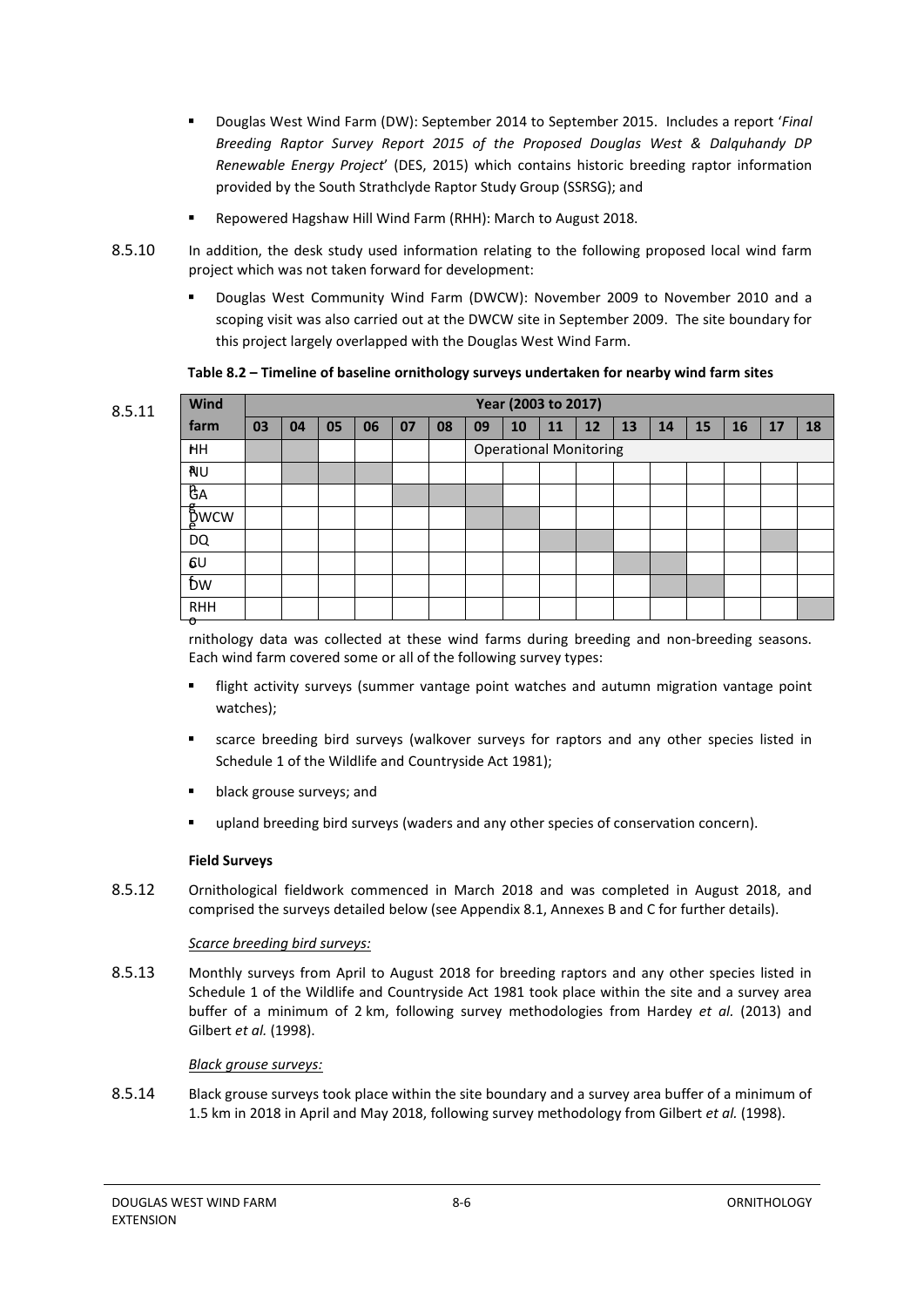#### *Flight activity surveys:*

- 8.5.15 It was agreed with SNH [\(Table 8.1\)](#page-4-1) that flight activity (vantage point) surveys were not required due of the following reasons:
	- Considerable information exists from previous flight surveys for nearby wind farm projects, which have survey areas that either overlap with the Proposed Development site, or are close by; and
	- The mature conifer plantation that comprises the majority of the site is likely to be of low habitat quality for target species such as breeding raptors or waders. Activity levels over the site are therefore likely to be very low.
- 8.5.16 The following wind farm projects have carried out flight activity surveys where viewsheds have at least in part overlapped with the Proposed Development site (see Appendix 2 of MacArthur Green (2018) for details of vantage point locations and associated viewsheds):
	- Cumberhead Wind Farm (2013-14): VP 1 and VP 3 have combined coverage of around 80% of the Proposed Development site.
	- Douglas West & Dalquhandy DP Renewable Energy Project (2014-15) and Douglas West Community Wind Farm (2009-10): VP 3 and VP 1 (2009-10 only) have a combined coverage of around 75% of the Proposed Development site.
	- Dalquhandy Wind Farm (2011-12): VP 1 has coverage of up to 25% of the Proposed Development site.
	- Hagshaw Hill Extension Wind Farm (2003-04).
- 8.5.17 In addition, flight activity surveys from a single vantage point in 2018 for the Repowered Hagshaw Hill Wind Farm project covered the area directly to the south of the Proposed Development site (Figure 8.4).

# *Upland breeding bird surveys:*

8.5.18 The conifer plantation habitat within the site is unsuitable for upland breeding birds such as waders, and so no surveys were undertaken in 2018. To the south of the site, for the Repowered Hagshaw Hill Wind Farm project, upland breeding bird surveys in 2018 focussed on recording breeding waders and any other species of conservation concern found within the site and a 500 m buffer (i.e. overlapping with the south of the Proposed Development site), following survey methodology from Brown & Shepherd (1993).

# *Assessment of Potential Effect Significance*

- 8.5.19 This section defines the methods used to assess the significance of effects through the process of an evaluation of sensitivity of feature (a combination of nature conservation importance (nature conservation importance) and conservation status) and magnitude of impact for each likely impact. The assessment focuses on a 'worst-case' Proposed Development as described below.
- 8.5.20 The evaluation for wider-countryside interests (not relating to Natura 2000 sites covered by the Habitats Regulations Appraisal (HRA) process) involves the following process:
	- **EXEDENT** identifying the potential impacts associated with the Proposed Development;
	- **EXECONS** considering the likelihood of occurrence of potential impacts where appropriate;
	- defining the nature conservation importance and Conservation status of the bird populations present to establish level of sensitivity;
	- establishing the magnitude of the likely impact (both spatial and temporal);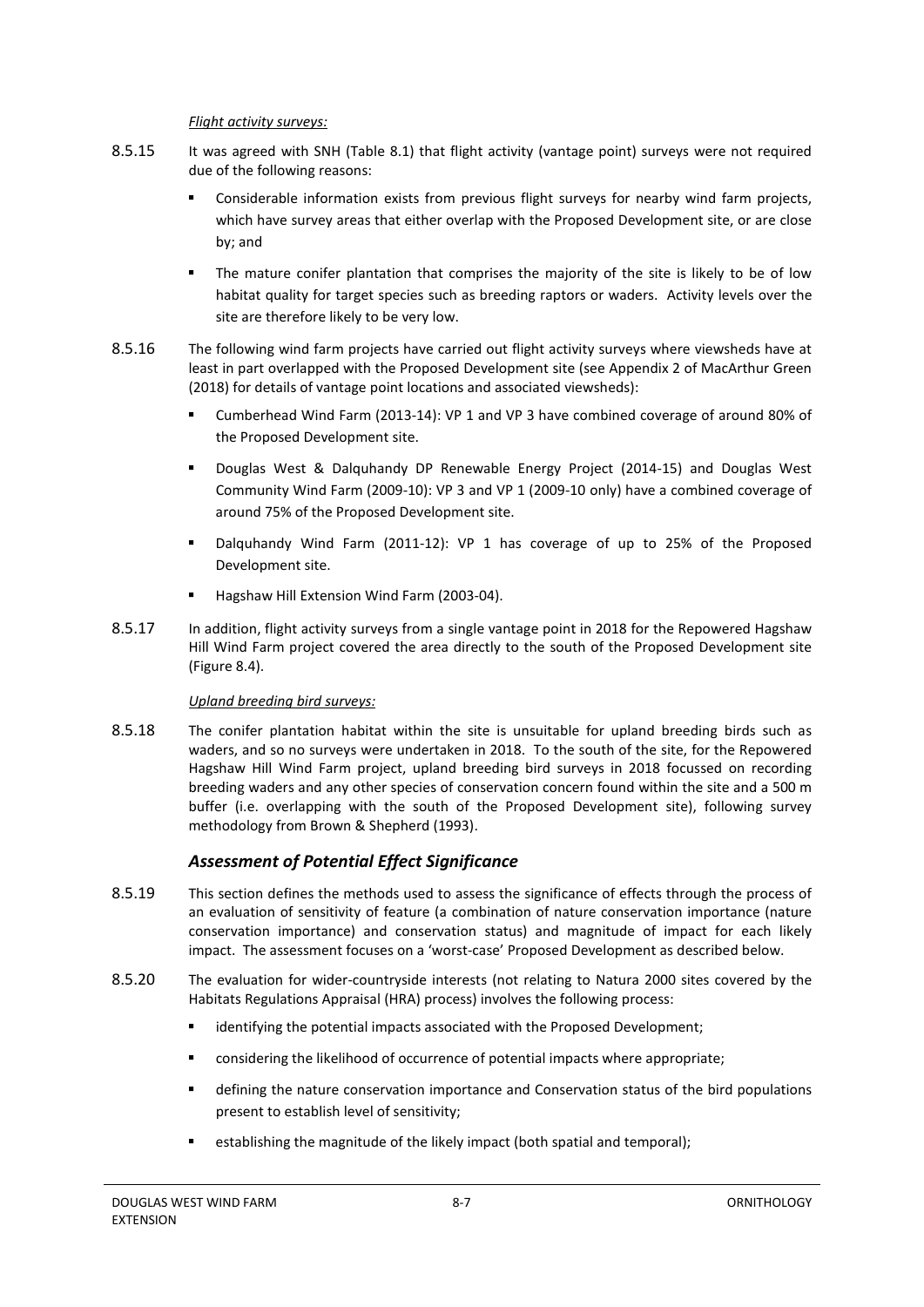- **•** based on the above information, making a judgement as to whether or not the resultant unmitigated effect is significant with respect to the EIA Regulations;
- if a potential effect is determined to be significant, suggesting measures to mitigate or compensate the effect where required;
- considering opportunities for enhancement where appropriate; and
- confirming residual effects after mitigation or enhancement are considered.

#### **Sensitivity of Feature**

- 8.5.21 Determination of the level of sensitivity of a feature is based on a combination of the feature's nature conservation importance and conservation status.
- <span id="page-9-0"></span>8.5.22 There are three levels of nature conservation importance as detailed i[n Table 8.3.](#page-9-0)

**Table 8.3 – Determining factors of a feature's Nature Conservation Importance**

| Importance | <b>Description</b>                                                                                                                                                                                                                                                |
|------------|-------------------------------------------------------------------------------------------------------------------------------------------------------------------------------------------------------------------------------------------------------------------|
| High       | Populations receiving protection by an SPA, proposed SPA, Ramsar Site, SSSI or<br>which would otherwise qualify under selection guidelines.                                                                                                                       |
|            | Species present in nationally important numbers (>1% national breeding or<br>wintering population).                                                                                                                                                               |
| Medium     | The presence of species listed in Annex 1 of the Birds Directive (but population<br>does not meet the designation criteria under selection guidelines).                                                                                                           |
|            | The presence of breeding species listed on Schedule 1 of the Wildlife and<br>Countryside Act 1981 (as amended).                                                                                                                                                   |
|            | The presence of rare breeding species noted on the latest Birds of Conservation<br>Concern (BoCC) Red list (Eaton et al. 2015).                                                                                                                                   |
|            | Regularly occurring migratory species, which are either rare or vulnerable, or<br>warrant special consideration on account of the proximity of migration routes, or<br>breeding, moulting, wintering or staging areas in relation to the Proposed<br>Development. |
|            | Species present in regionally important numbers (>1% regional breeding<br>population).                                                                                                                                                                            |
| Low        | All other species' populations not covered by the above categories.                                                                                                                                                                                               |

- 8.5.23 IOFs to be assessed were taken to be those species of high and medium nature conservation importance.
- 8.5.24 As defined by SNH (2018a), the conservation status of a species is "*the sum of the influences acting on it which may affect its long-term distribution and abundance, within the geographical area of interest*". Conservation status is considered by SNH (2018a) to be 'favourable' under the following circumstances:
	- "*population dynamics indicate that the species is maintaining itself on a long-term basis as a viable component of its habitats;*
	- *the natural range of the species is not being reduced, nor is likely to be reduced for the foreseeable future; and*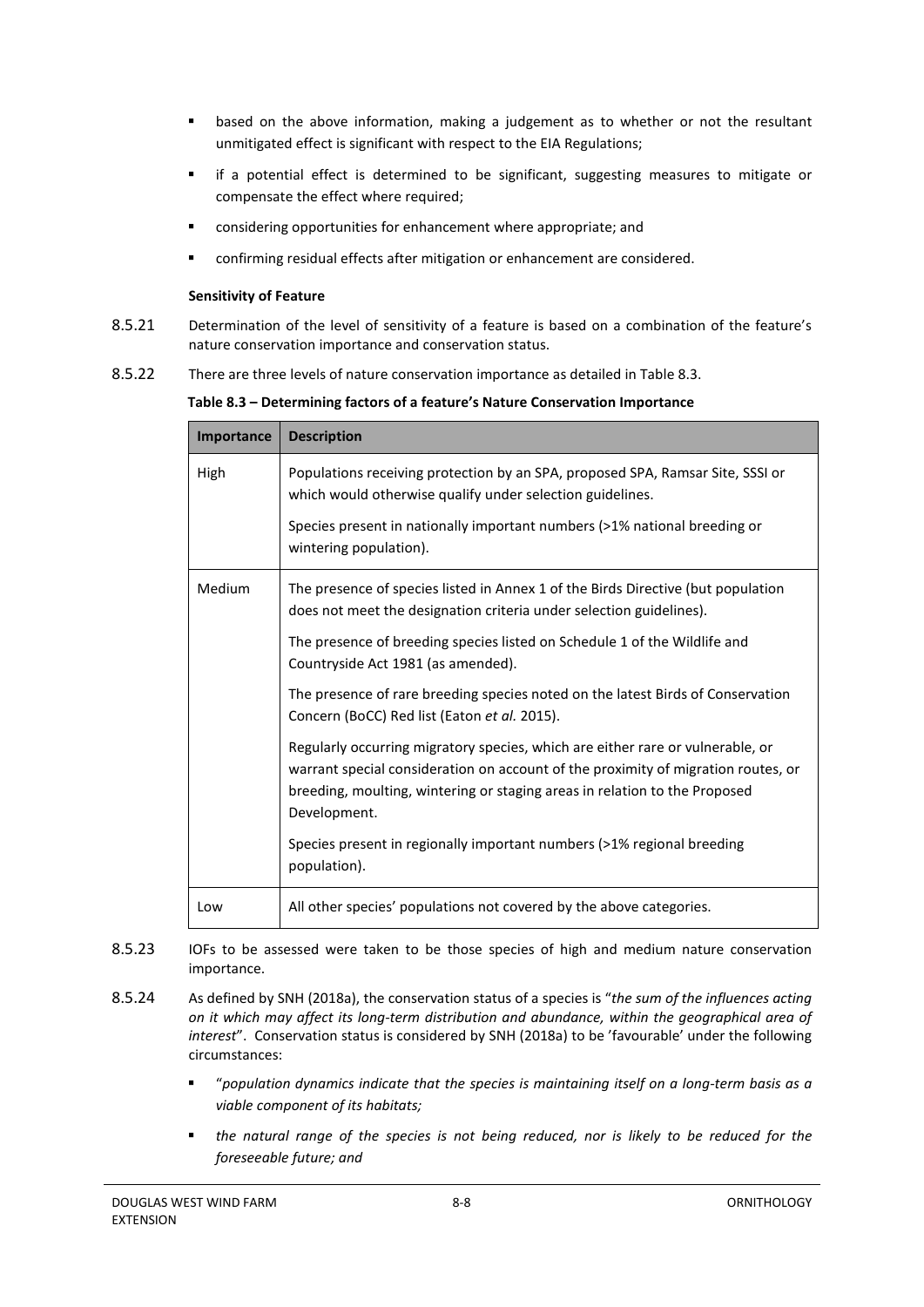- *there is (and probably will continue to be) a sufficiently large habitat to maintain its population on a long-term basis*".
- 8.5.25 SNH (2018a) recommends that "*the concept of favourable conservation status of a species should be applied at the level of its Scottish population, to determine whether an impact is sufficiently significant to be of concern. An adverse impact on a species at a regional scale (within Scotland) may adversely affect its national conservation status*". Thus, "*An impact should therefore be judged as of concern where it would adversely affect the existing favourable conservation status of a species or prevent a species from recovering to favourable conservation status, in Scotland*."
- 8.5.26 In the case of non-designated sites in Scotland, the relevant regional scale for breeding species is considered to be the appropriate NHZ which the site falls within. The Proposed Development is at the edge of NHZ 17 West Central Belt and adjacent to NHZ 19 Western Southern Uplands & Inner Solway (Figure 8.1). However, as the upland habitats and topography of the site are more similar to those of NHZ 19 rather than NHZ 17, effects were assessed based on NHZ 19 species' populations.
- 8.5.27 For wintering or migratory species, the national UK population or flyway population is considered to be the relevant scale for determining effects on the conservation status, and this approach is applied here.

# **Magnitude of Impact**

- 8.5.28 An impact is defined as a change of a particular magnitude to the abundance and/or distribution of a population as a result of the Proposed Development. Effects can be adverse, neutral or favourable.
- 8.5.29 In determining the magnitude of impacts, the resilience of a population to recover from temporary adverse conditions is considered in respect of each potentially affected population.
- 8.5.30 The sensitivity of individual species to disturbance during relevant behaviours is considered when determining spatial and temporal magnitude of effect and is assessed using guidance described by Bright *et al.* (2006), Hill *et al.* (1997) and Ruddock and Whitfield (2007).
- <span id="page-10-0"></span>8.5.31 Impacts are judged in terms of magnitude in space and time. There are five levels of spatial and temporal impact magnitude as detailed in [Table 8.4](#page-10-0) an[d Table 8.5](#page-11-0) respectively.

| <b>Spatial</b><br>magnitude | <b>Description</b>                                                                                                                                                                                                                   |
|-----------------------------|--------------------------------------------------------------------------------------------------------------------------------------------------------------------------------------------------------------------------------------|
| Very High                   | Total/near total loss of a bird population due to mortality or displacement.<br>Total/near total loss of productivity in a bird population due to disturbance.<br>Guide: >80 % of population lost or increase in additive mortality. |
| High                        | Major reduction in the status or productivity of a bird population due to mortality or<br>displacement or disturbance.<br>Guide: 21-80 % of population lost or increase in additive mortality.                                       |
| Medium                      | Partial reduction in the status or productivity of a bird population due to mortality or<br>displacement or disturbance.<br>Guide: 6-20 % of population lost, or increase in additive mortality.                                     |
| Low                         | Small but discernible reduction in the status or productivity of a bird population due<br>to mortality or displacement or disturbance.<br>Guide: 1-5 % of population lost or increase in additive mortality.                         |

# **Table 8.4 – Spatial magnitude of impact**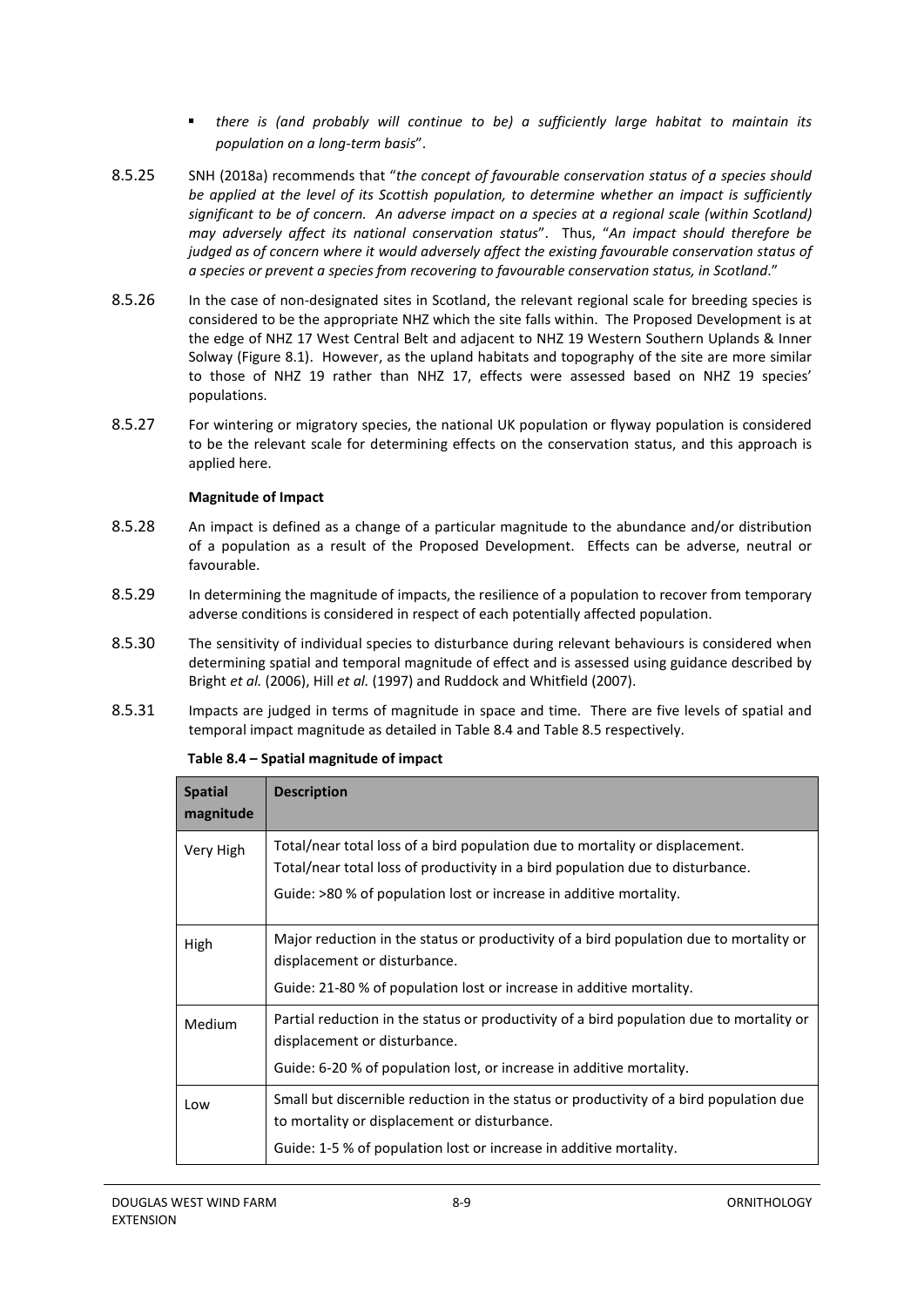| <b>Spatial</b><br>magnitude | <b>Description</b>                                                                                                                                                                                        |
|-----------------------------|-----------------------------------------------------------------------------------------------------------------------------------------------------------------------------------------------------------|
| Negligible                  | Very slight reduction in the status or productivity of a bird population due to<br>mortality or displacement or disturbance. Reduction barely discernible,<br>approximating to the "no change" situation. |
|                             | Guide: < 1 % of population lost or increase in additive mortality.                                                                                                                                        |

# **Table 8.5 – Temporal magnitude of Impact**

<span id="page-11-0"></span>

| <b>Temporal</b><br>magnitude | <b>Description</b>                                                                                                                                                                                                                                              |
|------------------------------|-----------------------------------------------------------------------------------------------------------------------------------------------------------------------------------------------------------------------------------------------------------------|
| Permanent                    | Effects continuing indefinitely beyond the span of one human generation (taken as<br>approximately 25-30 years), except where there is likely to be substantial<br>improvement after this period. Where this is the case, Long-Term may be more<br>appropriate. |
| Long-term                    | Approximately 15 - 25 years or longer (see above).                                                                                                                                                                                                              |
| Medium-<br>term              | Approximately $5 - 15$ years.                                                                                                                                                                                                                                   |
| Short-term                   | Up to approximately 5 years.                                                                                                                                                                                                                                    |
| Negligible                   | $<$ 12 months.                                                                                                                                                                                                                                                  |

# **Potential Cumulative Effects**

- 8.5.32 The *Cumulative Assessment* section (Section [8.10\)](#page-41-2) presents information about the potential cumulative effects of the Proposed Development combined with other operational, consented or proposed wind farm projects.
- 8.5.33 SNH (2018b) has provided guidance on assessing the cumulative effects on birds. This assessment follows the principles set out in that guidance.
- 8.5.34 Cumulative effects may include cumulative disturbance-displacement, collision mortality, habitat loss or barrier effects. Some cumulative impacts, such as collision risk, may be summed quantitatively, but according to SNH (2018b) "I*n practice, however, some effects such as disturbance or barrier effects may need considerable additional research work to assess impacts quantitatively. A more qualitative process may have to be applied until quantitative information becomes available for developments in the area, e.g. from post-construction monitoring or research*".
- 8.5.35 The main projects likely to cause similar effects on ornithological features are other operational wind farms, or those under construction, consented, or in the planning process within NHZ 19 [\(Table](#page-12-0) 8.6).
- 8.5.36 Wind farm projects at scoping stage have generally been scoped out of the cumulative assessment because they usually do not have sufficient information on potential effects to be included, as the baseline survey period is ongoing, or results have not been published.
- 8.5.37 As requested by SNH during consultation, the Repowered Hagshaw Hill Wind Farm and revised schemes for the Cumberhead and Dalquhandy Wind Farms are presently at application stage and given their proximity to the Proposed Development site have been included in the assessment.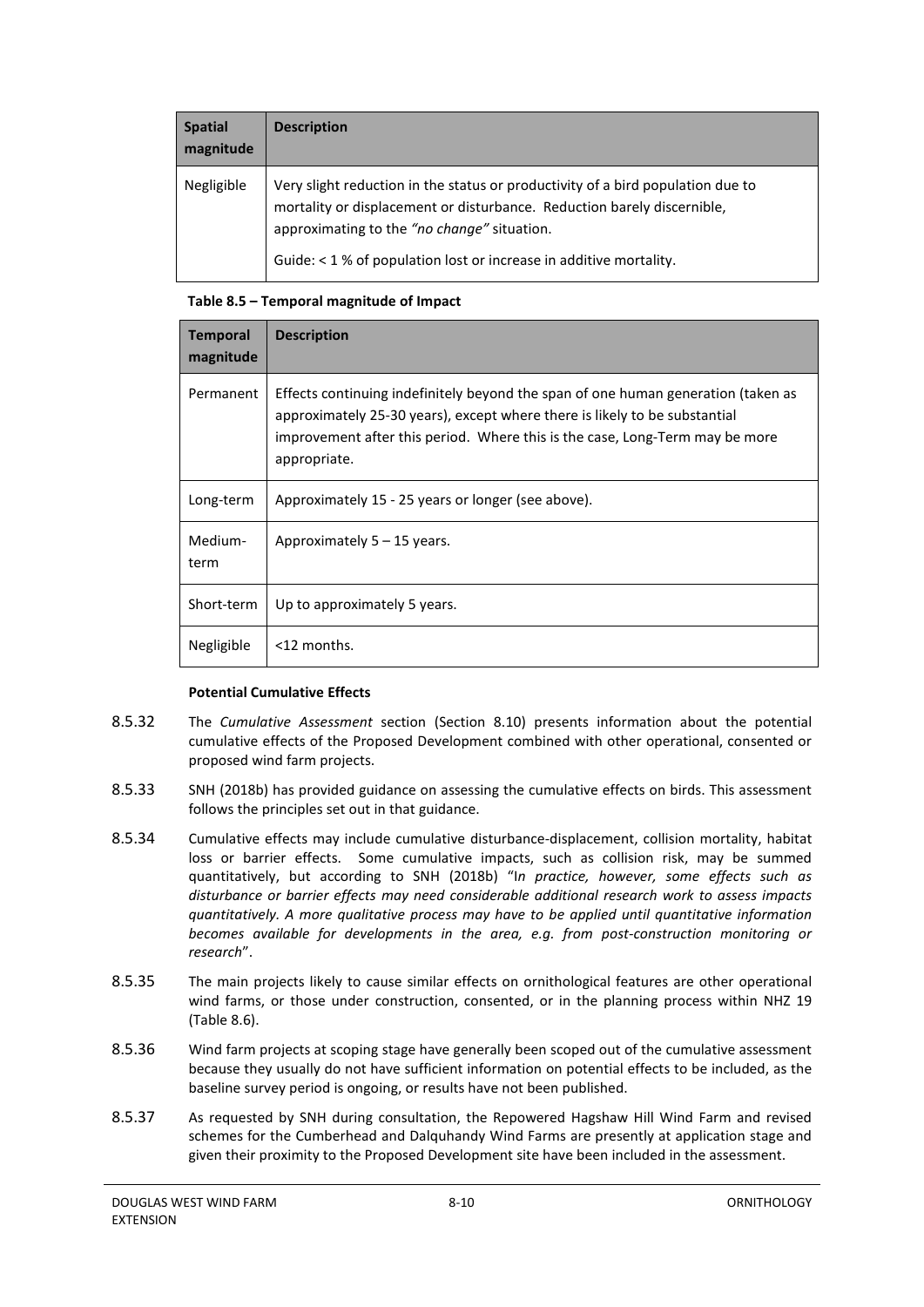- 8.5.38 Cumberhead Wind Farm has been approved for 11 turbines but an application has recently been submitted for Cumberhead Wind Farm for a re-design of 14, larger turbines. An application was submitted in December 2018 seeking consent to replace the existing 26 turbines at Hagshaw Hill Wind Farm (excluding Hagshaw Hill Extension) with 14 new, larger turbines. A Section 42 application for larger turbines and a slightly amended layout at Dalquhandy was also submitted in December 2018.
- 8.5.39 Projects that have been refused or withdrawn have been scoped out of the cumulative assessment.
- 8.5.40 Small projects with three or fewer turbines have also been scoped out from the cumulative assessment as often these projects are not subject to the same level of detail of ornithological assessment, and so there are no directly comparable data. Because of the small scale of such projects, effects are likely to be negligible on the IOFs assessed here. Other small-scale renewable projects such as micro hydro schemes have also been scoped out for similar reasons. [Table 8.6](#page-12-0) identifies the wind farm projects that have been considered in the cumulative assessment.

<span id="page-12-0"></span>**Table 8.6 – NHZ 19 Wind farm Projects Included in the Cumulative Assessment (Ordered by Project Status)**

| Project                                     | <b>Status</b> | <b>Number of</b><br>turbines | <b>Source of information</b>                                                           |  |  |  |  |  |
|---------------------------------------------|---------------|------------------------------|----------------------------------------------------------------------------------------|--|--|--|--|--|
| Installed wind farm projects                |               |                              |                                                                                        |  |  |  |  |  |
| Airies                                      | Installed     | 14                           | ES chapter                                                                             |  |  |  |  |  |
| Andershaw                                   | Installed     | 14                           | <b>ES chapter</b>                                                                      |  |  |  |  |  |
| Arecleoch                                   | Installed     | 60                           | No info available                                                                      |  |  |  |  |  |
| Artfield Fell                               | Installed     | 15                           | Non-Technical Summary (NTS)                                                            |  |  |  |  |  |
| Auchrobert                                  | Installed     | 12                           | No info available                                                                      |  |  |  |  |  |
| Balmurrie Fell (Artfield Fell<br>Extension) | Installed     | 7                            | <b>NTS</b>                                                                             |  |  |  |  |  |
| <b>Bankend Rig</b>                          | Installed     | 11                           | Breeding and Wintering Bird<br>Report 2010-11; Kennoxhead SEI<br>cumulative assessment |  |  |  |  |  |
| <b>Barlockhart Moor Wind Farm</b>           | Installed     | 4                            | From Barlockhart Moor Wind<br><b>Farm Extension ES</b>                                 |  |  |  |  |  |
| Blackcraig                                  | Installed     | 23                           | <b>ES chapter</b>                                                                      |  |  |  |  |  |
| Carscreugh                                  | Installed     | 18                           | ES chapter                                                                             |  |  |  |  |  |
| Clyde                                       | Installed     | 152                          | ES chapter                                                                             |  |  |  |  |  |
| Dalswinton (Pennyland Moor)                 | Installed     | 15                           | ES chapter                                                                             |  |  |  |  |  |
| Dersalloch                                  | Installed     | 23                           | ES chapter, 2006 and 2012<br>addendum                                                  |  |  |  |  |  |
| Dungavel                                    | Installed     | 13                           | <b>ES chapter</b>                                                                      |  |  |  |  |  |
| Galawhistle                                 | Installed     | 22                           | <b>ES chapter</b>                                                                      |  |  |  |  |  |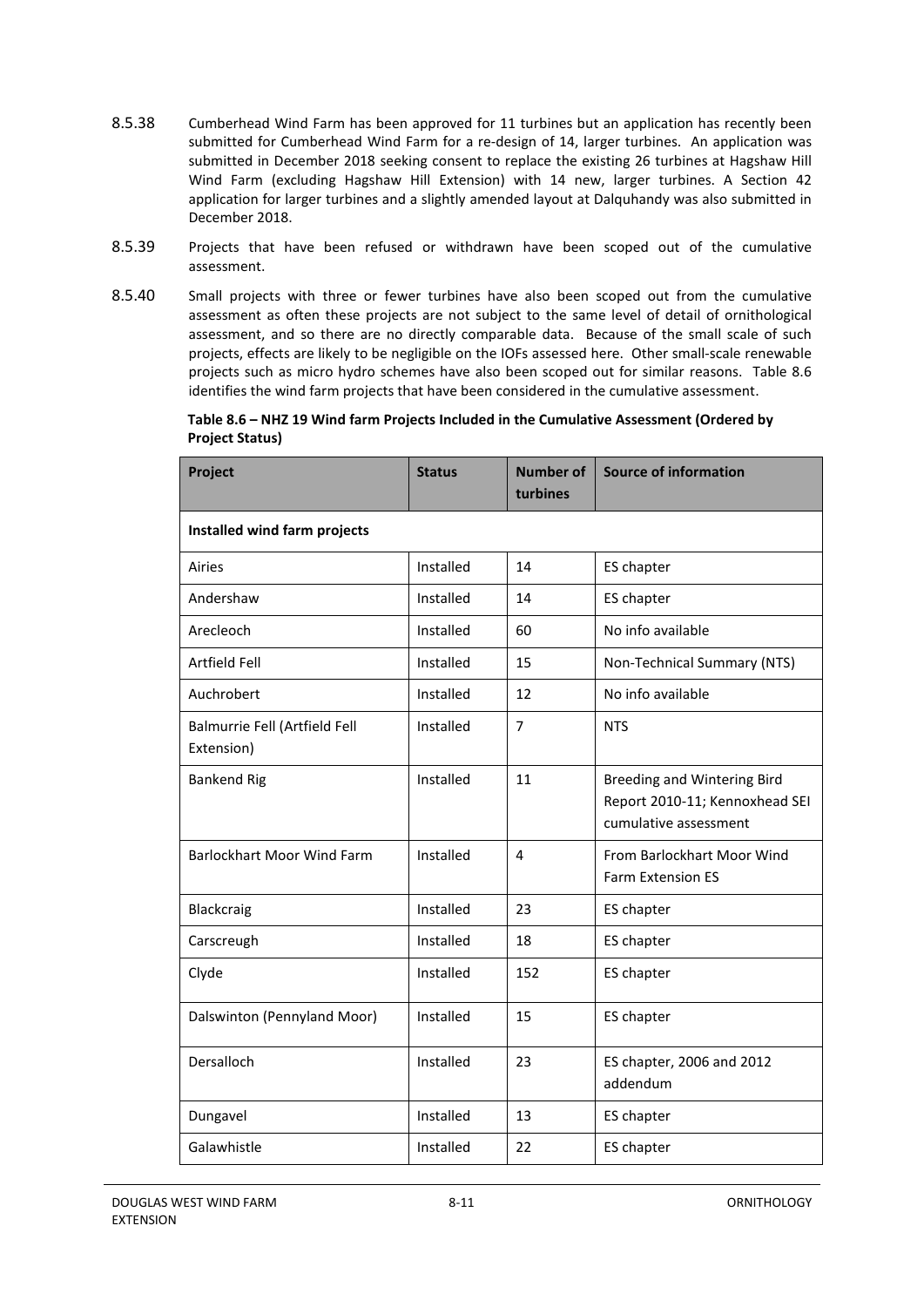| Project                            | <b>Status</b> | <b>Number of</b><br>turbines | <b>Source of information</b>                           |
|------------------------------------|---------------|------------------------------|--------------------------------------------------------|
| Glen App                           | Installed     | 11                           | ES chapter                                             |
| Glenchamber                        | Installed     | 11                           | From Barlockhart Moor Wind<br><b>Farm Extension ES</b> |
| Hagshaw Hill Wind Farm             | Installed     | 26                           | No info available                                      |
| Hagshaw Hill Extension             | Installed     | 20                           | ES chapter                                             |
| Hare Hill Phase 1                  | Installed     | 20                           | No info available                                      |
| Kilgallioch                        | Installed     | 96                           | ES chapter and addendum                                |
| Mark Hill                          | Installed     | 28                           | <b>NTS</b>                                             |
| Middle Muir                        | Installed     | 15                           | ES chapter                                             |
| Minnygap                           | Installed     | 10                           | No info available                                      |
| Nutberry                           | Installed     | 6                            | ES chapter                                             |
| Wether Hill                        | Installed     | 14                           | ES chapter                                             |
| <b>Windy Standard</b>              | Installed     | 36                           | <b>Windy Standard Extension ES</b>                     |
| <b>Approved wind farm projects</b> |               |                              |                                                        |
| Afton                              | Approved      | 27                           | Variation ES, NTS                                      |
| <b>Bankend Rig Extension</b>       | Approved      | 3                            | ES chapter                                             |
| <b>Benbrack</b>                    | Approved      | 18                           | ES chapter                                             |
| Chirmorie                          | Approved      | 21                           | <b>ES Chapter</b>                                      |
| Crookedstane                       | Approved      | 4                            | ES chapter                                             |
| Cumberhead                         | Approved      | 11                           | ES chapter                                             |
| Dalquhandy                         | Approved      | 15                           | ES chapter                                             |
| Douglas West                       | Approved      | 13                           | ES chapter                                             |
| Dungavel Hill                      | Approved      | 13                           | ES chapter                                             |
| Gass                               | Approved      | 9                            | ES chapter                                             |
| Glenmuckloch                       | Approved      | 8                            | ES chapter                                             |
| Harestanes                         | Approved      | 68                           | ES chapter                                             |
| Kennoxhead                         | Approved      | 19                           | ES chapter                                             |
| Knockman Hill                      | Approved      | 5                            | <b>Environmental Report</b>                            |
| Kype Muir                          | Approved      | 26                           | ES chapter                                             |
| Kype Muir Extension                | Approved      | 18                           | ES chapter                                             |
| Lion Hill                          | Approved      | 4                            | ES chapter                                             |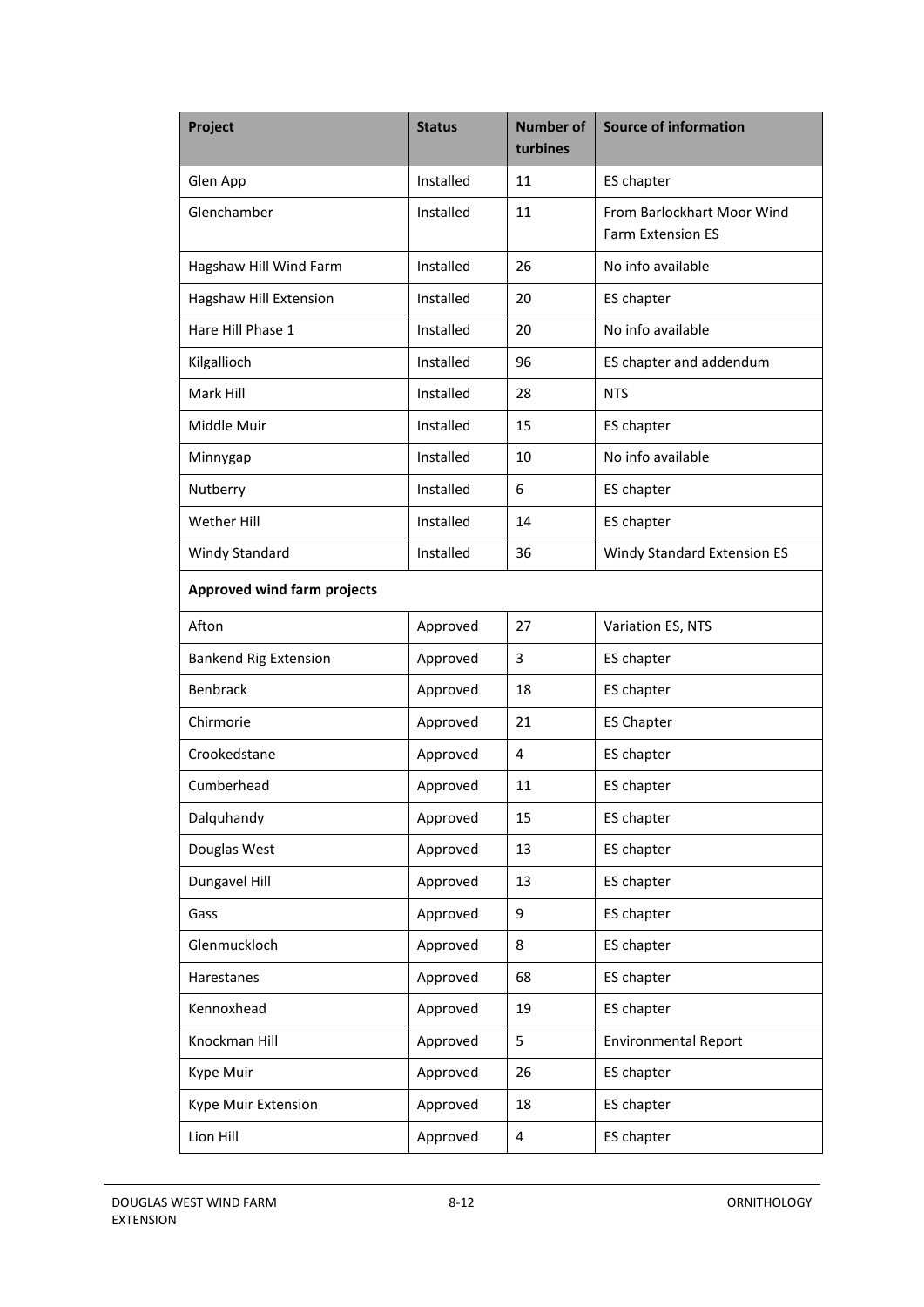| Project                                                                                              | <b>Status</b>           | <b>Number of</b><br>turbines | <b>Source of information</b>                  |
|------------------------------------------------------------------------------------------------------|-------------------------|------------------------------|-----------------------------------------------|
| Mochrum Fell                                                                                         | Approved                | 8                            | ES chapter                                    |
| Over Hill                                                                                            | Approved                | 11                           | ES chapter                                    |
| Penbreck                                                                                             | Approved                | 9                            | ES chapter                                    |
| <b>Plascow Wind Cluster</b>                                                                          | Approved                | 3                            | <b>Environmental Report</b>                   |
| Sandy Knowe                                                                                          | Approved                | 24                           | ES chapter                                    |
| Sanquhar Community Windfarm                                                                          | Approved                | 9                            | SEI chapter                                   |
| South Kyle                                                                                           | Approved                | 50                           | ES chapter                                    |
| Whiteside Hill                                                                                       | Approved                | 10                           | No info available                             |
| Windy Standard Extension<br>(Brockloch Rigg Windfarm<br>Limited)                                     | Approved                | 30                           | ES chapter                                    |
| <b>Application wind farm projects</b>                                                                |                         |                              |                                               |
| Annabaglish                                                                                          | Application<br>(appeal) | 14                           | ES chapter                                    |
| Ashmark Hill                                                                                         | Application             | $\overline{7}$               | ES chapter                                    |
| Auchencrosh                                                                                          | Application             | Unknown                      | No info available                             |
| <b>Balunton</b>                                                                                      | Application             | 9                            | ES chapter                                    |
| <b>Barlockhart Moor Extension</b>                                                                    | Application             | 4                            | ES chapter                                    |
| <b>Broken Cross</b>                                                                                  | Application             | $\overline{7}$               | ES chapter                                    |
| Cumberhead (revised application<br>recently submitted for a re-<br>design and more, larger turbines) | Application             | 14                           | Original ES and revised EIA<br>report chapter |
| Dalquhandy (revised application<br>on approved project to increase<br>turbine heights)               | Application             | 15                           | Original ES chapter                           |
| Enoch Hill                                                                                           | Application             | 16                           | ES chapter                                    |
| Garleffan                                                                                            | Application<br>(appeal) | 6                            | ES chapter and SEI                            |
| Glentaggart                                                                                          | Application             | 5                            | ES chapter                                    |
| Hare Hill Phase 2                                                                                    | Installed               | 35                           | ES chapter                                    |
| Harestanes Extension                                                                                 | Application             | $\overline{7}$               | ES chapter                                    |
| Knockendurrick                                                                                       | Application             | $\overline{7}$               | ES chapter                                    |
| Kype Muir Extension                                                                                  | Application             | 15                           | ES chapter                                    |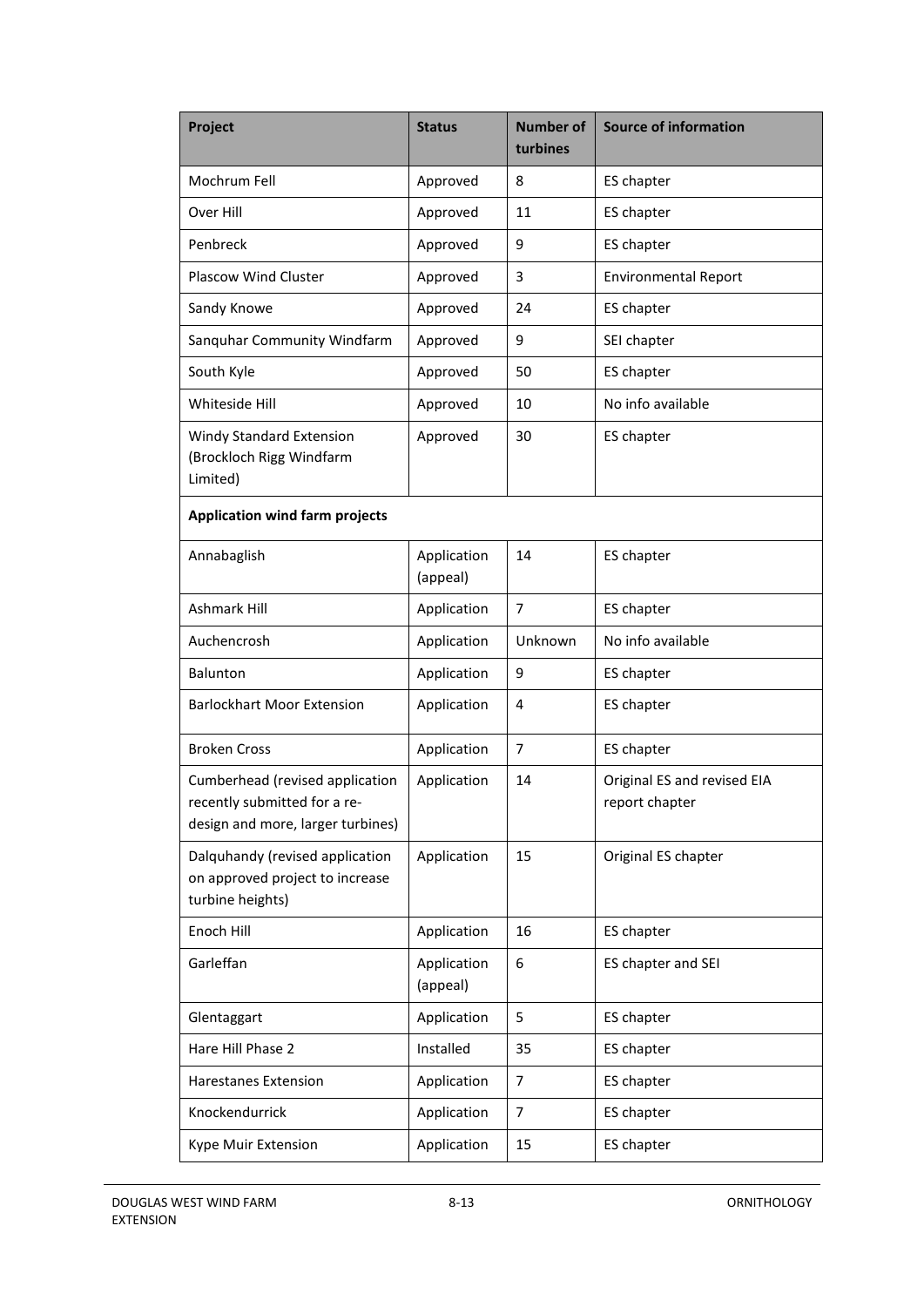| Project                     | <b>Status</b> | <b>Number of</b><br>turbines | <b>Source of information</b> |
|-----------------------------|---------------|------------------------------|------------------------------|
| Lethans                     | Application   | 22                           | ES chapter                   |
| Lorg                        | Application   | 15                           | ES chapter                   |
| Magheuchan Rig              | Application   | 12                           | ES chapter and SEI           |
| Margree                     | Application   | 25                           | ES chapter                   |
| Pencloe                     | Application   | 19                           | ES chapter                   |
| Polquhairn                  | Approved      | 9                            | ES chapter                   |
| Red Moss Hotel & Truck Stop | Application   | 19                           | No info available            |
| Repowered Hagshaw Hill      | Application   | 14                           | <b>EIA Report</b>            |
| Stranoch <sub>2</sub>       | Application   | 24                           | ES chapter and addendum      |
| Tormywheel Extension        | Application   | 4                            | ES chapter                   |
| <b>Twentyshilling Hill</b>  | Application   | 9                            | ES chapter                   |
| Ulzieside                   | Application   | 12                           | No info available            |
| Wether Hill Extension       | Application   | 11                           | ES chapter                   |
| Windy Rig                   | Application   | 12                           | SEI chapter                  |

# **Statement of Significance**

8.5.41 The potential significance of the effect was determined through a standard method of assessment based on professional judgement, considering both sensitivity and magnitude of change as detailed in [Table 8.7.](#page-15-0) Major and moderate effects are considered significant in the context of the EIA Regulations.

| <b>Significance</b> | <b>Description</b>                                                                                                                                                                                                             |
|---------------------|--------------------------------------------------------------------------------------------------------------------------------------------------------------------------------------------------------------------------------|
| Major               | Significant effect, as the effect is likely to result in a permanent/long term and<br>very high/ high extent significant adverse effect on the integrity of the feature.                                                       |
| Moderate            | Significant effect, as the effect is likely to result in a medium term and high /<br>medium extent partially significant adverse effect on the integrity of the<br>feature.                                                    |
| Minor               | The effect is likely to adversely affect the feature at an insignificant level by<br>virtue of its limited duration and/or extent, but there will probably be no effect<br>on its integrity. This is not a significant effect. |
| Negligible          | No material effect. This is not a significant effect.                                                                                                                                                                          |

#### <span id="page-15-0"></span>**Table 8.7 – Significance criteria**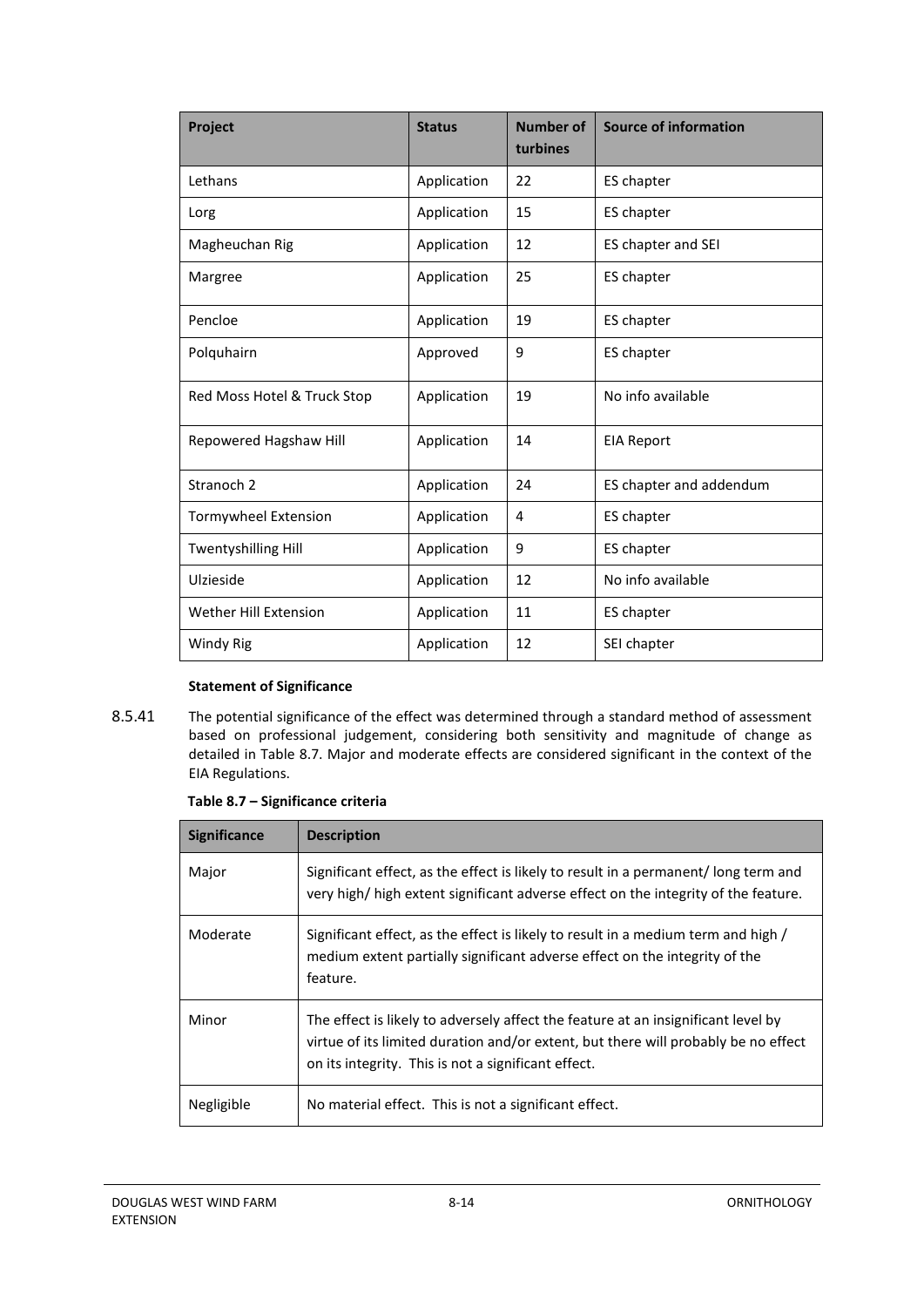# *Requirements for Mitigation*

- 8.5.42 Mitigation will be required if the *Assessment of Potential Effects* Section [8.7](#page-24-0) determines that there is an unmitigated moderate adverse or major adverse and therefore significant effect on any IOF identified in this chapter.
- 8.5.43 Even without any significant effects on IOFs, general mitigation will be applied in the form of a Breeding Bird Protection Plan (BBPP) to ensure legal compliance that disruption to nesting birds and any disturbance to Schedule 1 breeding birds during the construction period is avoided.

# *Assessment of Residual Effect Significance*

8.5.44 If a potential effect is determined to be significant, suggested measures to mitigate the effect to a non-significant level will be considered and the revised significance of residual effects after mitigation will be assessed.

# *Limitations to Assessment*

- 8.5.45 There can often be varying degrees of uncertainty over the sensitivity of features or magnitude of impacts as a result of limited information. A precautionary approach is therefore adopted for the assessment where the response of a population to an effect is uncertain.
- 8.5.46 The following potential limitations to assessment have been identified:
	- Baseline surveys did not cover the non-breeding season, meaning that data gaps were filled by the data collected for other local wind farm projects over the past 15 years. As the site is primarily comprised of commercial conifer plantation, ornithological interest is likely to be low during the non-breeding season, and this was consistent with results in the local area. As agreed with SNH (Table 8.1), the baseline dataset is considered sufficient to assess nonbreeding season impacts.
	- Although only a single year of surveys was undertaken, inter-annual variation can be determined using the data collected from other wind farm sites in the local area as agreed with SNH (Table 8.1).

# <span id="page-16-0"></span>8.6 Baseline Conditions

# *Designated Sites*

8.6.1 There are no statutory nature conservation designations with an ornithological interest within the site. [Table 8.8](#page-16-1) details the designated sites located within 20 km of the Proposed Development that have ornithological interests. It should be noted that the two SSSIs are coincidental in extent with the Muirkirk and North Lowther Uplands SPA.

<span id="page-16-1"></span>

| <b>Name</b>                                                      | <b>Distance</b>                              | <b>Qualifying interests</b>                      | <b>Status</b>             |
|------------------------------------------------------------------|----------------------------------------------|--------------------------------------------------|---------------------------|
| Muirkirk and<br>$6.4 \text{ km}$<br>North Lowther<br>Uplands SPA |                                              | Hen harrier (Circus cyaneus), breeding           | Unfavourable<br>Declining |
|                                                                  | Short-eared owl (Asio flammeus),<br>breeding | Favourable<br>Maintained                         |                           |
|                                                                  |                                              | Peregrine (Falco peregrinus)                     | Unfavourable No<br>Change |
|                                                                  |                                              | Golden plover (Pluvialis apricaria),<br>breeding | Favourable<br>Maintained  |

| Table 8.8 – Designated Sites within 20 km of the Proposed Development |  |  |
|-----------------------------------------------------------------------|--|--|
|                                                                       |  |  |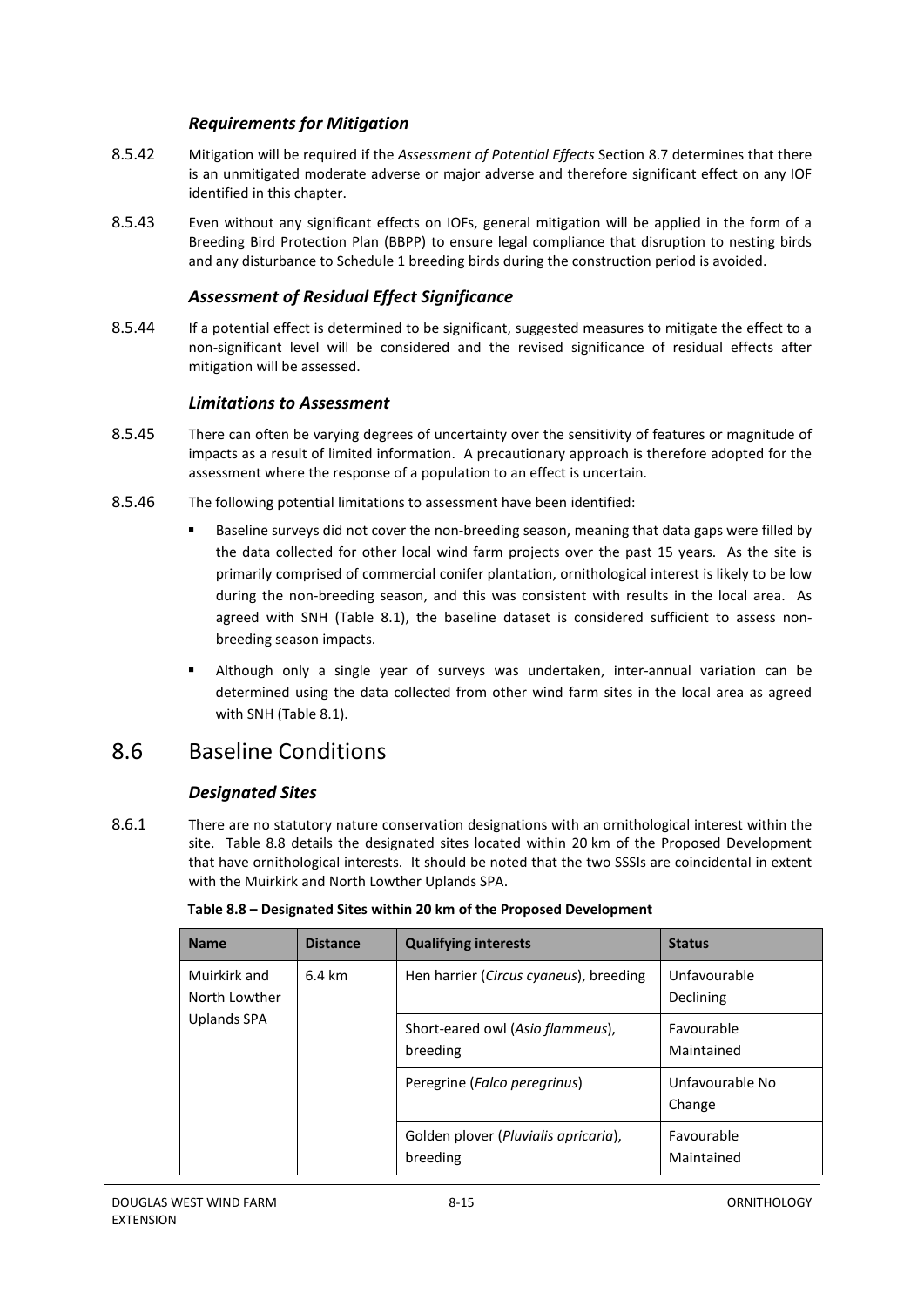| <b>Name</b>                   | <b>Distance</b> | <b>Qualifying interests</b>                    | <b>Status</b>             |
|-------------------------------|-----------------|------------------------------------------------|---------------------------|
|                               |                 | Merlin (Falco columbarius), breeding           | Unfavourable No<br>Change |
|                               |                 | Hen harrier (Circus cyaneus), non-<br>breeding | Unfavourable<br>Declining |
| Muirkirk<br>Uplands SSSI      | 6.4 km          | Hen harrier (Circus cyaneus), breeding         | Favourable<br>Maintained  |
|                               |                 | Short-eared owl (Asio flammeus),<br>breeding   | Favourable<br>Maintained  |
|                               |                 | Hen harrier (Circus cyaneus), non-<br>breeding | Unfavourable<br>Declining |
|                               |                 | Breeding bird assemblage                       | Favourable<br>Maintained  |
| North Lowther<br>Uplands SSSI | 9.4 km          | Hen harrier (Circus cyaneus), breeding         | Unfavourable No<br>Change |
|                               |                 | Breeding bird assemblage                       | Unfavourable<br>Declining |

# *Birds Recorded During Desk and Field Surveys*

8.6.2 The following paragraphs summarise the results of target species recorded during the 2018 field surveys (March to August 2018) and of the desk study that included the local wind farm projects within a 2 km study area of the Proposed Development site (surveys from 2003 to 2018). Full details of the results of 2018 surveys can be found within Appendix 8.1 and Figures 8.5 to 8.7.

# **Bird Assemblage within the Local Area**

- 8.6.3 Table 8.9 summarises the results of baseline surveys within the local area over the long-term period, and states whether each target species recorded was found to be present (P) or whether there was no evidence (NE) recorded during surveys, or in the cases where information was not available (-).
- 8.6.4 Over the period of surveys, [Table 8.9](#page-18-0) shows that the species assemblage has remained relatively similar between years, as well as across different sites. In general, the local area including the Proposed Development site is of limited importance for most target species, with few breeding records of raptors and low levels of site usage by foraging raptors. A similar variety of wader species do breed within most sites, although the habitat within the Proposed Development site is unsuitable. Whooper swan, pink-footed goose and greylag goose were the only target wildfowl species regularly recorded, mainly in flight, and birds utilise the waterbody within the Dalquhandy Wind Farm site as a roosting location.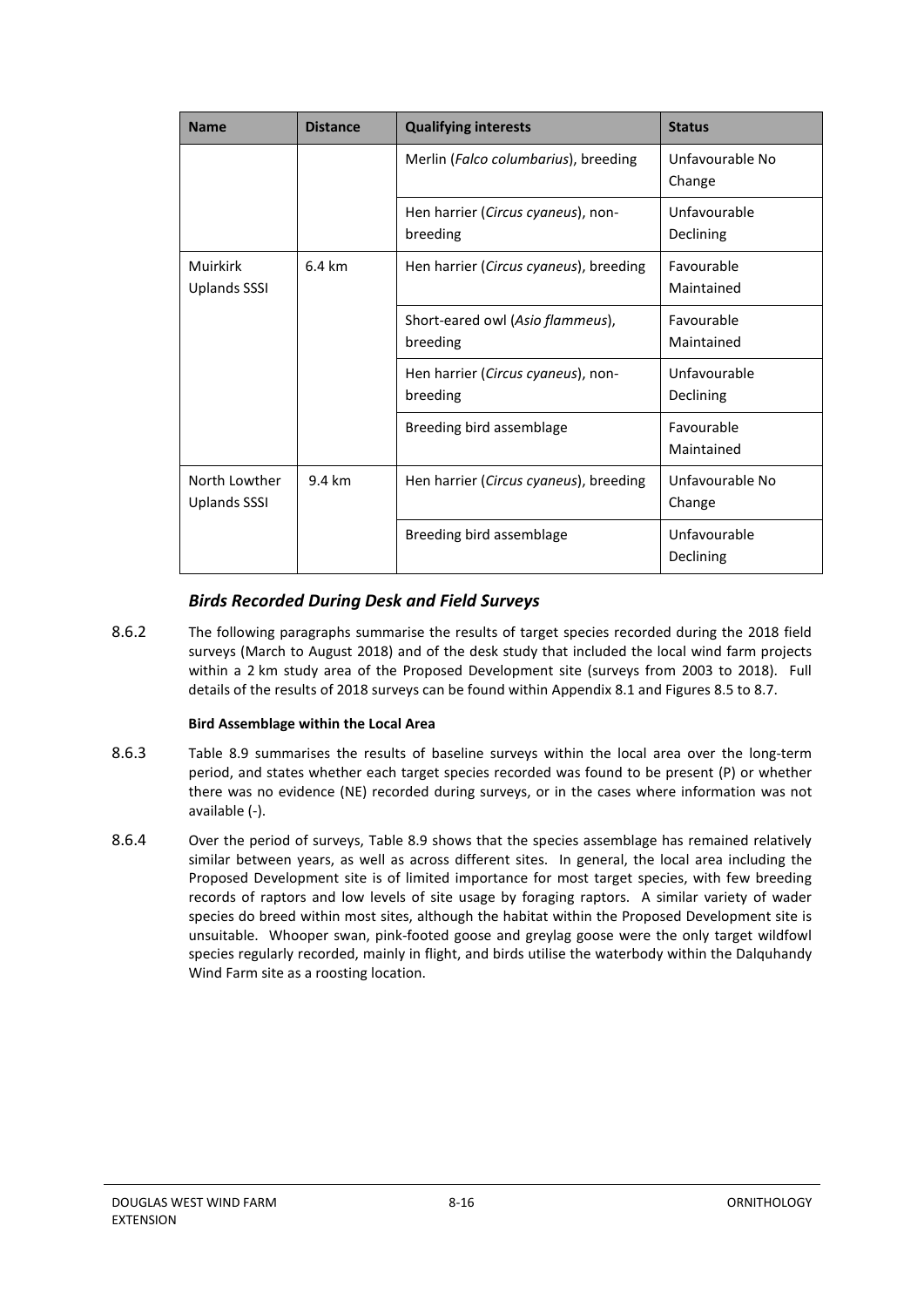<span id="page-18-0"></span>

| <b>Species</b>                                   | <b>Conservation status and legal protection</b>  | <b>NU</b> | <b>GA</b> | <b>DWCW</b> | <b>DQ</b>                 | CU           | <b>DW</b> |           |           |
|--------------------------------------------------|--------------------------------------------------|-----------|-----------|-------------|---------------------------|--------------|-----------|-----------|-----------|
| Wildfowl                                         |                                                  |           |           |             |                           |              |           |           |           |
| Pink-footed goose                                | BoCC Amber-listed, Annex II (Part B), Schedule 2 | <b>NE</b> | <b>NE</b> | P           | P                         | P            | P         | P         | P         |
| Greylag goose                                    | BoCC Amber-listed, Annex II (Part B), Schedule 2 | <b>NE</b> | <b>NE</b> | P           | P                         | P            | P         | P         | P         |
| Whooper swan                                     | BoCC Amber-listed, Annex II (Part B), Schedule 2 | <b>NE</b> | <b>NE</b> | <b>NE</b>   | $\boldsymbol{\mathsf{P}}$ | $\mathsf{P}$ | ${\sf P}$ | P         | $\sf P$   |
| <b>Raptors and Owls</b>                          |                                                  |           |           |             |                           |              |           |           |           |
| Goshawk                                          | BoCC Green-listed, Schedule 1                    | <b>NE</b> | <b>NE</b> | <b>NE</b>   | <b>NE</b>                 | <b>NE</b>    | <b>NE</b> | P         | ${\sf P}$ |
| Hen harrier                                      | BoCC Red-listed, Annex I, Schedule 1             | <b>NE</b> | P         | P           | P                         | P            | P         | P         | ${\sf P}$ |
| Merlin                                           | BoCC Red-listed, Annex I, Schedule 1             | <b>NE</b> | P         | P           | P                         | P            | P         | P         | P         |
| BoCC Amber-listed, Annex 1, Schedule 1<br>Osprey |                                                  | P         | <b>NE</b> | P           | P                         | P            | P         | <b>NE</b> | ${\sf P}$ |
| Peregrine                                        | BoCC Green-listed, Annex 1, Schedule 1           | P         | P         | P           | $\mathsf{P}$              | P            | P         | P         | ${\sf P}$ |
| Red kite                                         | BoCC Green-listed, Annex 1, Schedule 1           | <b>NE</b> | <b>NE</b> | P           | P                         | <b>NE</b>    | <b>NE</b> | <b>NE</b> | ${\sf P}$ |
| Barn owl                                         | BoCC Green-listed, Schedule 1                    | <b>NE</b> | P         | <b>NE</b>   | ${\sf P}$                 | <b>NE</b>    | <b>NE</b> | <b>NE</b> | P         |
| Short-eared owl                                  | BoCC Amber-listed, Annex 1                       | <b>NE</b> | <b>NE</b> | P           | P                         | <b>NE</b>    | P         | P         | ${\sf P}$ |
| <b>Waders</b>                                    |                                                  |           |           |             |                           |              |           |           |           |
| Common sandpiper                                 | <b>BoCC Amber-listed</b>                         | P         | <b>NE</b> | <b>NE</b>   | $\sf P$                   | P            | P         | P         | ${\sf P}$ |

# **Table 8.9 – Summary of Desk-based Findings for Target Species (Raptors, Waders and Wildfowl) at Nearby Wind Farm Projects**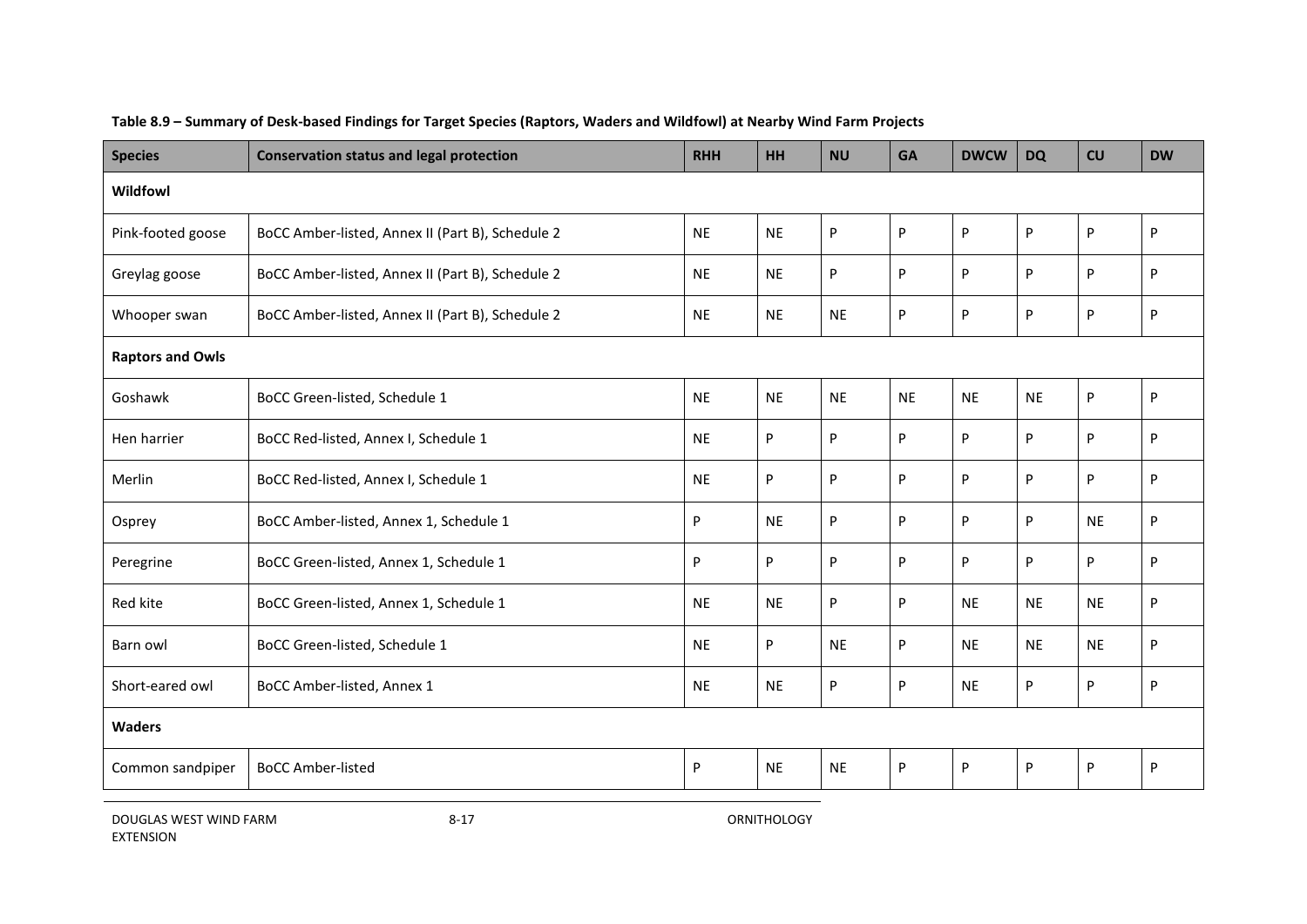| <b>Species</b>              | <b>Conservation status and legal protection</b>        | <b>RHH</b> | <b>HH</b>                | <b>NU</b>                | <b>GA</b>    | <b>DWCW</b> | <b>DQ</b> | CU        | <b>DW</b> |
|-----------------------------|--------------------------------------------------------|------------|--------------------------|--------------------------|--------------|-------------|-----------|-----------|-----------|
| Curlew                      | BoCC Red-listed; sensitive to wind farms (SNH, 2018c)  | P          | P                        | P                        | P            | P           | P         | P         | ${\sf P}$ |
| Golden plover               | BoCC Green-listed, Annex 1                             | P          | P                        | P                        | P            | P           | P         | P         | P         |
| Green sandpiper             | BoCC Amber-listed, Schedule 1                          |            | <b>NE</b>                | <b>NE</b>                | P            | <b>NE</b>   | <b>NE</b> | <b>NE</b> | <b>NE</b> |
| Lapwing                     | <b>BoCC Red-listed</b>                                 |            | $\overline{\phantom{a}}$ | P                        | P            | P           | P         | P         | P         |
| Oystercatcher               | <b>BoCC Amber-listed</b>                               |            | $\overline{\phantom{a}}$ | P                        | $\mathsf{P}$ | P           | P         | P         | ${\sf P}$ |
| Redshank                    | <b>BoCC Amber-listed</b>                               |            | <b>NE</b>                | <b>NE</b>                | <b>NE</b>    | P           | P         | P         | P         |
| Ringed plover               | <b>BoCC Red-listed</b>                                 |            | $\overline{\phantom{a}}$ | <b>NE</b>                | $\mathsf{P}$ | P           | P         | P         | P         |
| Snipe                       | <b>BoCC Amber-listed</b>                               |            | $\overline{\phantom{a}}$ | P                        | $\mathsf{P}$ | P           | P         | P         | ${\sf P}$ |
| <b>Other Target Species</b> |                                                        |            |                          |                          |              |             |           |           |           |
| <b>Black grouse</b>         | BoCC Red-listed, sensitive to wind farms (SNH, 2018c). |            | P                        | P                        | $\mathsf{P}$ | P           | <b>NE</b> | <b>NE</b> | P         |
| Herring gull                | <b>BoCC Red-listed</b>                                 |            | $\overline{\phantom{a}}$ | $\overline{\phantom{a}}$ | P            | P           | P         | P         |           |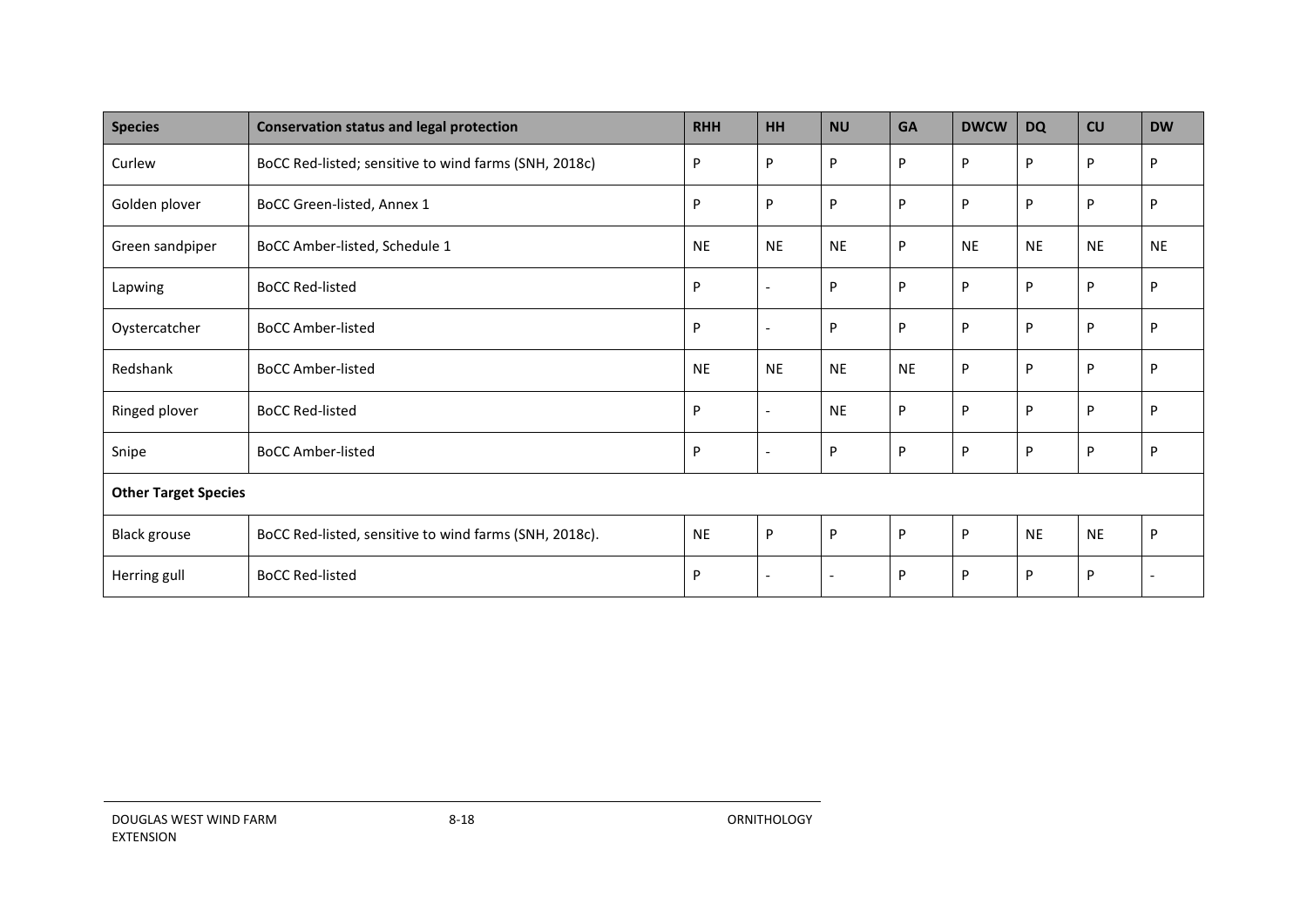#### **Wildfowl**

- 8.6.5 No wildfowl were recorded during baseline surveys in 2018, however whooper swan, pink-footed goose and greylag goose have been recorded within the 2 km study area.
- 8.6.6 During baseline surveys for Dalquhandy in 2011-12, whooper swans were frequently observed utilising the waterbodies to the north. Six flights, totalling 74 birds were observed during flight activity surveys. In 2014-15, small numbers of whooper swans (2-3 birds) were recorded using the waterbody within the Douglas West site.
- 8.6.7 Large numbers of pink-footed geese were recorded at Dalquhandy during autumn 2012. A peak flock of 2,400 birds was recorded in October 2012 flying over the site before settling down onto large water bodies to roost. Birds remained on the Dalquhandy site in significant numbers until late October before numbers started to decline throughout November 2012. In total, 32 flights were recorded between September 2011 and November 2012. One third of all flights observed involved flocks of birds greater than a thousand individuals. The Dalquhandy SEI assessment suggested that observed activity during early autumn 2012 may indicate that the Dalquhandy site is being utilised as a staging post for the regional population of pink-footed goose as they migrate, particularly in autumn and early winter. This is consistent with records for the Douglas West project in 2014-15. In October 2014, approximately 1,500 pink-footed geese were observed leaving a probable roost site around waterbodies to the north of the Proposed Development site.
- 8.6.8 A total of 26 greylag geese flights were recorded between July and November 2011 at Dalquhandy. Flock size was generally small, ranging up to nine birds, suggesting birds were part of a resident breeding population. Up to 185 birds were recorded roosting within the Dalquhandy site. A single pair bred on one of the small ponds outside of the Proposed Development site's 500 m buffer. In 2014-15, small numbers of greylag geese were recorded utilising the waterbody within the centre of the Douglas West site on isolated occasions. Migrating greylag geese were recorded regularly during the winter of 2014-15, and birds which belong to the local nonmigratory (non-Icelandic) population were also present throughout the 2015 breeding season. A breeding attempt was suspected somewhere to the north-east of the Douglas West site.

# **Black grouse**

- 8.6.9 The 2018 black grouse surveys did not record any lek locations within 1.5 km of the Proposed Development site. Black grouse leks have been recorded during baseline surveys for the following wind farm sites surrounding the Proposed Development (see Figure 8.8 for summary):
	- **Hagshaw Hill Extension: a total of 4-6 males (plus two females) were recorded lekking at four** lek sites in 2003-04, located with 500 m to 1 km south of the Proposed Development site.
	- one lek was recorded within 750 m south of the Proposed Development site as part of surveys for the DWCW project in 2010; and
	- a single lekking male was recorded around 500 m south of the Proposed Development site, as part of the Douglas West baseline surveys in 2015.
- 8.6.10 Lekking black grouse have also been recorded at other local project sites, although over 1.5 km from the Proposed Development: two lek sites were at the Nutberry site in 2004 and three lek sites were recorded at the Galawhistle site in 2008 and 2009. No black grouse leks were recorded for the Cumberhead site in 2013 and 2014, with only a few intermittent sightings of lone birds recorded in any given survey year. No evidence of black grouse was recorded within the Dalquhandy site.

#### **Goshawk**

8.6.11 In 2018, goshawk was not recorded within 2 km of the Proposed Development site.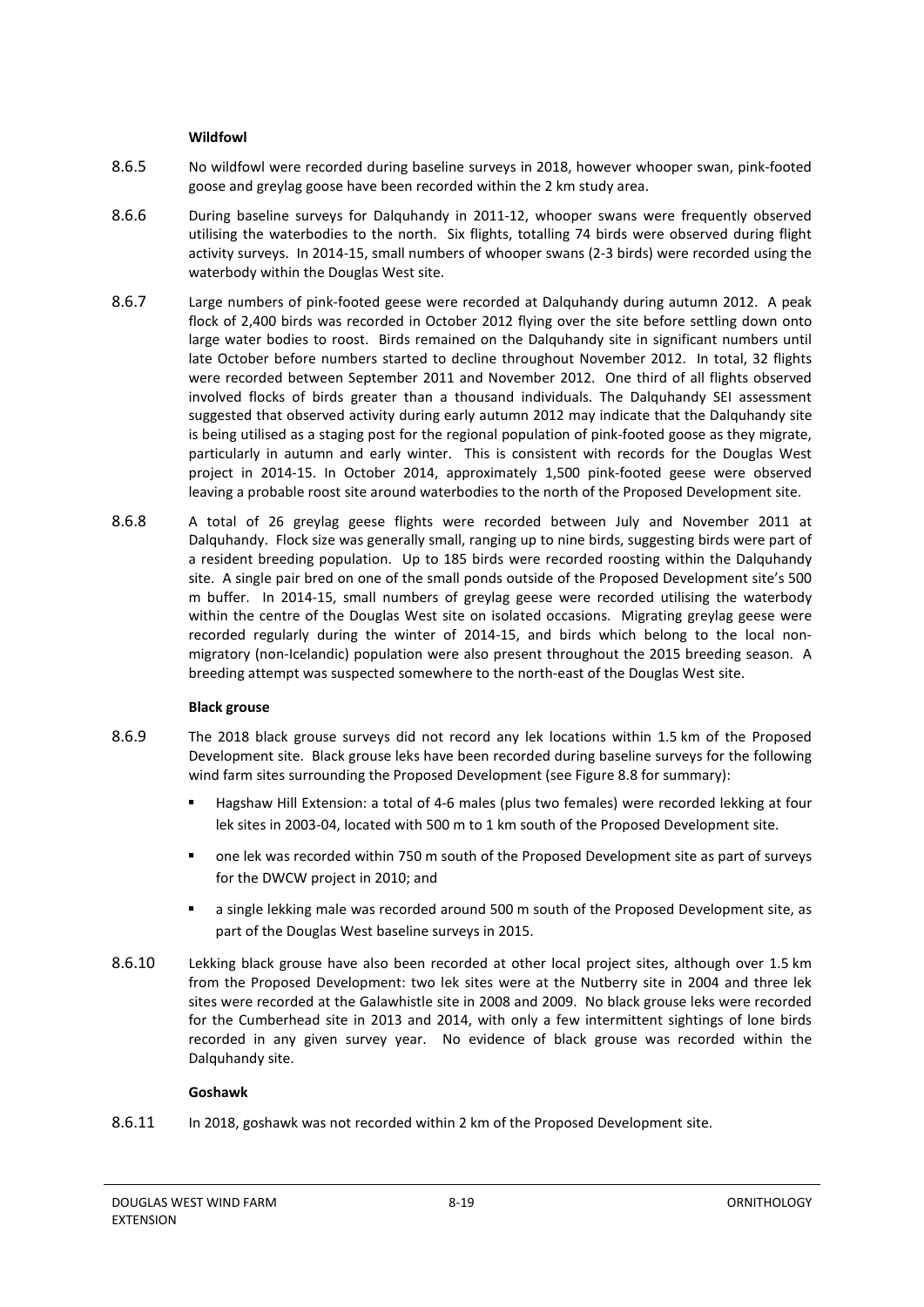- 8.6.12 Goshawk was confirmed as breeding in Cumberhead Forest within the Cumberhead survey area in 2013 (location unknown) and this species was considered probably breeding within the Cumberhead survey area during the 2014 breeding raptor survey.
- 8.6.13 Goshawk was recorded flying to the west of the Proposed Development site in 2015, but no breeding activity was observed (Douglas West surveys). SSRSG reported that goshawk had very probably bred in the 2 km buffer surrounding the Douglas West site or nearby during the preceding five years (2010 – 2015), particularly in the Long Plantation to the east/south-east of the Douglas West site but the species was not recorded on a regular basis. Goshawk was the only Schedule 1 raptor that SSRSG held a breeding record of within the Douglas West site and the 2 km boundary (DES, 2015).

# **Peregrine**

- 8.6.14 In 2018, two sightings of peregrine (first sighting an individual and second sighting two birds together) were recorded flying over the Hagshaw Hill site in April and May, but there was no evidence of breeding activity within the 2 km study area.
- 8.6.15 SSRSG reported occasional sightings of peregrine at the Douglas West site and in the 2 km buffer zone of the Douglas West site, although no breeding records (DES, 2015).
- 8.6.16 There were no peregrine nest sites recorded within 2 km of the DWCW site in 2010. Peregrine presence was recorded within 2 km of the Cumberhead site in 2013 and 2014; although no nest sites or evidence of nesting peregrine was recorded, a potentially suitable peregrine nest site was identified close to the Cumberhead site (location not provided), but there are no records to suggest occupation.

# **Hen harrier**

- 8.6.17 In 2018, hen harrier was not recorded within 2 km of the Proposed Development site.
- 8.6.18 Hen harriers have been recorded flying within 2 km of the local wind farm sites surrounding the site, but no breeding activity has been recorded. SSRSG reported regular sightings of hen harrier at the Douglas West site and in the 2 km buffer zone of the Douglas West site, although no breeding records (DES, 2015).
- 8.6.19 SSRSG identified that hen harrier has historically bred at distances of around 4 km and 7-8 km from the DWCW site (DES, 2015). Two female hen harriers were recorded through the DWCW site during a scoping visit in September 2009 and a male was recorded in July 2010 hunting between Arkney Hill and the edge of the former opencast site at a time when birds breeding locally (>4 km from the DWCW site) still had young in the nest (DES, 2015).

# **Merlin**

- 8.6.20 In 2018, there were no merlins recorded in the Proposed Development site.
- 8.6.21 Merlins have been recorded infrequently foraging over the local wind farm sites, but no breeding activity has been recorded.
- 8.6.22 SSRSG has reported occasional sightings of merlin at the Douglas West site and in the 2 km buffer zone of the Douglas West site, although no breeding records (DES, 2015). SSRSG has also reported possible nesting merlin 4 km from the DWCW site (DES, 2015).

# **Osprey**

- 8.6.23 One osprey flew over the Hagshaw Hill site in 2018, but there was no evidence of breeding activity within the 2 km survey area.
- 8.6.24 No evidence of osprey breeding activity was recorded in any survey for the wind farm sites surrounding the Proposed Development site.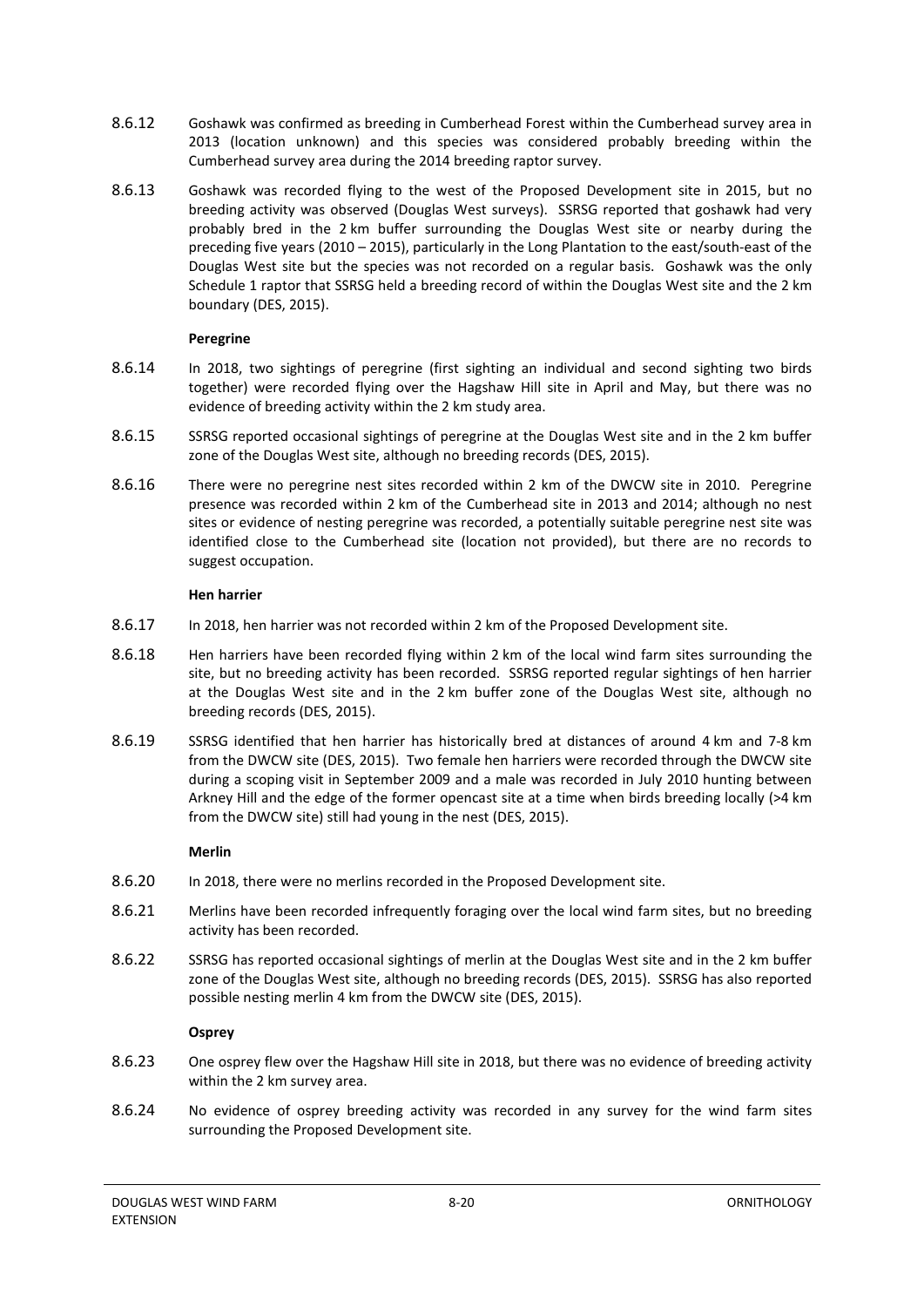- 8.6.25 Two ospreys were recorded flying once over the DWCW site during the breeding season in April 2010. SSRSG reported successful nesting osprey breeding at 15 km to the south-east of the DWCW site prior to the scoping survey for that project in September 2009 (DES, 2015).
- 8.6.26 Two osprey flights were recorded for the Dalquhandy site, one in July 2011 and another one in August 2012. These single individuals were likely to be migrating birds as the Dalquhandy site is not considered to offer any value to osprey.
- 8.6.27 Two single observations of osprey were recorded flying over the Douglas West site in 2014 and 2015. SSRSG have reported occasional sightings of osprey at the Douglas West site and in the 2 km buffer zone of the Douglas West site, although no breeding records (DES, 2015).
- 8.6.28 No evidence of osprey was recorded in either the breeding or non-breeding season at any other wind farm sites surrounding the site.

#### **Barn owl**

- 8.6.29 The 2018 surveys did not record barn owl within 2 km of the Proposed Development site.
- 8.6.30 There has been some evidence of barn owl breeding activity reported for proposed wind farm sites surrounding the Proposed Development site. In 2003/2004, barn owl was recorded breeding in valley sites within 2 km, but as barn owls hunt mostly in valley bottoms it is unlikely that birds will utilise the higher ground within the site. Barn owl breeding was confirmed at one location within the Galawhistle site in 2008 and 2009 and a second pair bred close to the Galawhistle access track in 2009 and probably 2008; these birds may have been within 1.5 km of the Proposed Development, albeit with Galawhistle turbines now constructed on the hill separating the two locations.
- 8.6.31 No evidence of barn owl breeding activity was reported at any other wind farm sites surrounding the Proposed Development.

#### **Short-eared owl**

- 8.6.32 The 2018 surveys did not record short-eared owl within 2 km of the Proposed Development.
- 8.6.33 Short-eared owl were recorded during surveys for Dalquhandy and Cumberhead, although there was no evidence of breeding behaviour.
- 8.6.34 There was no evidence of breeding attempts by short-eared owl in 2004 or 2005 at the Nutberry site, although observed flight activity and behaviour in suitable nesting habitat indicated that one pair might have bred in suitable habitat within 2 km of the Nutberry site boundary in 2004.
- 8.6.35 SSRSG has reported occasional sightings of short-eared owl at the Douglas West site and in the 2 km buffer zone of the Douglas West site, although no breeding records (DES, 2015). SSRSG has also reported that short-eared owl may nest 4 km away from the DWCW site (DES, 2015)

# **Other Raptors**

- 8.6.36 In addition to the above target species, there were sightings of buzzard, kestrel and tawny owl (secondary species) during the 2018 surveys.
- 8.6.37 One short golden eagle flight was recorded at the Galawhistle site in June 2008, but this species was not recorded at any other site.
- 8.6.38 Red kite was recorded flying over the Nutberry site in 2004, the Galawhistle site between 2007 and 2009 and the Douglas West site between 2014 and 2015, although no breeding evidence of this species was recorded. SSRSG has reported occasional sightings of red kite at the Douglas West site and in the 2 km buffer zone of the Douglas West site, although no breeding records (DES, 2015). SSRGS is aware of increasing red kite activity in the general area of Douglas West throughout the year, but it had no records of breeding prior to the DWCW surveys in 2009 and 2010. The nearest known red kite breeding site to the DWCW site is 6 km away to the north (DES, 2015).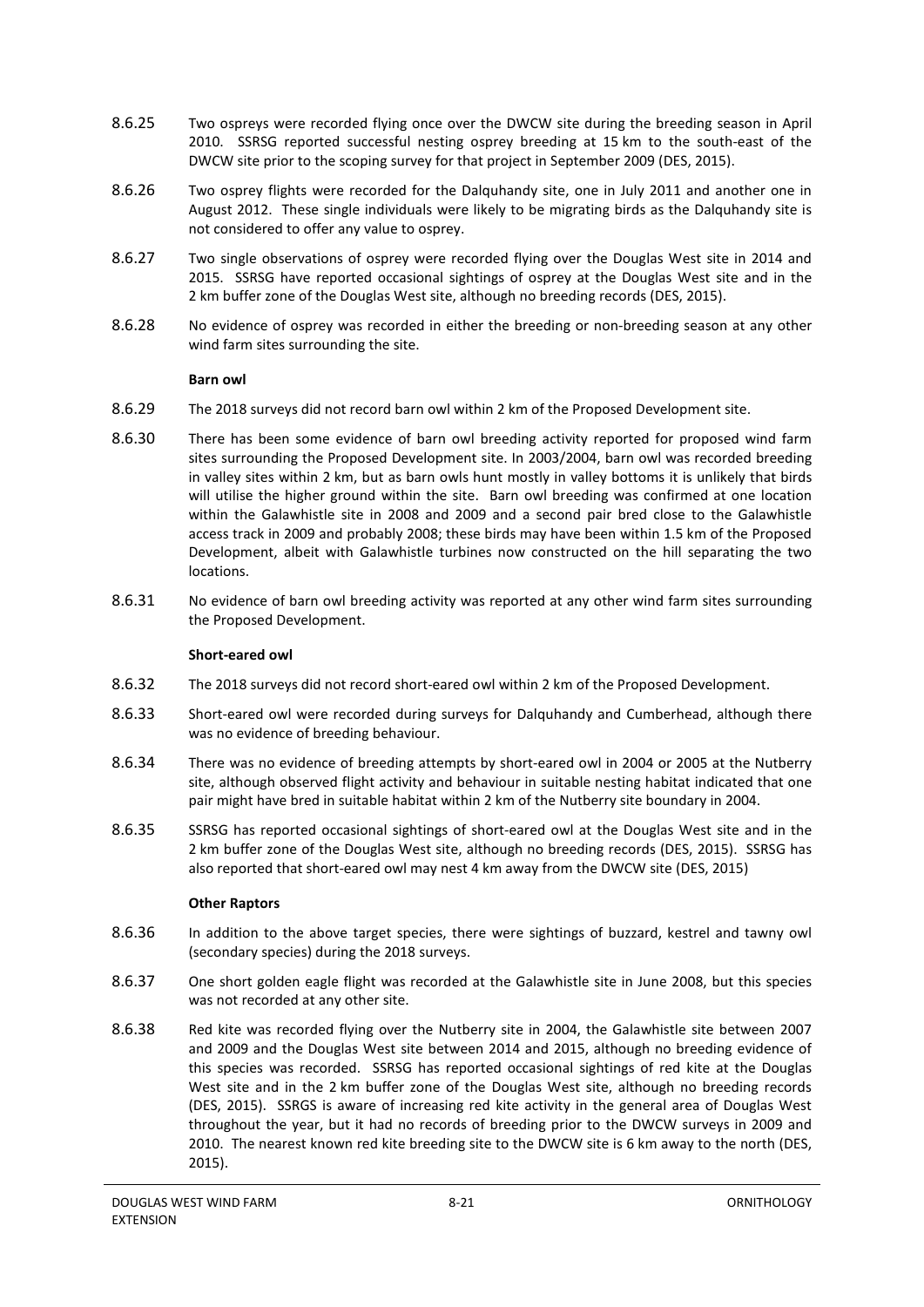#### **Waders**

*Curlew* 

- 8.6.39 In 2018, one possible curlew breeding territory was recorded within 500 m to the north of the Proposed Development site. A further territory was likely to have been present within 1 km to the south.
- 8.6.40 Curlew are known to breed in the local area around the site and this species has been recorded at all proposed wind farm sites within 2 km, including: five pairs at the Hagshaw Hill site in 2003/2004; five pairs in 2004/2005 at the Nutberry site; two to three pairs within the Galawhistle site in 2008 and 2009; six pairs bred on the DWCW site in 2010; three pairs bred or attempted to breed within the Dalquhandy site in 2012, with one pair in 2017; six confirmed breeding territories were recorded in 2013 and one territory was recorded in 2014 at the Cumberhead site; and a total of five occupied territories were recorded for the Douglas West site in 2015.

# *Golden plover*

- 8.6.41 Two golden plover flocks were recorded flying through the Proposed Development site during spring migration in April 2018, but they did not breed in the area.
- 8.6.42 Flocks of golden plover have been recorded flying through the majority of proposed wind farm sites surrounding the Proposed Development site during the non-breeding season, although breeding was not recorded. The most frequent activity for golden plover in the local area was at Cumberhead Wind Farm between September 2012 and February 2014, when 11 flocks (one to 200 individuals per flight) were recorded. A flock of 180 birds was recorded in October 2014 at Douglas West, but the species was absent on all other survey dates for that project in 2014 to 2015.
- 8.6.43 In the Nutberry ES, flocks of golden plover were recorded feeding in fields around Birkenhead in 2005 which were around 3 km north-east of the proposed Nutberry Wind Farm turbines. Baseline surveys for the Galawhistle ES also produced some evidence that golden plovers occasionally forage within that survey area; between September 2007 and August 2009, golden plovers were recorded flying within the Galawhistle Wind Farm site and occasionally heard calling 500 m north of the site during the flight activity surveys.
- 8.6.44 In the Dalquhandy SEI, golden plovers were recorded during the non-breeding season preferentially roosting on the island in a water body within 1 km to the north of the Proposed Development site. The majority of flights were observed adjacent to the large water bodies within the survey area.

# *Lapwing*

- 8.6.45 In 2018, two lapwings flew through the Proposed Development site in May, but they did not breed in the area. A flock of 74 individuals was observed at a waterbody outside of the 500 m study area to the north within Dalquhandy in mid-August.
- 8.6.46 Small numbers of lapwing are known to breed in the local area. The following proposed wind farm sites around the site have recorded breeding lapwing: two pairs recorded for the Galawhistle site in 2008 and 2009; one pair bred in 2010 at the DWCW site; nine pairs bred at the Dalquhandy site in 2012 (although only one pair in 2017); and 2-3 pairs bred at the Douglas West site in 2015 (two territories within 500 m of the Proposed Development site).
- 8.6.47 At Nutberry and Cumberhead, small numbers of lapwing were recorded as present, but breeding activity was not recorded.

# *Oystercatcher*

8.6.48 In 2018, a small number of oystercatchers were recorded within 1 km of the Proposed Development site, but they did not breed in the area.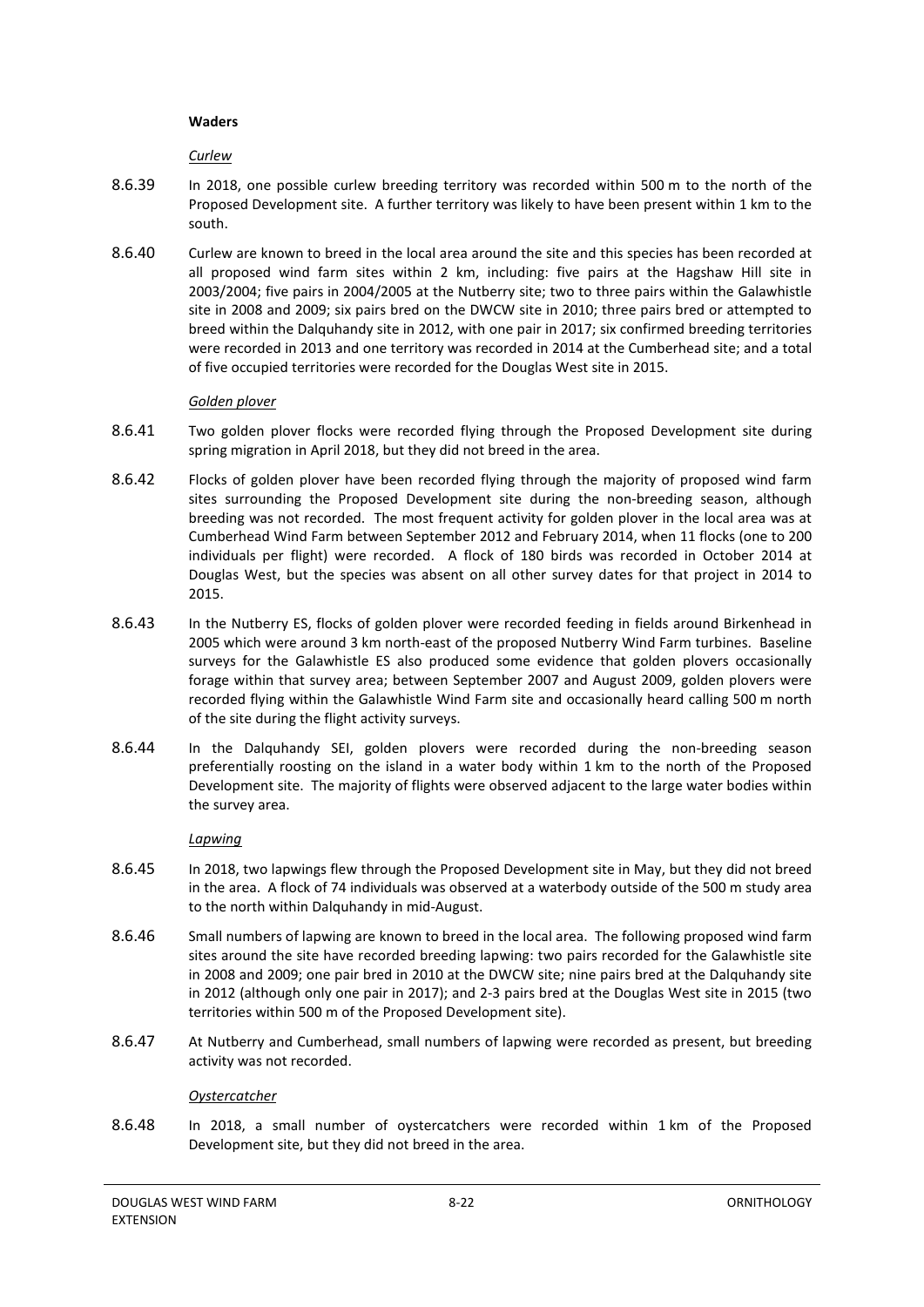- 8.6.49 Breeding oystercatcher have been recorded at proposed wind farm sites surrounding the site including: five pairs in 2008 and 11 pairs in 2009 for the Galawhistle site; two pairs for the DWCW site in 2010; two pairs for the Dalquhandy site in 2012 (one in 2017); and three pairs for the Douglas West site in 2015.
- 8.6.50 Oystercatcher were recorded as present but not breeding at the Nutberry site (2006) and Cumberhead site (2013/2014).

# *Ringed plover*

- 8.6.51 In 2018, a ringed plover was recorded in May within 500 m to the north of the Proposed Development site, but it is not known to have bred in the area.
- 8.6.52 Small numbers of breeding ringed plover have been recorded at proposed wind farm sites surrounding the site including: three pairs in 2008 and four pairs in 2009 at the Galawhistle site; four pairs at the DWCW site in 2010; five pairs at the Dalquhandy site in 2012 (but none in 2017); and two pairs at the Douglas West site in 2015.
- 8.6.53 Ringed plover was present but not breeding at the Cumberhead site in 2014.

*Snipe*

- 8.6.54 In 2018, one possible snipe territory was recorded within 500 m to the north of the Proposed Development site.
- 8.6.55 Snipe are known to breed in the local area. The following proposed wind farm sites around the site all recorded breeding snipe: four pairs in 2004 and two pairs in 2005 at the Nutberry site; six pairs at the Galawhistle site in 2008 and 2009; six pairs at the DWCW site in 2010; five pairs at the Dalquhandy site in 2012 (7-9 pairs in 2017); one probable and three possible territories at the Cumberhead site in 2014; and 13 territories at the Douglas West site in 2015.

# <span id="page-24-0"></span>8.7 Assessment of Potential Effects

- 8.7.1 The assessment of potential effects is based on the project description outlined in Chapter 3. In relation to describing impacts on ornithological features, the relevant specifications used to determine the 'worst-case' Proposed Development involves:
	- 13 turbines with a tip height of 200 m, a hub height of 122.5 m, a blade length of 76 m and a rotor diameter of 155 m. Each turbine will have a typical generating capacity of around 6 MW.
	- Forest within the site will be felled as part of the Wind Farm Felling Plan (refer to Figure 16.3) and turbines will be key-holed within the forestry block and any new forestry will not be planted within these areas.
	- The construction period will last for up to 12 months, comprising a construction programme as described in Chapter 3. The associated infrastructure will include: site access, access tracks, crane hardstanding, underground cabling, on-site substation and maintenance building, energy storage compound, temporary construction compound, laydown area, concrete batching plant, potential excavations/borrow workings and two permanent meteorological masts.

# *Scoped-in/out Important Ornithological Features*

# **Designated Sites**

8.7.2 Based on listed SPA qualifying interests [\(Table 8.8\)](#page-16-1), distance from the site (>5 km), and foraging ranges of SPA qualifying interests during the breeding season (Pendlebury *et al.* 2011; SNH, 2016), it is concluded that there is no likely connectivity for any qualifying feature of the Muirkirk and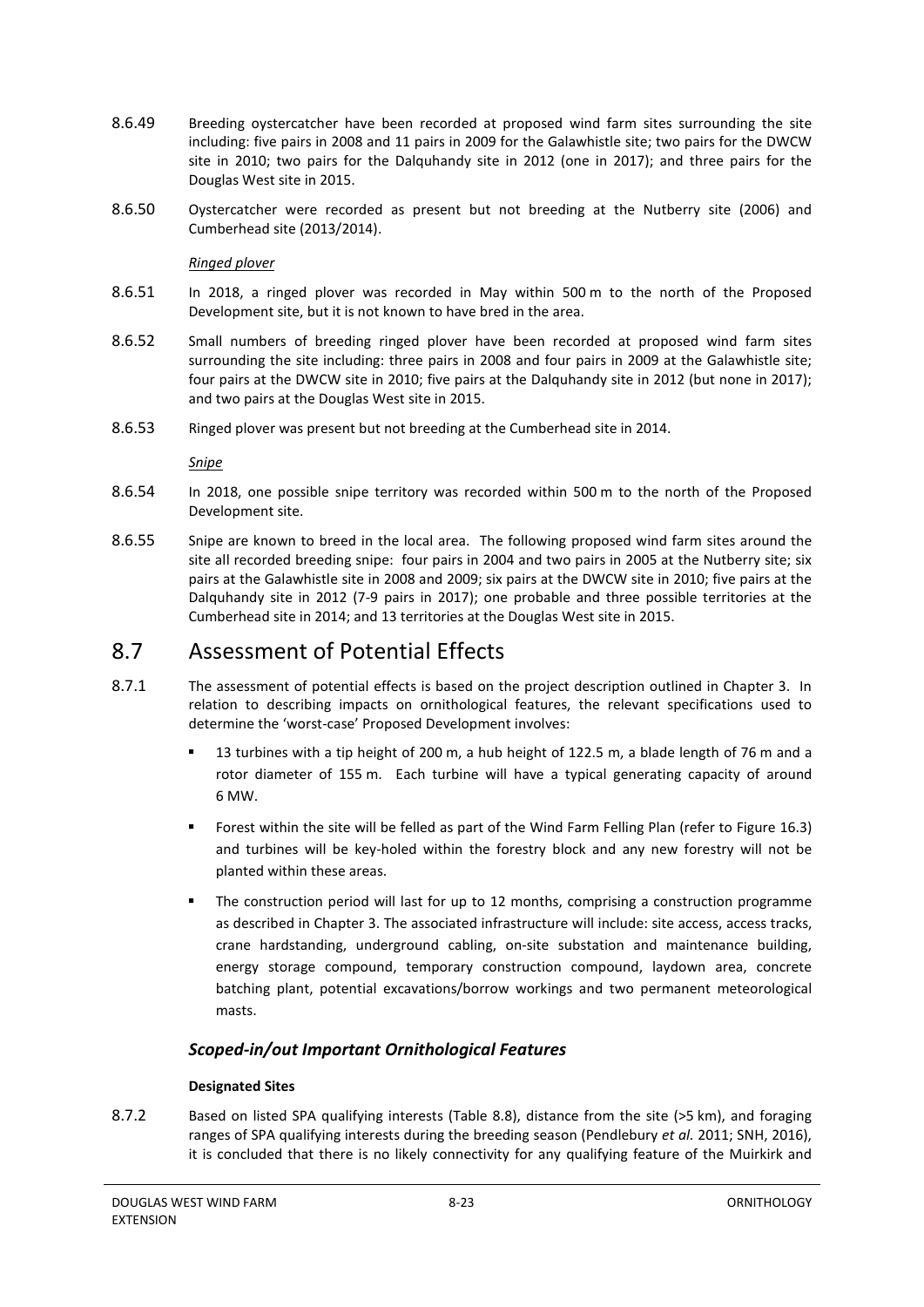North Lowther Uplands SPA, or the component North Lowther Uplands SSSI and Muirkirk Uplands SSSI, with the exception of merlin (as per SNH comment in [Table 8.1\)](#page-4-1).

- 8.7.3 There are no records of breeding merlin within around 4 km from the site, and whilst phased forest felling within the site may provide more suitable habitat for merlin, replanting soon after would mean that areas may only be suitable for a relatively short timeframe prior to thicket closure. It is therefore considered that connectivity between the site and the SPA population is very unlikely.
- 8.7.4 It can thus be reasonably concluded that the Proposed Development will not have a significant effect on the SPA & SSSIs, or indeed any other designated site. As such, any further assessment under the EIA or HRA process is not required, as no likely significant effects are predicted.

# **Target Species**

- 8.7.5 The scoping-in of target species to assess as IOFs is based on information gathered during 2018 baseline surveys as well as from surveys undertaken for other local wind farm projects which provide a longer-term dataset of the likely bird assemblage within the site and surrounding area.
- 8.7.6 SNH's (2018a) guidance on assessing effects of wind farms on birds identifies 22 species that are widespread across Scotland which utilise habitats or have flight behaviours that may be adversely affected by a wind farm. The initial scoping-in stage therefore considers which of these species have been recorded within or around the site, as confirmed through survey results and desk studies outlined above.
- 8.7.7 Of these 22 species, 16 have been observed within the site and local area [\(Table 8.10\)](#page-25-0).
- 8.7.8 The second stage of the scoping-in process is to determine which of these species have been recorded in numbers that may be of importance – i.e. the study area, or the airspace above the study area, is of some value to the species, and the wider NHZ population. This has been determined by the following method:
	- Wildfowl: species recorded either utilising the site or wider 2 km study area, or regularly recorded in flight above the study area;
	- Raptors: Schedule 1/Annex I species potentially breeding within 2 km study area, or regularly found in flight above, or in proximity to the site; and
	- Waders: species found breeding in proximity to the site (nominally within 500 m), or regularly recorded in non-breeding flocks above the study area.

| <b>Target</b><br><b>Species</b> | <b>Summary of Activity within 2 km Study Area</b>                                                                                  | <b>Scoped</b><br>In / Out |
|---------------------------------|------------------------------------------------------------------------------------------------------------------------------------|---------------------------|
| Whooper<br>swan                 | Overflying most wind farm sites, waterbodies at DQ used, within 500 m of<br>site.                                                  | In.                       |
| Pink-<br>footed<br>goose        | Overflying most sites, up to 2,400 birds roosting at DQ, within 500 m of<br>site.                                                  | In.                       |
| Greylag<br>goose                | Not recorded in 2018. Overflying most sites, up to 185 birds roosting<br>within DQ, within 500 m of site.                          | In.                       |
| Red kite                        | Not recorded in 2018. Occasional flight at DW, GA, NU.                                                                             | Out                       |
| <b>Hen</b><br>harrier           | Not recorded in 2018. Recorded at all other sites in flight, foraging,<br>sometimes regularly. No breeding within 2 km study area. | Out                       |

<span id="page-25-0"></span>**Table 8.10 – Scoped-in/out Target Species**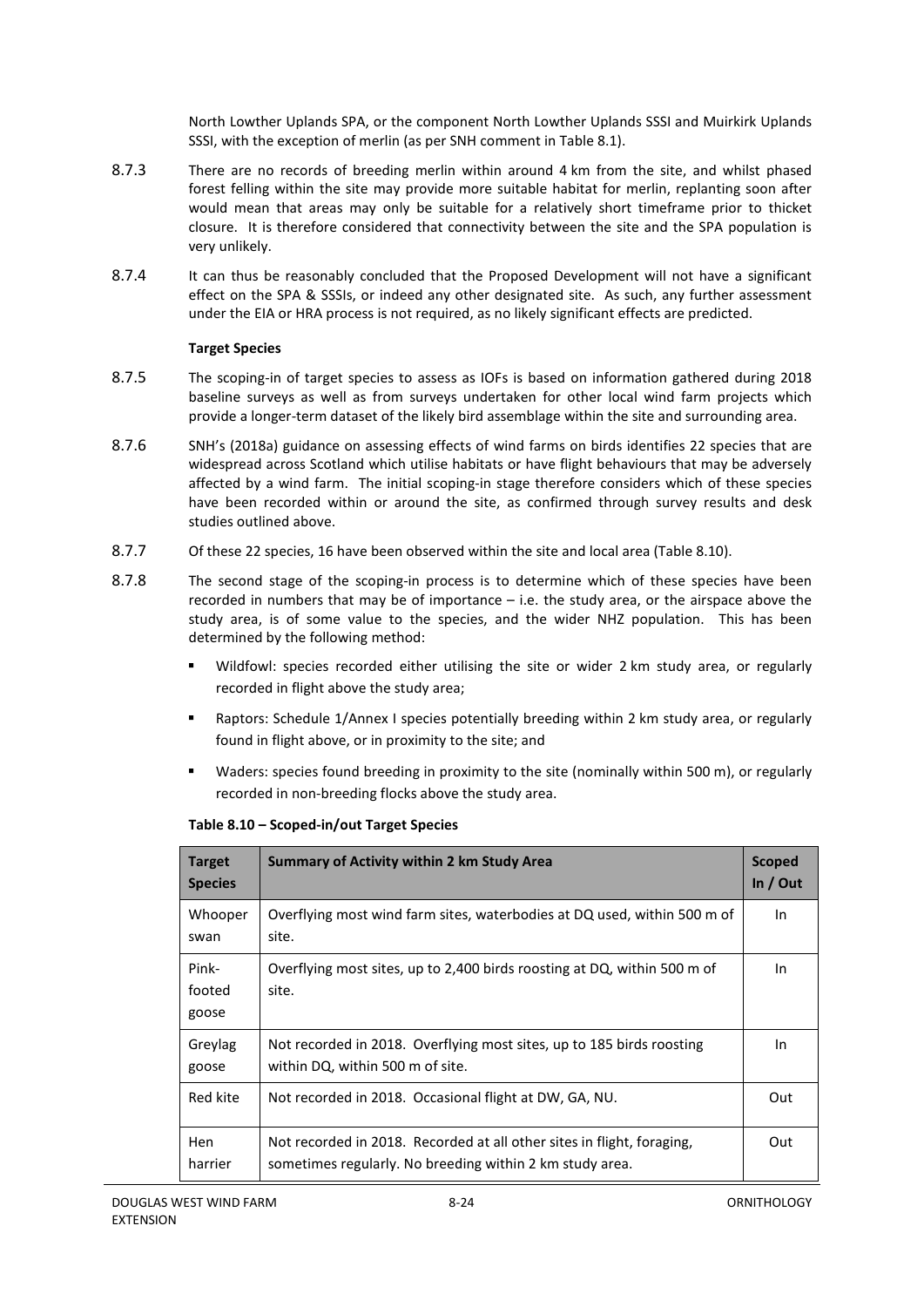| <b>Target</b><br><b>Species</b> | Summary of Activity within 2 km Study Area                                                                                                                                                  | <b>Scoped</b><br>In / Out |  |  |  |
|---------------------------------|---------------------------------------------------------------------------------------------------------------------------------------------------------------------------------------------|---------------------------|--|--|--|
| Goshawk                         | Not recorded in 2018. Possible breeder within 2 km, occasional flights<br>recorded in suitable habitat within study area.                                                                   | In.                       |  |  |  |
| Golden<br>eagle                 | Not recorded in 2018. Single non-breeding flight at GA.                                                                                                                                     |                           |  |  |  |
| Osprey                          | One record in 2018. Occasional flights at most sites, no nesting or<br>foraging records.                                                                                                    |                           |  |  |  |
| Merlin                          | Not recorded in 2018. Infrequently recorded at all sites. No breeding<br>evidence                                                                                                           | Out                       |  |  |  |
| Peregrine                       | Infrequently to regularly recorded at all sites, but no breeding evidence.<br>Study area may form part of wider territory.                                                                  | Out                       |  |  |  |
| <b>Black</b><br>grouse          | No records in 2018. Lekking activity recorded historically within 1.5 km of<br>site, with Hagshaw Hill Wind Farm black grouse management area<br>adjacent to the site.                      | In.                       |  |  |  |
| Golden<br>plover                | Non-breeding flocks regularly recorded in 2 km study area, and within<br>500 m of site. Some roosting and feeding activity in study area. Two<br>flocks (total 154 birds) recorded in 2018. | In                        |  |  |  |
| Lapwing                         | Found breeding within some sites, including within 500 m of site at DW.<br>Single flight recorded in 2018, with migratory flock at DQ.                                                      | In                        |  |  |  |
| Curlew                          | Found breeding within some sites, including within 500 m of site at DW.<br>Nine flights recorded in 2018 to south of site.                                                                  | In.                       |  |  |  |
| Herring<br>gull                 | Likely to be present within most sites, but no breeding recorded. Single<br>flight recorded in 2018.                                                                                        | Out                       |  |  |  |
| Short-<br>eared owl             | Not recorded in 2018. Infrequently recorded at all sites, no breeding<br>evidence within 2 km study area.                                                                                   | Out                       |  |  |  |

<span id="page-26-0"></span>8.7.9 From this process, a total of eight species, determined to be of medium nature conservation importance [\(Table 8.3\)](#page-9-0) are considered to be the IOFs [\(Table 8.11\)](#page-26-0). These are: **whooper swan, pink-footed goose, greylag goose, goshawk, black grouse, golden plover, lapwing** and **curlew**.

| Table 8.11 - Nature Conservation Importance of IOFs |  |  |  |
|-----------------------------------------------------|--|--|--|
|-----------------------------------------------------|--|--|--|

| <b>Feature</b>    | <b>Nature conservation</b><br>importance | Reason                                                              |
|-------------------|------------------------------------------|---------------------------------------------------------------------|
| Whooper swan      | Medium                                   | Schedule 1, Annex I, EU Birds Directive Migratory<br><b>Species</b> |
| Pink-footed goose | Medium                                   | EU Birds Directive Migratory Species                                |
| Greylag goose     | Medium                                   | EU Birds Directive Migratory Species                                |
| Goshawk           | Medium                                   | Schedule 1                                                          |
| Black grouse      | Medium                                   | BoCC Red-listed; key feature of Hagshaw Hill HMP                    |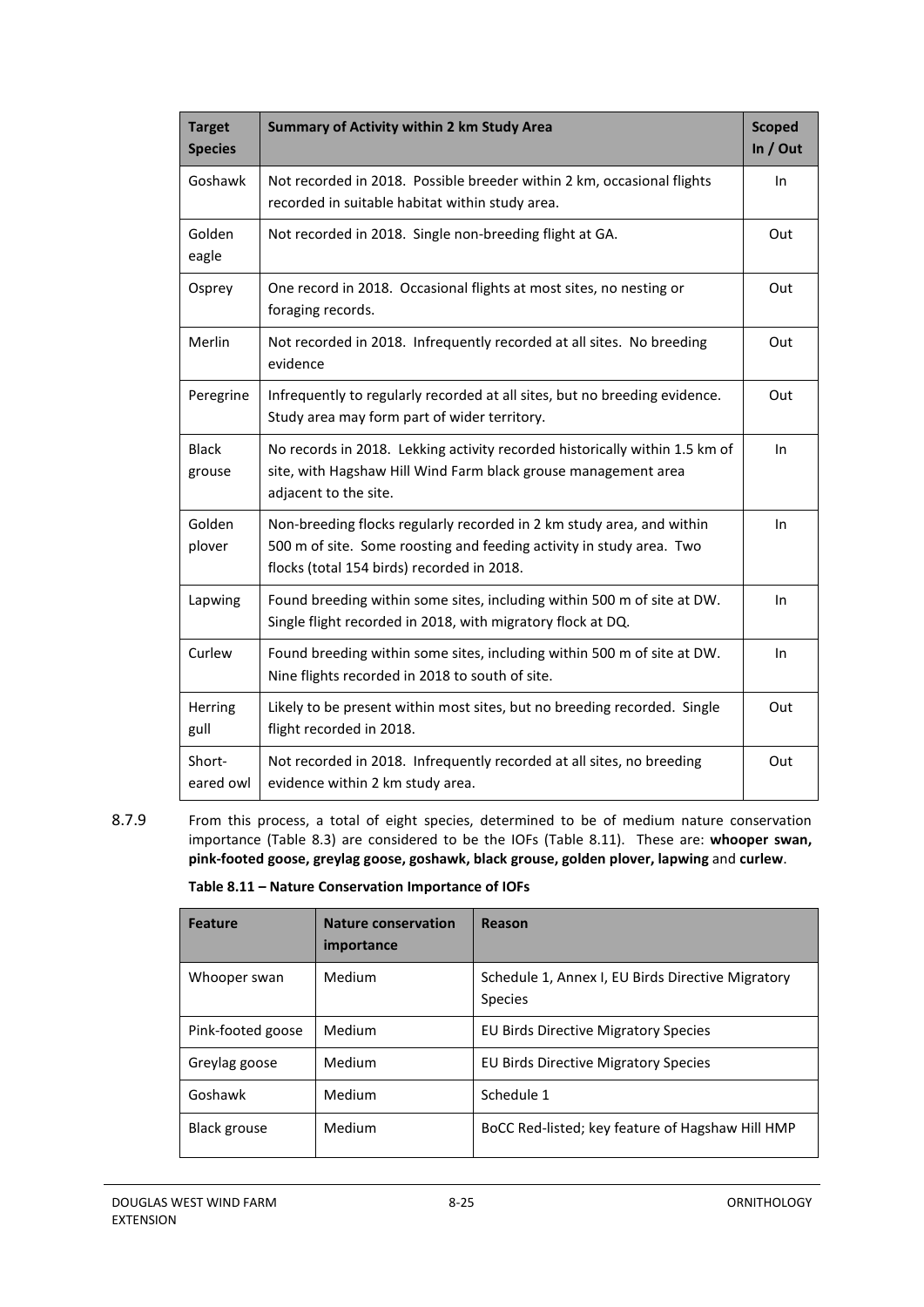| <b>Feature</b> | <b>Nature conservation</b><br>importance | Reason                 |
|----------------|------------------------------------------|------------------------|
| Golden plover  | Medium                                   | Annex I                |
| Lapwing        | Medium                                   | <b>BoCC Red-listed</b> |
| Curlew         | Medium                                   | <b>BoCC Red-listed</b> |

- 8.7.10 In addition, it is necessary to consider the species' conservation status when assessing the likely effects. Relevant conservation status information for the 'scoped in' IOFs is detailed within [Table](#page-27-0) 8.12 based on the following BoCC status in Eaton *et al.* (2015):
	- HD: Historical decline in breeding populations. Species judged to have declined severely between 1800 and 1995;
	- BR = Breeding rarity. Species qualified as rare breeders if the UK breeding population was <300 pairs.
	- WL = non-breeding localisation. Species were considered localised if more than 50% of the UK population was found at ten or fewer sites in the non-breeding season.
	- WI = non-breeding international importance. Species were considered of international importance if the UK holds at least 20% of the European population in the non-breeding season.
	- BDp = Breeding Population Decline. Severe decline in the UK breeding population size, of >50 %, over 25 years (BDp1) or the entire period used for assessments since the first BoCC review, starting in 1969 ("longer-term") (BDp2);
	- BDMr: Breeding range decline. Moderate decline (>25% but <50%) between 1988–91 and 2007–11 (BDMr1) or 1968–71 and 2007–11 (BDMr2); and
	- BDMp = Breeding Population Decline. Moderate decline in the UK breeding population size, of more than 25%, over 25 years (BDMp1) or the entire period used for assessments since the first BoCC review, starting in 1969 ("longer-term") (BDMp2).

<span id="page-27-0"></span>

| <b>Species</b>  | <b>Conservation</b><br><b>Status</b><br><b>Information</b> | <b>Conservation Status</b>                                                                                                                                                                                                                                                                                                                                                                                                                                                                                                                                                                                        |
|-----------------|------------------------------------------------------------|-------------------------------------------------------------------------------------------------------------------------------------------------------------------------------------------------------------------------------------------------------------------------------------------------------------------------------------------------------------------------------------------------------------------------------------------------------------------------------------------------------------------------------------------------------------------------------------------------------------------|
| Whooper<br>swan | BoCC Amber<br>List (BR, WL)                                | The GB whooper swan population is around 11,000 individuals<br>(Musgrove et al. 2011). According to Hayhow et al. (2017) there has<br>been an increase over a ten-year period (2004/05 to 2014/15) of 17%.<br>The estimated peak abundance within NHZ 19, drawn from several<br>surveys, was given as 1,188 individuals by Wilson <i>et al.</i> (2015), which<br>was the second highest NHZ total. Surveys identified highest peak<br>numbers in early winter, with a gradual decline from December to<br>April. Both the national and NHZ populations are considered to be in<br>favourable conservation status. |
| Pink-<br>footed | <b>BoCC Amber</b><br>List (WL, WI)                         | The GB pink-footed goose population is around 360,000 individuals<br>(Musgrove et al. 2011). According to Hayhow et al. (2017) there has<br>been an increase over a ten-year period (2004/05 to 2014/15) of 51%.                                                                                                                                                                                                                                                                                                                                                                                                  |

# **Table 8.12 – Conservation Status of Scoped In IOFs**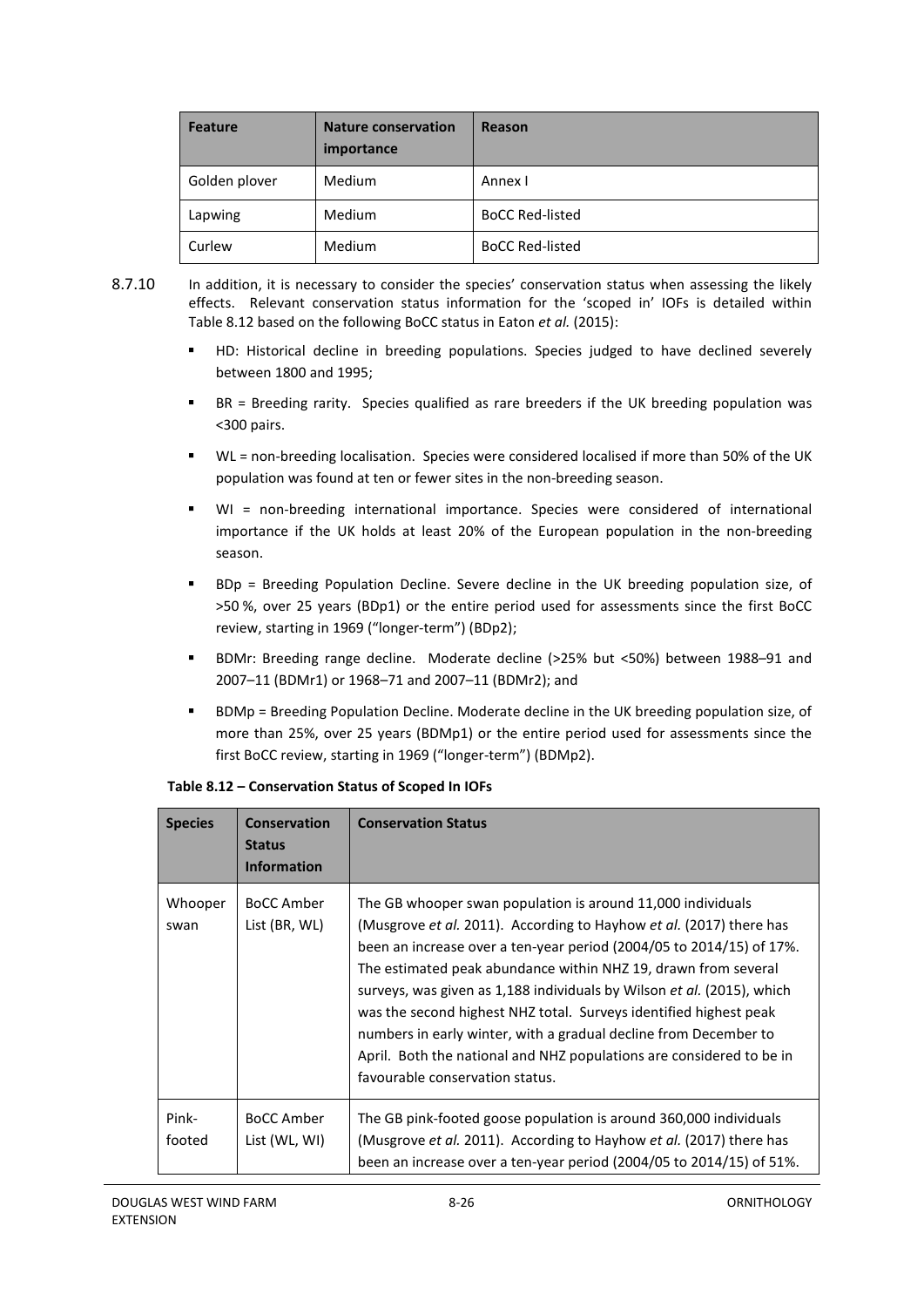| <b>Species</b>         | <b>Conservation</b><br><b>Status</b><br><b>Information</b> | <b>Conservation Status</b>                                                                                                                                                                                                                                                                                                                                                                                                                                                                                                                                                                                                                                                          |
|------------------------|------------------------------------------------------------|-------------------------------------------------------------------------------------------------------------------------------------------------------------------------------------------------------------------------------------------------------------------------------------------------------------------------------------------------------------------------------------------------------------------------------------------------------------------------------------------------------------------------------------------------------------------------------------------------------------------------------------------------------------------------------------|
| goose                  |                                                            | The estimated peak abundance within NHZ 19, over a five-year period,<br>was given as 34,621 individuals by Wilson et al. (2015). Pink-footed<br>goose numbers over the winter within NHZ 19 were maintained at<br>relatively stable levels. Both the national and NHZ populations are<br>considered to be in favourable conservation status.                                                                                                                                                                                                                                                                                                                                        |
| Greylag<br>goose       | <b>BoCC Amber</b><br>List (WL, WI)                         | The Icelandic greylag goose population that winters in Britain is<br>estimated to be around 85,000 individuals (Musgrove et al. 2011).<br>According to Hayhow et al. (2017) there has been an increase over a<br>ten-year period (2004/05 to 2014/15) of 9%.<br>Combined results from 2008 and 2009 suggest that the Scottish<br>summering greylag goose population is around 47,405 (range 44,059-                                                                                                                                                                                                                                                                                 |
|                        |                                                            | 51,763) individuals (Mitchell et al. 2011).<br>The NHZ population is unknown, but 760 individuals were recorded in<br>autumn 2016 in the Clyde area, for the national annual census (Mitchell<br>& Brides, 2017). Both the national and NHZ populations are considered<br>to be in favourable conservation status.                                                                                                                                                                                                                                                                                                                                                                  |
| Goshawk                | <b>BoCC Green</b><br>List                                  | There are an estimated 400 pairs in Britain (Musgrove et al. 2013). The<br>NHZ19 population was estimated by Wilson et al. (2015) to be 31<br>(range 17-41) pairs in 2013. The goshawk population appears to be<br>expanding in range in Scotland (Forrester et al. 2007) and as the species<br>is BoCC Green-listed, the national and regional/NHZ populations are<br>likely to be in favourable conservation status.                                                                                                                                                                                                                                                              |
| <b>Black</b><br>grouse | <b>BoCC Red List</b><br>(HD, BDp1,<br>BDp2, BDMr2)         | Black grouse is Red-listed due to a historical decline in the UK, without<br>substantial recent recovery. It also qualifies due to a severe decline in<br>the UK breeding population size of >50% over 25 years.                                                                                                                                                                                                                                                                                                                                                                                                                                                                    |
|                        |                                                            | Breeding numbers in the UK declined by 80% between 1991 and 2004.<br>Sim et al. (2008) estimated there to be 5,078 male black grouse in the<br>UK in 2005, with approximately two-thirds of these occurring in<br>Scotland. However, Forrester et al. (2007) estimate that in Scotland<br>there are around 3,550 to 5,750 lekking males, representing about 71%<br>of the British population. In Scotland the breeding range is contracting<br>and numbers are declining, though the rate of decline varies regionally,<br>being high in south western Scotland (-49%). Evidence suggests that<br>the national and regional populations are in unfavourable conservation<br>status. |
|                        |                                                            | The NHZ 19 (Western Southern Uplands and Solway) population was<br>estimated by Wilson et al. (2015) to be 121 (range 71-168) displaying<br>males.                                                                                                                                                                                                                                                                                                                                                                                                                                                                                                                                  |
| Lapwing                | <b>BoCC Red List</b>                                       | The national lapwing population was estimated to be 130,000 pairs in<br>2009 (BTO BirdFacts) and the Scottish population is estimated to be                                                                                                                                                                                                                                                                                                                                                                                                                                                                                                                                         |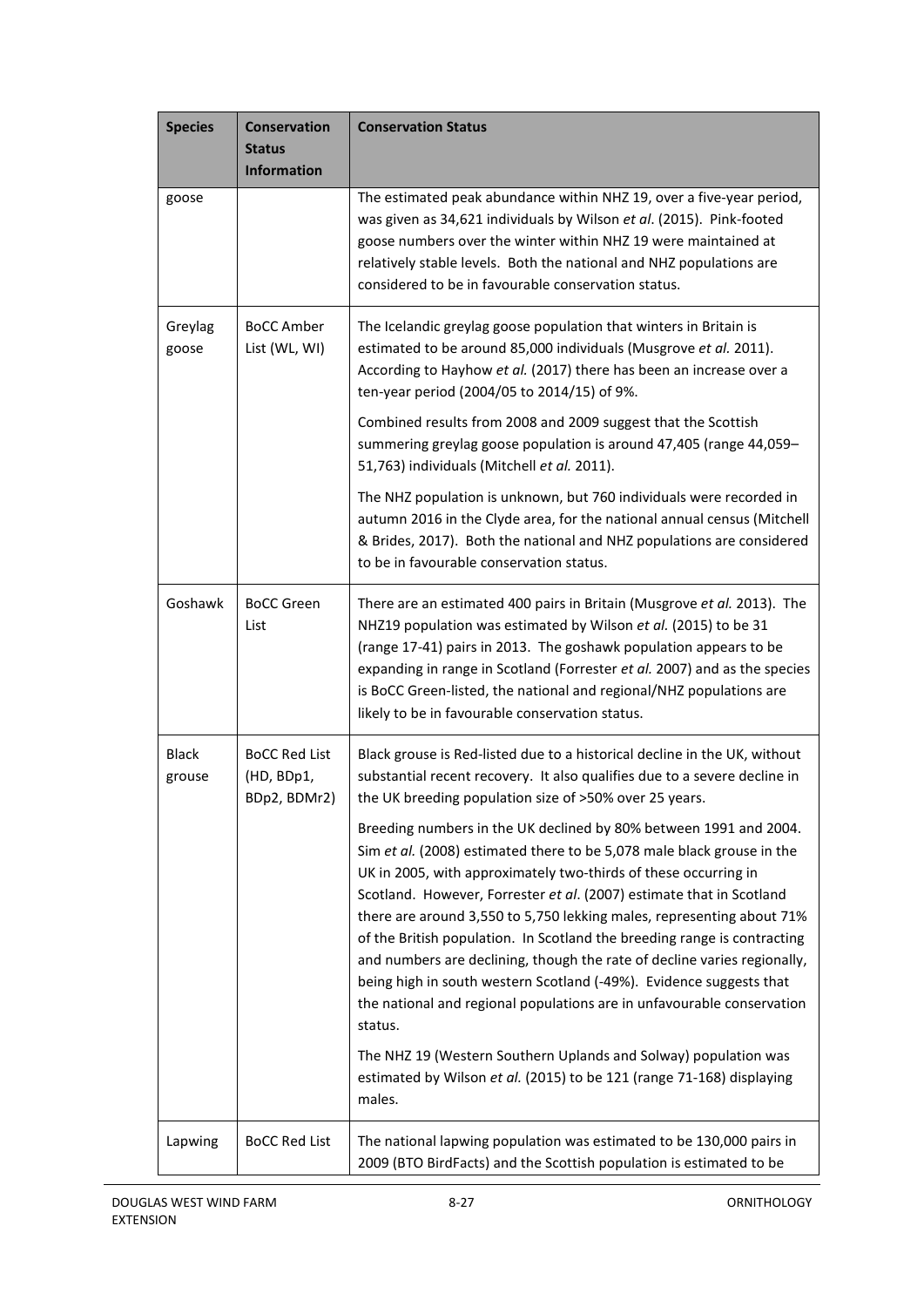| <b>Species</b>   | <b>Conservation</b><br><b>Status</b><br><b>Information</b> | <b>Conservation Status</b>                                                                                                                                                                                                                                                                                                                                                                                                                          |
|------------------|------------------------------------------------------------|-----------------------------------------------------------------------------------------------------------------------------------------------------------------------------------------------------------------------------------------------------------------------------------------------------------------------------------------------------------------------------------------------------------------------------------------------------|
|                  | (BDp1, BDp2)                                               | between 71,500 and 105,600 pairs (Forrester et al. 2007).<br>The BTO BirdTrends programme has reported a national decline by 43%                                                                                                                                                                                                                                                                                                                    |
|                  |                                                            | across the UK, and 57% in Scotland between 1995 and 2014. The BTO's<br>map of change in relative density between 1994-96 and 2007-09<br>indicates that decreases have been strongest in lowland regions and<br>the south and that some increase may have occurred in some upland<br>and northern regions of Britain. The NHZ trend is unknown but the<br>regional and national populations are likely to be in unfavourable<br>conservation status. |
| Curlew           | <b>BoCC Red List</b><br>(BDMp1,<br>BDp2)                   | The most recent national curlew population estimate recorded 68,000<br>pairs in 2009 (Massimino et al. 2017) and there has been a significant<br>continued decline across Scotland, including in the south west. The<br>recent inclusion of the species on the BoCC Red-list suggests that the<br>national and NHZ/regional populations are in unfavourable<br>conservation status.                                                                 |
|                  |                                                            | The NHZ 19 population was estimated to be 4,284 (3,851-4,717) pairs<br>in 2005 (Wilson et al. 2015).                                                                                                                                                                                                                                                                                                                                                |
| Golden<br>plover | <b>BoCC Green</b><br>List                                  | The UK golden plover breeding population is estimated to be 38,400-<br>59,400 pairs (Musgrove et al. 2013), although Forrester et al. (2007)<br>give a Scottish breeding population estimate of 15,000 pairs, stating<br>that this represents 80% of the British breeding population.                                                                                                                                                               |
|                  |                                                            | The spring passage population of golden plover in Scotland was<br>estimated by Forrester et al. (2007) to be 10,000-30,000 individuals.<br>BirdFacts estimated the UK winter population to be 400,000 individuals<br>in 2006/07.                                                                                                                                                                                                                    |
|                  |                                                            | The NHZ 19 breeding population was estimated by Wilson et al. (2015)<br>to be 778 (range 716-839) pairs in 2005.                                                                                                                                                                                                                                                                                                                                    |
|                  |                                                            | The BTO BirdTrends website (Massimino et al. 2017) states that the<br>national population is in probable decline, and this is likely to reflect<br>the regional/NHZ population.                                                                                                                                                                                                                                                                     |

# *Construction*

# **Potential Effects**

- 8.7.11 The main potential impacts of construction activities across the site are the displacement and disruption of breeding, foraging or roosting birds as a result of noise and general disturbance over a short-term period (either the duration of a particular construction activity within working hours, or the duration of the whole construction period).
- 8.7.12 Impacts on breeding birds would be confined to areas in the locality of temporary construction compounds, turbines, tracks and other infrastructure. Few attempts have been made to quantify the impacts of disturbance of birds due to activities of this type, and much of the available information is inconsistent. However, as a broad generalisation, larger bird species such as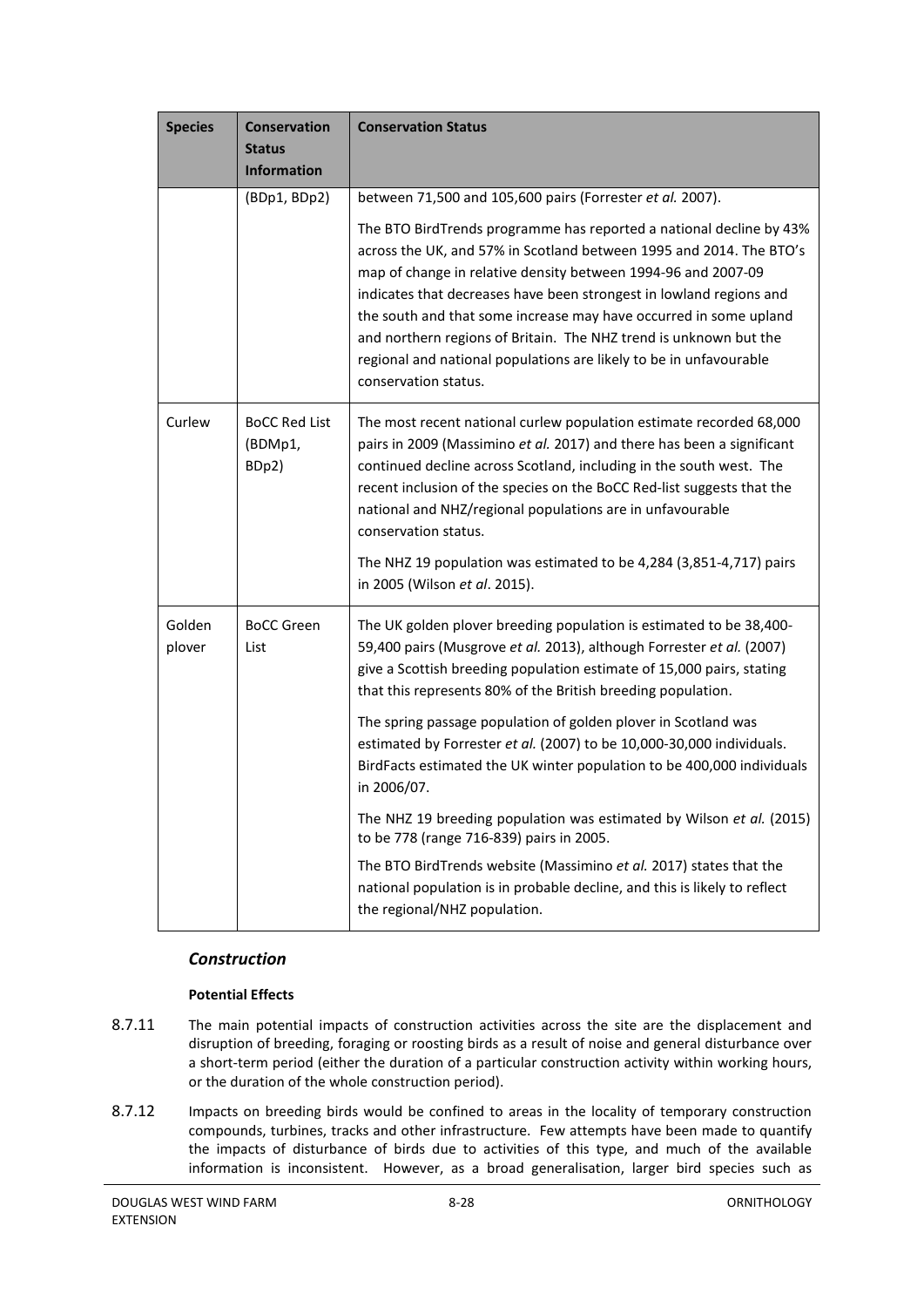raptors, or those that feed in flocks in the open tend to be more susceptible to disturbance than small birds living in structurally complex habitats (such as woodland, scrub and hedgerow) (Hill *et al.* 1997).

8.7.13 Direct habitat loss would also occur due to the Proposed Development's construction, which would be both temporary (e.g. construction compounds) and longer term (access tracks and turbines). This has the potential to impact on breeding or foraging individuals.

# *Wildfowl*

- 8.7.14 Impact: wildfowl using the site or wider study area may be displaced during construction, either by disturbance or direct habitat loss.
- 8.7.15 Sensitivity: as migratory species of European importance, but unconnected to a designated site, whooper swan, pink-footed goose and greylag goose are classified as medium nature conservation importance. The national and NHZ 19 populations are considered to be in favourable conservation status and the three species' sensitivity is therefore medium-low.
- 8.7.16 Magnitude of Impact: wildfowl were recorded in flight within the 2 km study area and using the waterbodies to the north of the site at Dalquhandy during winter periods. Some of these waterbodies, including the large pond at NS791330, are within the 500 m buffer of the site boundary and so disturbance is a potential risk requiring further investigation.
- 8.7.17 Madsen (1985) measured the impact of roads and landscape features on field utilisation of pinkfooted geese in autumn and spring. The disturbance distance of roads with higher traffic volume (>20 cars per day) was around 500 m in autumn, although roads with 0–10 cars per day also had a depressing effect on utilisation. In a recent review, Olsson (2018) found that although there are large variations in responses among species, individual populations, seasons, sources and levels of disturbance, disturbance effects on geese have been observed at distances up to 500 m (see for example, Vickery and Gill, 1999, Jensen *et al*., 2017). Evidence therefore suggests it is possible that construction activities associated with the Proposed Development could result in the disturbance of roosting geese.
- 8.7.18 Up to 2,400 pink-footed geese have been recorded using the waterbodies as an autumn roost site, which equates to around 7 % of the NHZ 19 winter population, and around 0.7 % of the national population. Although pink-footed geese are only present in numbers that reach significance for a short period in autumn, the roost site may still be of importance to the conservation status of the NHZ 19 and national population if it is an important staging location for migratory birds. The loss of a roost site may impact on the fitness, and potentially the survival rates of the population. As the roost site has only been used intermittently, it is likely that alternative roost sites would be available if disturbance were to occur, and although this may result in costs to fitness due to increased flight times, it is not anticipated that survival rates would be affected at a population level. As such, a low spatial and short-term magnitude of impact is predicted on pink-footed goose, in relation to the NHZ 19 population. In this regard, it is noted that planning permission has already been granted for a wind farm to be constructed on the Dalquhandy site itself, with construction works much closer to the waterbody in question.
- 8.7.19 During baseline surveys for Dalquhandy, whooper swans were frequently observed utilising the waterbodies to the north. Six flights, totalling 74 birds were also recorded during flight activity surveys. In 2014-15, small numbers of whooper swans (2-3 birds) were recorded using the waterbody within the Douglas West site. It is therefore possible that relatively small numbers of whooper swans may be subject to disturbance due to construction activities within the site during the winter period. However, it is considered that associated reductions in fitness is unlikely to reach significance within the context of the survival rates of the NHZ 19 population (1,188 individuals). As such, a low spatial and short-term magnitude of impact is predicted on whooper swan, in relation to the NHZ 19 population.
- 8.7.20 A total of 26 greylag geese flights were recorded at Dalquhandy between July 2011 and November 2012. Flock size was generally small, ranging up to nine birds, suggesting birds were part of a resident breeding population. In 2014-15, small numbers of greylag goose were recorded utilising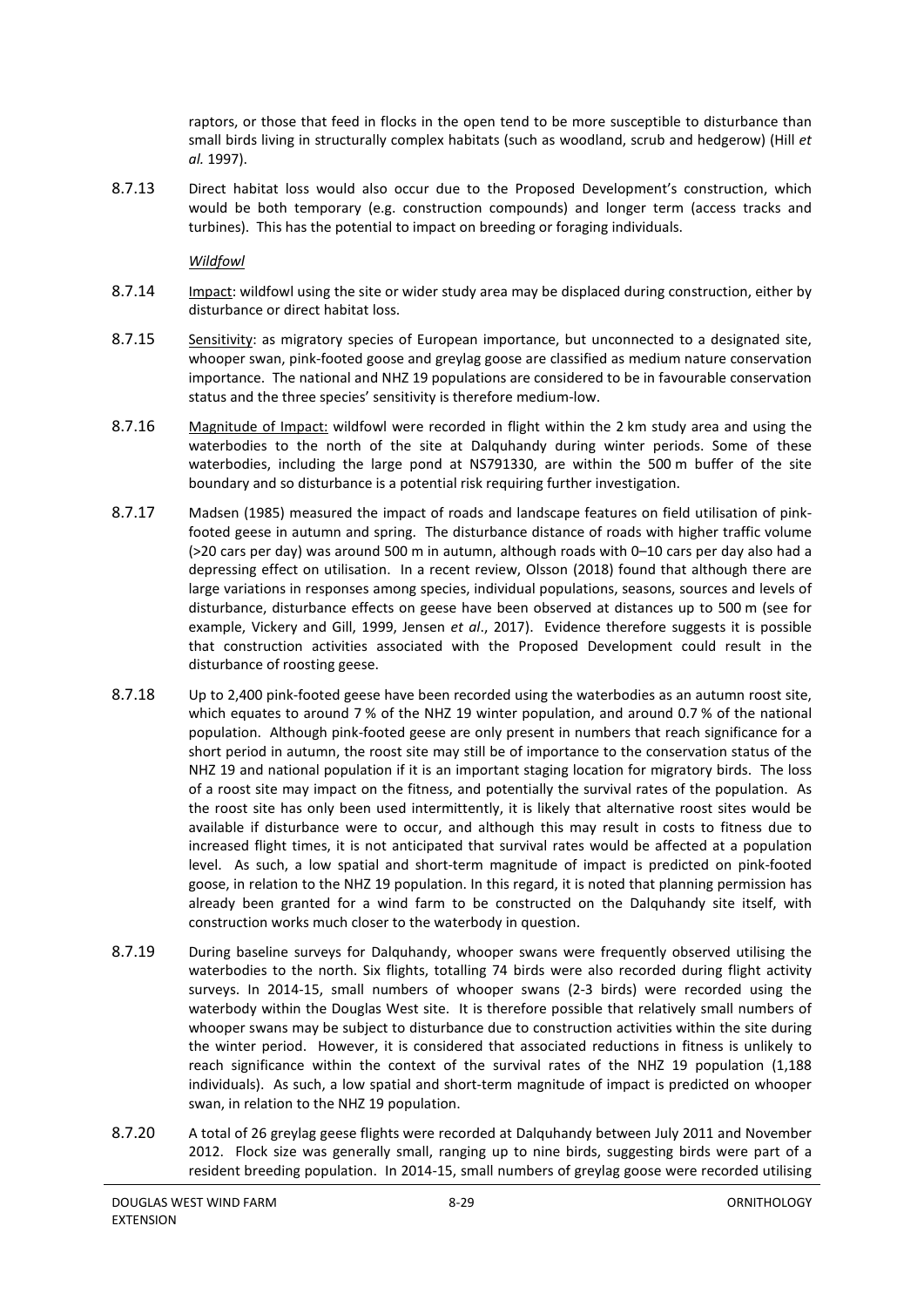the waterbody within the centre of the Douglas West site on isolated occasions. If it is considered that up to nine greylag geese intermittently use the ponds in the local area, this would likely represent less than 1 % of the NHZ population (assuming it to be over the 760 individuals recorded at one site in the local area). As such, a low spatial and short-term magnitude of impact is predicted on greylag goose, in relation to the NHZ 19 population.

8.7.21 Significance of Effect: the unmitigated effects on the NHZ 19 populations of pink-footed goose, whooper swan and greylag goose are classified as **minor** adverse and not significant in the context of the EIA Regulations.

#### *Goshawk*

- 8.7.22 Impact: breeding or foraging goshawks may be displaced from the site during construction, either by disturbance or direct habitat loss.
- 8.7.23 Sensitivity: as a Schedule 1 listed species unconnected to a designated site, goshawk is classified as medium nature conservation importance. The national and NHZ 19 populations are considered to be in favourable conservation status and the species' sensitivity in the context of this site is therefore Medium-Low.
- 8.7.24 Magnitude of Impact: there is potentially at least one goshawk territory currently within the 2 km study area, although to date no breeding evidence has been recorded, and level of activity within the site appears to be low, with no records during 2018 surveys. Nevertheless, Cumberhead Forest provides suitable habitat for breeding. This area of forest is subject to ongoing forest harvesting activities and so any breeding birds are likely to be accustomed to a regular amount of localised activities that would be of a reasonably similar nature to those associated with wind farm construction, including keyholing activities.
- 8.7.25 Forestry Commission Scotland (2006) has recommended a safe working distance of up to 450 m for forestry activities around a goshawk nest, with Ruddock & Whitfield (2007) concluding that birds may be affected up to 500 m from disturbance source. As such, depending on the location of future territories, and the extent of planned felling activities, one territory may be affected by construction activities over the short-term. However, due to the size of Cumberhead Forest it is considered unlikely that a territory would be lost from the NHZ population, but rather any pair would be more likely to relocate at sufficient distance from disturbance sources. As such a negligible spatial and short-term temporal magnitude of impact is predicted on the NHZ 19 goshawk population (31 pairs).
- 8.7.26 Significance of Effect: The unmitigated effect on breeding goshawk from construction is classified as **negligible** and is therefore not significant in the context of the EIA Regulations.

# *Black Grouse*

- 8.7.27 Impact: lekking or foraging black grouse may be displaced from the site during construction, either by disturbance or direct habitat loss.
- 8.7.28 Sensitivity: due to its Red-list conservation status (Eaton *et al.* 2015) and sensitivity to wind farms, the species is classified as medium nature conservation importance. The NHZ and national populations are likely to be of unfavourable conservation status and the species' sensitivity in the context of this site is therefore medium-high.
- 8.7.29 Magnitude of Impact: no infrastructure is planned to overlap with any lekking location, and in general the mature plantation habitat within the site is unsuitable for the species.
- 8.7.30 According to an expert review by Ruddock and Whitfield (2007) leks may be actively disturbed at 300 to 500 m from a disturbance source. Black grouse were not recorded during surveys within 1.5 km of the site in 2018, although previous survey results have shown that a single male lek was present in 2015, around 300 m south of the site boundary and proposed construction compound, laydown area and substation (Figure 8.8). Historic lek sites were recorded in a similar area to this lek site. Numbers seem to have however declined from two males in 2010 to single males in recent years and it is possible that no lekking males are now present in the local area.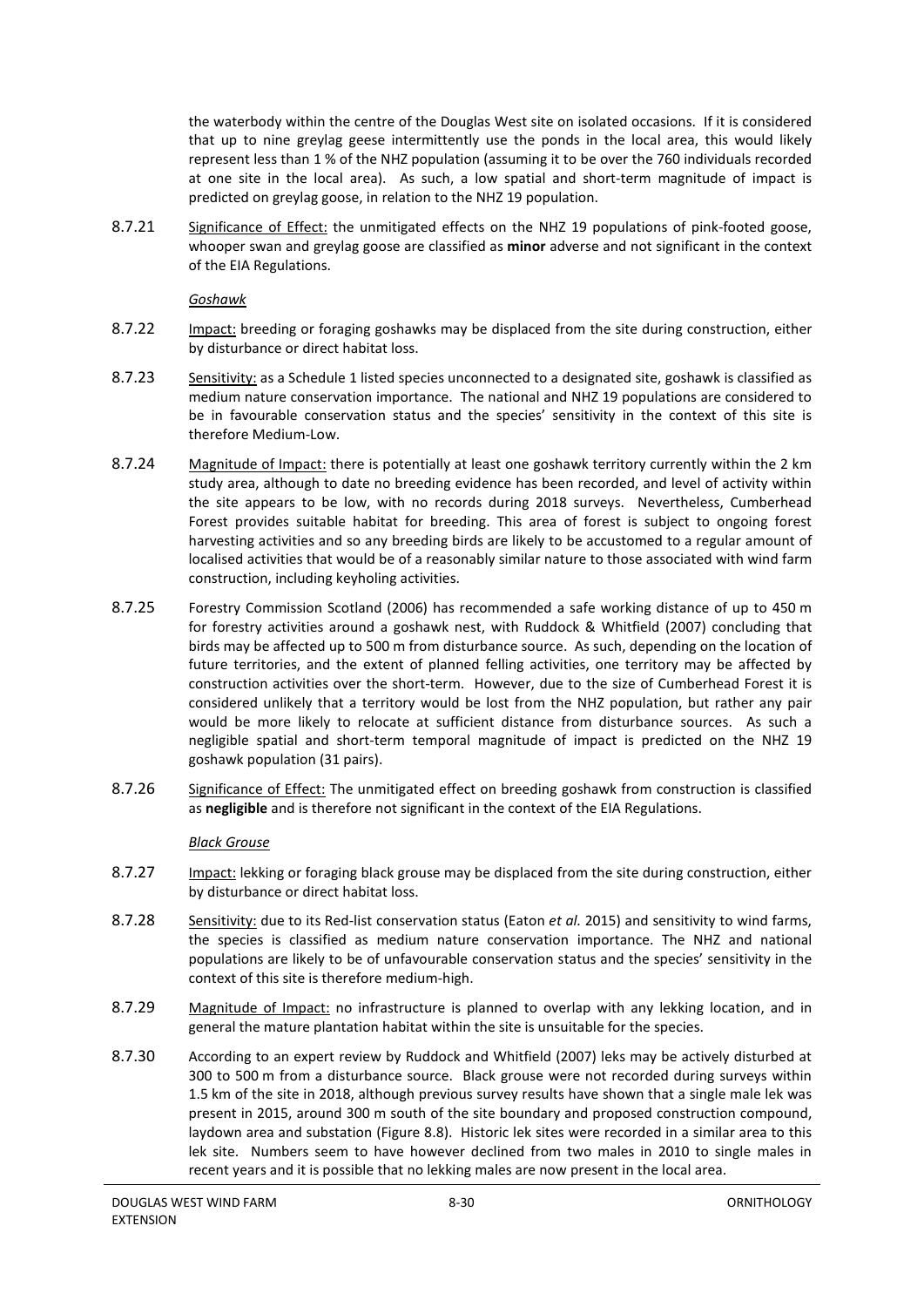- 8.7.31 The site is adjacent to 12 ha of land used as part of the Hagshaw Hill Wind Farm Extension Black Grouse Management Plan (Figure 8.8). The aim of this Plan is to enhance the habitat for black grouse outwith Hagshaw Hill Extension Wind Farm area in an effort to maintain lekking black grouse numbers from baseline levels of 4-6 males recorded in 2003. In the management area, the management prescriptions include: increased abundance of cottongrass; exclusion of grazing for dwarf shrub regeneration; bracken treatment; and fence marking to reduce the possibility of black grouse collisions. Native tree and shrub planting has also taken place further south along the Robshill Burn.
- 8.7.32 There is no evidence that black grouse currently utilise the site or the adjacent black grouse management area, but for the purposes of this assessment, a worst-case situation would be to assume that it is utilised by two lekking males last recorded in 2010, and they would be disturbed throughout the duration of construction activity associated with any turbines or other infrastructure within 500 m.
- 8.7.33 Unmitigated, the possible temporary loss of two lekking males would represent around 1.6 % of the NHZ 19 population (121 males), although may also contribute to increased fragmentation of habitat for movements of birds between lek sites further afield. The magnitude of construction impacts on the current NHZ 19 black grouse population is therefore considered to be low spatial, and short-term temporal.
- 8.7.34 Significance of Effect: the unmitigated effect from construction is classified as **minor** adverse and is therefore not significant in the context of the EIA Regulations.

#### *Lapwing and Curlew*

- 8.7.35 Impact: breeding lapwings and curlews may be displaced from the site during construction, either by disturbance or direct habitat loss.
- 8.7.36 Sensitivity: as Red-listed (Eaton *et al.* 2015) species sensitive to wind farm development, lapwing and curlew are classified as being of medium nature conservation importance. The national and NHZ 19 populations are considered to be in unfavourable conservation status and the species' sensitivities are medium-high.
- 8.7.37 Magnitude of Impact: the Proposed Development site does not provide suitable habitat for lapwing or curlew, and so no direct habitat loss from construction of infrastructure is predicted. In the 2018 breeding bird surveys, curlews were recorded over 500 m from the site in open moorland in areas to the south, in particular at lower altitudes around Longhouse Hill and 1 km west of Windrow Wood (Figure 8.6). No lapwing were recorded within the 500 m study area.
- 8.7.38 Surveys conducted for Dalquhandy in 2012 recorded nine pairs of lapwings, and three pairs of curlews within that site. In 2017, only single curlew and lapwing pairs were present. Surveys for Douglas West recorded 2-3 lapwing territories, and 1-2 curlew territories within 500 m of the Proposed Development site.
- 8.7.39 As a precaution, it is therefore considered possible that during the construction period, the lapwing and curlew populations within around 500 m of the Proposed Development site may be reduced by up to 2-3 pairs, based on results from adjacent Douglas West surveys in 2015. Within an NHZ 19 population context, this level of temporary loss is considered to be of negligible spatial and short-term temporal magnitude for both IOFs.
- 8.7.40 Significance of Effect: the unmitigated effect on lapwing and curlew from construction is classified as **minor** adverse and is therefore not significant in the context of the EIA Regulations.

#### *Golden Plover*

- 8.7.41 Impact: breeding or non-breeding golden plovers may be displaced from the site during construction, either by disturbance or direct habitat loss.
- 8.7.42 Sensitivity: golden plover is an Annex I listed species, and the national and NHZ 19 populations are likely to be in unfavourable conservation status. The species' sensitivity is medium-high.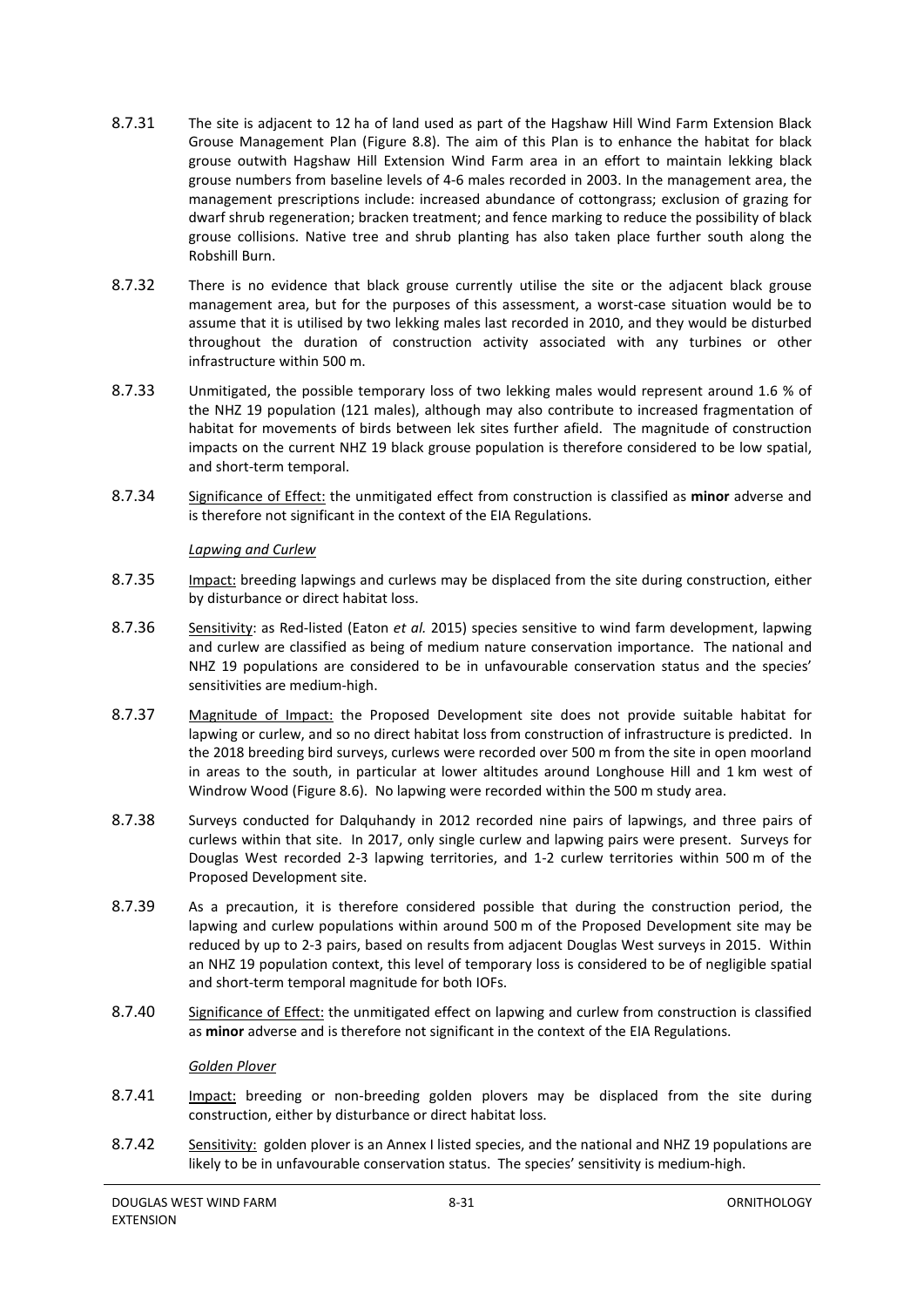- 8.7.43 Magnitude of Impact: there were no breeding golden plover recorded during the 2018 baseline period. No breeding evidence was recorded at Dalquandy, or at Douglas West.
- 8.7.44 On the 23 April 2018, two spring passage golden plover flocks were recorded in flight to the south of the site, but there was no indication that habitats within or adjacent to the site were suitable or used by birds for roosting or feeding during this period. Baseline surveys for Dalquhandy in 2011- 2012 recorded golden plover potentially roosting at a waterbody around 1 km to the north of the Proposed Development site. Flocks were regularly recorded in flight in proximity to waterbodies, but did not venture close to Cumberhead Forest. A single flock was recorded during the nonbreeding season at Douglas West.
- 8.7.45 There would be no direct habitat loss for golden plover because plantation forest within the Proposed Development site is unsuitable for the species. The immediate surrounds are also unlikely to be regularly used by non-breeding golden plovers as waders are known to avoid forest edge habitats (e.g. Wilson *et al.* 2014, who recorded suppressed numbers within 700 m of forestry). Construction disturbance to non-breeding birds is therefore unlikely to be significant in terms of impacts on individual fitness or survival.
- 8.7.46 The impact of construction on the national passage golden plover population would result in an impact of negligible spatial and short-term temporal magnitude.
- 8.7.47 Significance of Effect: the unmitigated effect from construction on golden plover is classified as **minor** adverse and is not significant in the context of the EIA Regulations.

# *Operation*

- 8.7.48 The following operational impacts are assessed in this section:
	- displacement of birds around operational turbines;
	- collisions with turbines; and
	- **EXEDENT INCREASED III Increased lighting associated with operational turbines.**

#### **Potential Effects: Displacement**

- 8.7.49 The displacement of nesting, foraging or roosting birds from the site has the potential to extend beyond the construction phase, as described above, and to occur during the operational phase.
- 8.7.50 Displacement away from operational turbines has been found to occur in a number of individual wind farm studies, although the effects vary considerably between sites and species. Considering a range of breeding bird species but predominantly waders and passerines at upland wind farms, Pearce-Higgins *et al.* (2012) showed that there were no displacement effects on any bird species from wind farms during the operational phase other than those that had already occurred during construction, and for some species, the effects during construction were reversed during operation with numbers returning to pre-construction numbers.
- 8.7.51 It is recognised that disturbance may occur due to maintenance or recreational activities throughout the operational phase, although since these are likely to be of shorter duration and smaller extent than construction activities, effects would be lower than those predicted for construction effects.
- 8.7.52 Pearce-Higgins *et al.* (2009) observed certain species experience localised population increases with proximity to wind farm infrastructure, so while some birds may be displaced locally, others may benefit from the introduction of new structures into the habitat, or some other consequence of construction. This finding was further supported by Pearce-Higgins *et al.* (2012) who reported significant increases in breeding numbers of skylarks and stonechats at wind farms.

# *Wildfowl*

8.7.53 Impact: roosting wildfowl may be at risk of displacement from habitat around turbines or other infrastructure, thereby impacting on individual fitness or survival rates.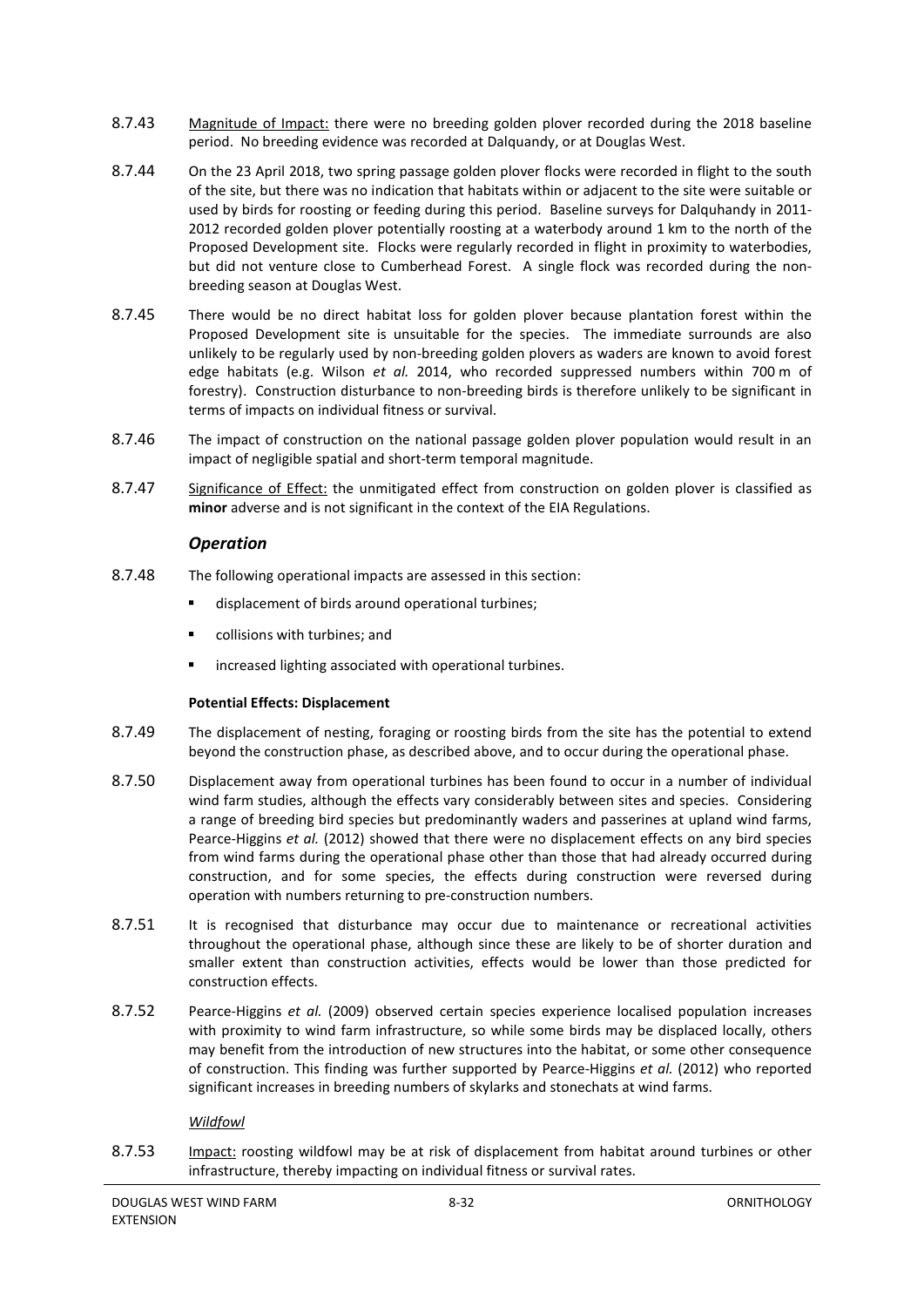#### 8.7.54 Sensitivity: medium-low.

- 8.7.55 Magnitude of Impact: in a review of impacts of wind farms on swans and geese, Rees (2012) reported on previous studies that attempted to record displacement effects, mainly those feeding around turbines. Within, it was reported that at a Dutch wind farm study, pooled data for whitefronted geese, bean geese and barnacle geese suggested birds were displaced to feeding areas 200–400 m from a wind farm site post-construction. A German study of bean goose and whitefronted goose recorded displacement up to 500 m. In general, for all swan and geese species studied, displacement distances of feeding birds at wintering sites ranged from 100 m to a maximum of 600 m. Separately, Larsen and Madsen (2000) found that the avoidance distance of feeding pink-footed geese around a wind farm was up to 200 m, and in a follow-up study, Madsen and Boertmann (2008) reported that birds at this wind farm were subsequently found within 100 m. Based on this, and other studies referenced where goose avoidance distances around turbines have reduced over time, the authors suggested that geese may behaviourally adapt to changing landscapes created by wind farms.
- 8.7.56 Wildfowl were recorded using the waterbodies to the north of the Proposed Development site at Dalquhandy during winter periods. All of these waterbodies, including the large waterbody at NS 791330 which has been used by whooper swan, pink-footed goose and greylag goose, are over 1 km from the closest proposed turbine location within the Proposed Development site, and so are likely to be at distances that would allow birds to be undisturbed by the presence of operational turbines.
- 8.7.57 Small numbers of greylag goose and whooper swan (2-3 birds) were recorded utilising the waterbody within the centre of the Douglas West site, which is around 200 m east of the Proposed Development access route. During the operational period, wildfowl are likely to be able to continue to roost at this location without disruption, with maintenance vehicle access to the site unlikely to affect birds.
- 8.7.58 A continuation of roosting at all waterbodies for all wildfowl species is considered to be the most likely outcome, and so a negligible spatial and long-term temporal magnitude is predicted.
- 8.7.59 Significance of Effect: the unmitigated effect from operational displacement on wildfowl is classified as **minor** adverse and is not significant in the context of the EIA Regulations.

# *Goshawk*

- 8.7.60 Impact: nesting or foraging goshawks may be at risk of displacement from habitat around turbines or other infrastructure, thereby impacting on breeding success, productivity or survival rates.
- 8.7.61 Sensitivity: medium-low.
- 8.7.62 Magnitude of Impact: survey data collected for wind farm projects in the local area indicate that the site may overlap with a goshawk breeding territory, despite no records in 2018. Inter-annual variation in numbers and distribution is likely to occur each year as a result of ongoing commercial forestry activities within and surrounding Cumberhead Forest.
- 8.7.63 As a predominantly woodland species, it is unlikely that goshawks would be subject to extensive displacement around operational turbines compared to some open moorland species for example. Some localised loss of foraging or nesting habitat in close proximity to operational turbines may occur, but this is unlikely to result in a significant effect on the viability of any territory, with sufficient woodland habitat still likely to exist in the wider area. Keyholing may result in increased forest edge habitat, which may increase foraging opportunities. The impact of displacement on the goshawk NHZ 19 population is considered to result in an impact of negligible spatial and long-term temporal magnitude.
- 8.7.64 Significance of Effect: with the NHZ 19 and national populations of goshawk likely to be in favourable conservation status, the unmitigated effect from operational displacement is classified as **negligible** and is not significant in the context of the EIA Regulations.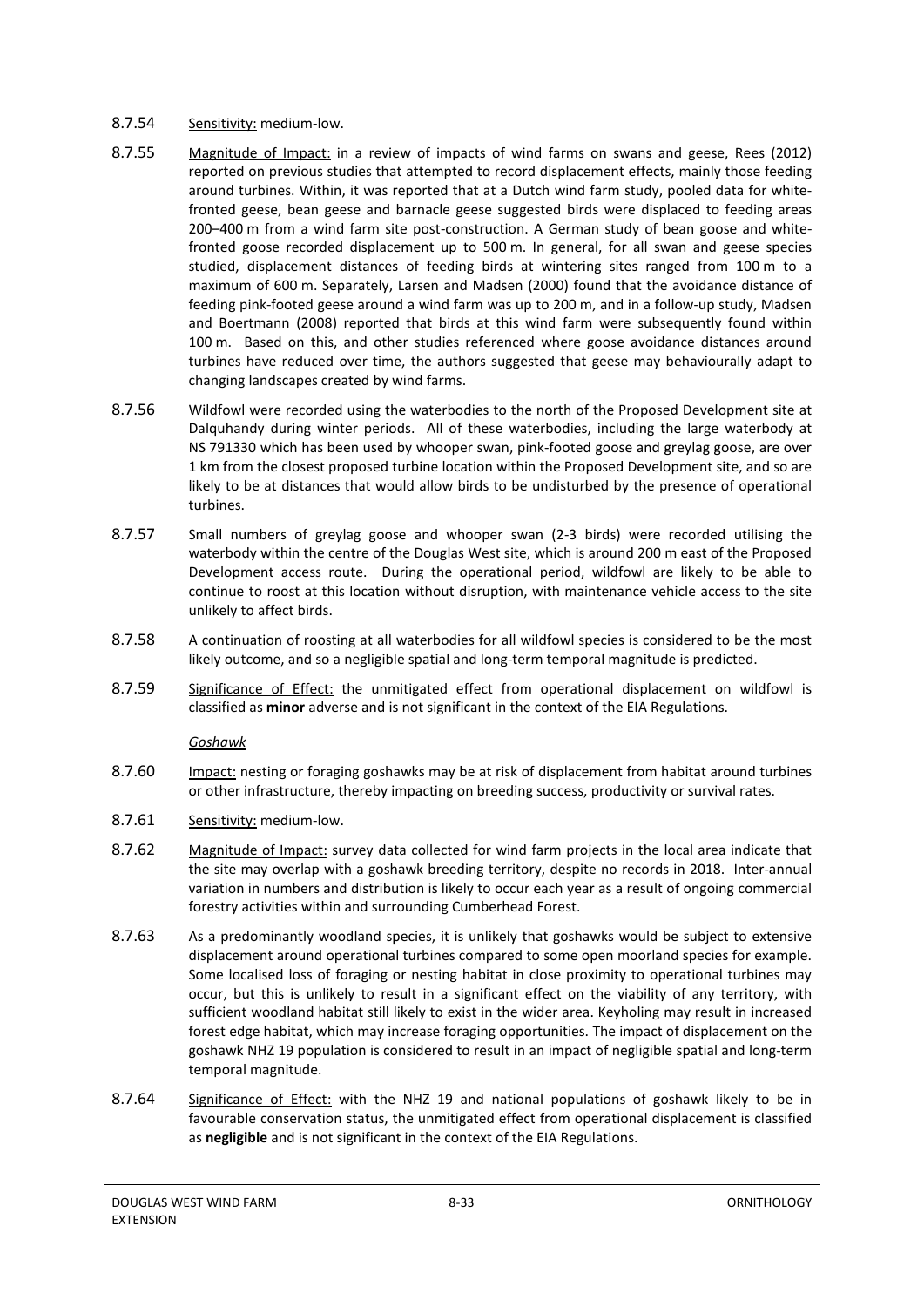*Black Grouse*

- 8.7.65 Impact: black grouse is recognised as a species which is potentially sensitive to the presence of wind farms (e.g. SNH, 2018a), and wind farm operation may cause some displacement of breeding and foraging black grouse from areas close to turbines and other infrastructure.
- 8.7.66 Sensitivity: medium-high.
- 8.7.67 Magnitude of Impact: historically a small lek existed within 500 m of the site boundary, south of the Hagshaw Hill Extension Black Grouse Management Area (Figure 8.8). Although no birds were recorded in 2018, due to the presence of operational turbines some potentially suitable lekking, foraging or breeding habitat may remain unused, should birds be present in the local area in future years.
- 8.7.68 Evidence presented from Austria has suggested that leks may be adversely affected by wind farms, although it is not clear what the exact causes may be: potentially a combination of turbine noise, maintenance activities or collisions (Zieler and Grünschachner-Berger, 2009). At the operational Griffin Wind Farm, early indications are that there were no obvious effects of the turbines on the closest lek which was located approximately 500-600 m from a turbine (Ross, 2012). At Berry Burn Wind Farm, the closest active leks to turbines recorded during the operational period were 240 m away in 2014, and 175 m away in 2016 (with a second 280 m away) (MacArthur Green, 2018).
- 8.7.69 On balance, sufficient historic lekking habitat to the south of the site, which is outside of potential displacement range, is likely to remain available for black grouse. In addition, the native tree and shrub planting associated with the adjacent Douglas West habitat management plans will provide further suitable habitat. It is uncertain whether birds would be displaced from the Hagshaw Hill Extension Black Grouse Management Area during the operational period, but with key-holing of turbines within forestry, and replanting after felling is planned in 2021-25, it is likely that sufficient screening would mean that the habitat would still be used. Indeed, any black grouse present on site would be to some extent tolerant of wind turbines due to the presence of the existing Hagshaw Hill and Extension Wind Farms.
- 8.7.70 Although the likelihood of occurrence is low, as a worst-case, out of an NHZ 19 population of 121 males, displacement effects on up to two males may result in an impact of low spatial and longterm temporal magnitude.
- 8.7.71 Significance of Effect: the effect on black grouse is classified as **minor** adverse and is not significant in the context of the EIA Regulations.

# *Lapwing and Curlew*

- 8.7.72 Impact: nesting or foraging lapwing and curlew may be at risk of displacement from habitat around turbines or other infrastructure, thereby impacting breeding success, productivity or survival rates.
- 8.7.73 Sensitivity: medium-high.
- 8.7.74 Magnitude of Impact: data from 2018 and historic surveys indicate that around 2-3 pairs each of curlew and lapwing may breed within approximately 500-750 m of the Proposed Development site boundary, although over 1 km from a proposed turbine location. The study by Wilson *et al*. (2014) on the impacts of forest edge effects on wader breeding suggests that it is unlikely that birds would attempt to nest in close proximity to the site, even in the absence of the Proposed Development. No wader breeding activity for example, was recorded close to forestry during surveys in 2018, although curlew were present further south. Thus, although it is possible that birds may show some additional small-scale displacement from current nesting areas due to the presence of operational turbines in addition to existing forestry, additional impacts are likely to be of negligible spatial and long-term temporal magnitude within the NHZ 19 populations' context.
- 8.7.75 Significance of Effect: the unmitigated effect from operational displacement on the NHZ 19 lapwing and curlew populations is classified as **minor** adverse and not significant in the context of the EIA Regulations.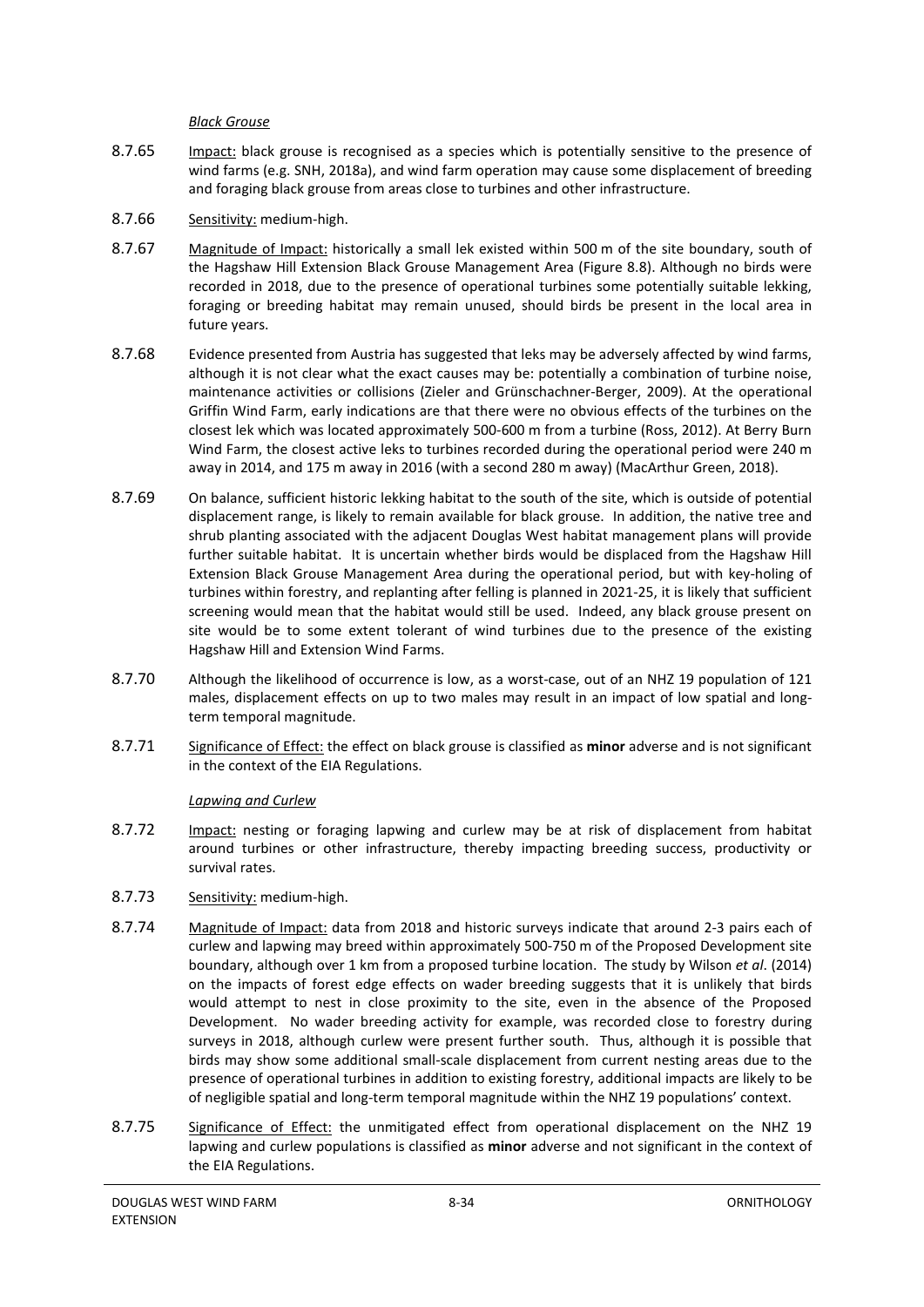*Golden Plover*

- 8.7.76 Impact: foraging golden plover may be at risk of displacement from habitat around turbines or other infrastructure, thereby impacting on productivity or survival rates.
- 8.7.77 Sensitivity: medium-high.
- 8.7.78 Magnitude of Impact: breeding golden plover were not recorded during the 2018 baseline surveys, and the species does not breed in the 2 km study area. Two spring passage golden plover flocks were recorded to the south of the site, in 2018, and golden plover were recorded potentially roosting at a waterbody around 1 km to the north of the Proposed Development site in 2011-12. No birds were recorded in proximity to Cumberhead Forest during baseline surveys and it is therefore considered unlikely that any birds would be displaced by the Proposed Development. The magnitude of impact is therefore considered to be negligible spatial and long-term temporal.
- 8.7.79 Significance of Effect: the unmitigated effect on the national/flyway golden plover population from operational displacement is classified as **minor** adverse and is not significant in the context of the EIA Regulations.

# **Potential Effects: Collision Risk**

8.7.80 To meet the SNH (2017) guidelines, potential collision risk for the site has been assessed through the combination of a desk-based study assessing bird data from similar wind farm sites surrounding the Proposed Development site, providing data from 2003 to 2018.

#### *2018 Flight Activity Surveys*

- 8.7.81 Flight activity surveys were undertaken to help inform the Repowered Hagshaw Hill Wind Farm project, with a single vantage point being used, approximately 3 km south of the Proposed Development site, covering open moorland to the south of the operational Hagshaw Hill Wind Farm site. Although this covers different habitat from the Proposed Development site, it provides a broad indication of the species assemblage present, and level of flight activity within the local area during the breeding season.
- 8.7.82 A summary of all target species recorded during the 2018 breeding season is presented in [Table](#page-36-0) 8.13. In general, it shows that there are low numbers of species present in the local area to the south of the site, and low activity rates. The most numerous species, curlew, had flight activity concentrated around breeding territories.

| <b>Species</b> | <b>Total flights recorded</b> | <b>Total individuals</b><br>recorded | <b>Total bird seconds</b><br>(duration x no. birds) |
|----------------|-------------------------------|--------------------------------------|-----------------------------------------------------|
| Curlew         | 9                             | 13                                   | 729                                                 |
| Golden plover  | 2                             | 154                                  | 34,144                                              |
| Herring gull   | 1                             | 1                                    | 28                                                  |
| Lapwing        | 1                             | $\overline{2}$                       | 50                                                  |
| Osprey         | 1                             | 1                                    | 90                                                  |
| Oystercatcher  | 1                             | 1                                    | 32                                                  |

#### <span id="page-36-0"></span>**Table 8.13 – Flight activity survey summary recorded for Repowered Hagshaw Hill Wind Farm project: March to August 2018**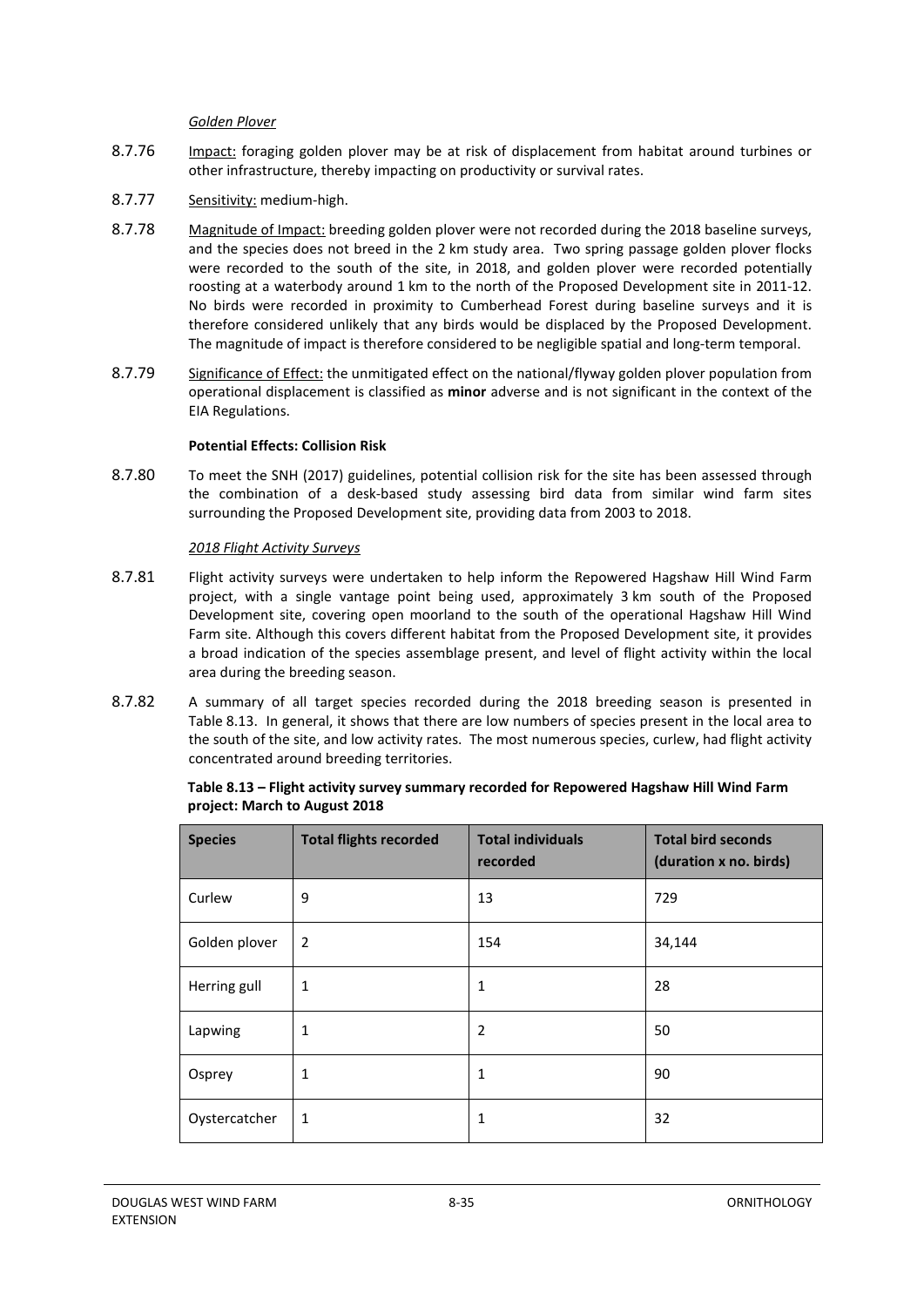*Other Wind Farm Projects – Collision Risk Modelling Results*

<span id="page-37-0"></span>8.7.83 A summary of collision risk modelling results for IOFs at other wind farm projects surrounding the site (2003 – 2018) is presented i[n Table 8.14.](#page-37-0)

| <b>Species</b>       | <b>RHH</b>                               | <b>DW</b>                | <b>DWCW</b>              | CU                       | <b>DQ</b>                | <b>GA</b>                    | <b>NU</b>                   |
|----------------------|------------------------------------------|--------------------------|--------------------------|--------------------------|--------------------------|------------------------------|-----------------------------|
| Whooper swan         | $\overline{\phantom{a}}$                 | $\overline{\phantom{a}}$ | $\overline{\phantom{a}}$ | 0.016                    | $\overline{a}$           |                              | $\overline{\phantom{a}}$    |
| Pink-footed<br>goose |                                          | 0.254                    | 0.000                    | 0.025                    | 0.90 (99%<br>avoidance)  | 0.85 (99%<br>avoidance)      | $\overline{\phantom{a}}$    |
| Greylag goose        | $\overline{\phantom{a}}$                 | 0.198                    | 0.0007                   | 0.013                    | 0.06 (99%<br>avoidance)  | 0.41 (99%<br>avoidance)      | $\qquad \qquad -$           |
| Goshawk              | $\blacksquare$                           | $\overline{\phantom{a}}$ | $\overline{\phantom{a}}$ | 0.007                    | $\overline{\phantom{a}}$ | $\qquad \qquad \blacksquare$ | $\tilde{\phantom{a}}$       |
| <b>Black grouse</b>  | $\overline{\phantom{a}}$                 | 0.000                    | 0.000                    | $\overline{\phantom{a}}$ |                          |                              |                             |
| Lapwing              | 0.000                                    | 0.028                    | 0.003                    | $\overline{\phantom{a}}$ | $0.638*$                 | 0.017                        |                             |
| Curlew               | 0.000                                    | 0.110                    | 0.064                    | 0.013                    | $0.190*$                 | 0.291                        | 0.178<br>(95%<br>avoidance) |
| Golden plover        | 5.934<br>(3.391)<br>for new<br>turbines) | 0.000                    | 0.000                    | 0.628                    | 14.02*                   | 0.048                        | 0.162<br>(95%<br>avoidance) |

**Table 8.14 – Collision rates predicted for local wind farm projects ("-"= not recorded at risk)**

\* revised Section 42 application collision rate

# *Wildfowl*

- 8.7.84 Impact: wildfowl flying above the site may be subject to a collision risk with turbines, thereby increasing the mortality rate of the population above background levels.
- 8.7.85 Sensitivity: medium-high.
- 8.7.86 Magnitude of Impact: whooper swan, pink-footed goose and greylag goose have been recorded in flight during the majority of other local project surveys, although during the adjacent Dalquhandy Wind Farm baseline surveys whooper swan (up to 15 birds), pink-footed goose (up to 2,400 roosting birds), and greylag goose (up to 185 roosting birds) were also recorded utilising the pools within the adjacent part of the former Dalquhandy Opencast Site. The Dalquhandy ES figures show that most flights are to and from the north and do not cross the Proposed Development site.
- 8.7.87 From Table 8.15, the largest predicted annual collision rate at the recommended 99.8 % avoidance rate was at Douglas West (0.254), which equates to one collision every four years. Other projects have lower collision rates when values are converted to the 99.8 % avoidance rate. Much lower annual collision rates were predicted for whooper swan (at Cumberhead only) and greylag goose (up to one every 12 years when converted to a 99.8 % avoidance rate).
- 8.7.88 Flight activity rates and therefore collision rates associated with the Proposed Development are likely to be comparable with the range of rates recorded at other local project sites. Less than one collision every four years is predicted for any species, which is considered to be of negligible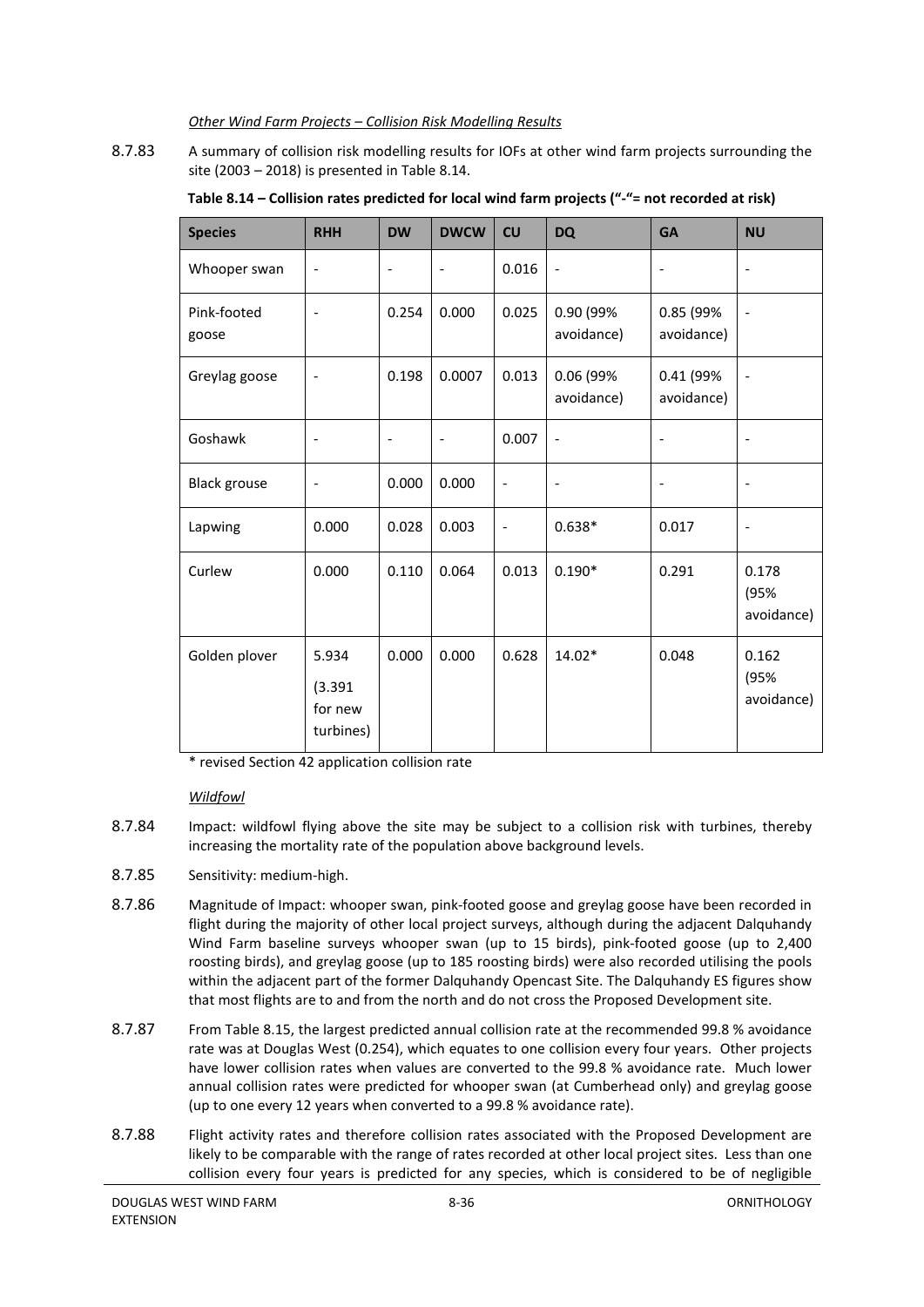magnitude in relation to the respective national populations, for example when put into the wider context of goose shooting bag numbers each year across the UK and Iceland.

8.7.89 Significance of Effect: the effect is classified as **negligible** and is therefore not significant in the context of the EIA Regulations.

#### *Goshawk*

- 8.7.90 Impact: goshawk flying within the site may be subject to a collision risk with turbines or other infrastructure, thereby increasing the mortality rate of the population above background levels.
- 8.7.91 Sensitivity: medium-low.
- 8.7.92 Magnitude of Impact: goshawk flights were recorded during baseline surveys for Cumberhead Wind Farm in 2013 and 2014, likely associated with a breeding territory. Predicted collision rate was low (one every c.147 years). Goshawks were seen occasionally at Nutberry, although no breeding evidence was observed, and no collision risk modelling was undertaken. No other local wind farm project is likely to have suitable forestry habitat for the species, hence the lack of collision modelling.
- 8.7.93 Goshawks are in general likely to fly below turbine rotor heights when hunting within and adjacent to forestry and fly at risk heights mainly when displaying around nest sites. With no nesting recorded within the Proposed Development site, collision risk is likely to be very low. As such, a negligible spatial and long-term temporal magnitude of impact is predicted.
- 8.7.94 Significance of Effect: with the regional population likely to be in favourable conservation status, the overall effect on the NHZ 19 goshawk population is assessed as **negligible** and not significant in the context of the EIA Regulations.

#### *Black Grouse*

- 8.7.95 Impact: black grouse flying within the site may be subject to a collision risk with turbines or other infrastructure, thereby increasing the mortality rate of the population above background levels.
- 8.7.96 Sensitivity: medium-high.
- 8.7.97 Magnitude of Impact: no black grouse were recorded in 2018, and no collision risk modelling was conducted for any other local wind farm project, due to the low number of, or lack of at-risk flights. In general, black grouse fly at low altitudes below rotor height although they are known to be at risk of colliding with structures close to ground level, such as fences and wires; deer fencing has proved to be a particular hazard for this species. Zeiler and Grünschachner-Berger (2009) reported cases of black grouse mortality resulting from collisions with various structures close to ground level and reports strong declines in black grouse numbers in local populations in areas where three wind farms were constructed in the Alpine zone in Austria.
- 8.7.98 There is a potential risk to black grouse from any structures such as fences and railings of the steps associated with turbines. However, based on the lack of suitable habitat within the site, and the proposed key-holing of turbines within forestry, the likelihood of this occurring is considered to be very low.
- 8.7.99 The magnitude of impact of collision with turbine infrastructure on black grouse is considered to be negligible spatial and long-term temporal on the NHZ 19 black grouse population.
- 8.7.100 Significance of Effect: the effect on black grouse is classified as **negligible** and is not significant in the context of the EIA Regulations.

#### *Lapwing and Curlew*

- 8.7.101 Impact: lapwing and curlew flying within the site may be subject to a collision risk with turbines or other infrastructure, thereby increasing the mortality rate of the population above background levels.
- 8.7.102 Sensitivity: medium-high.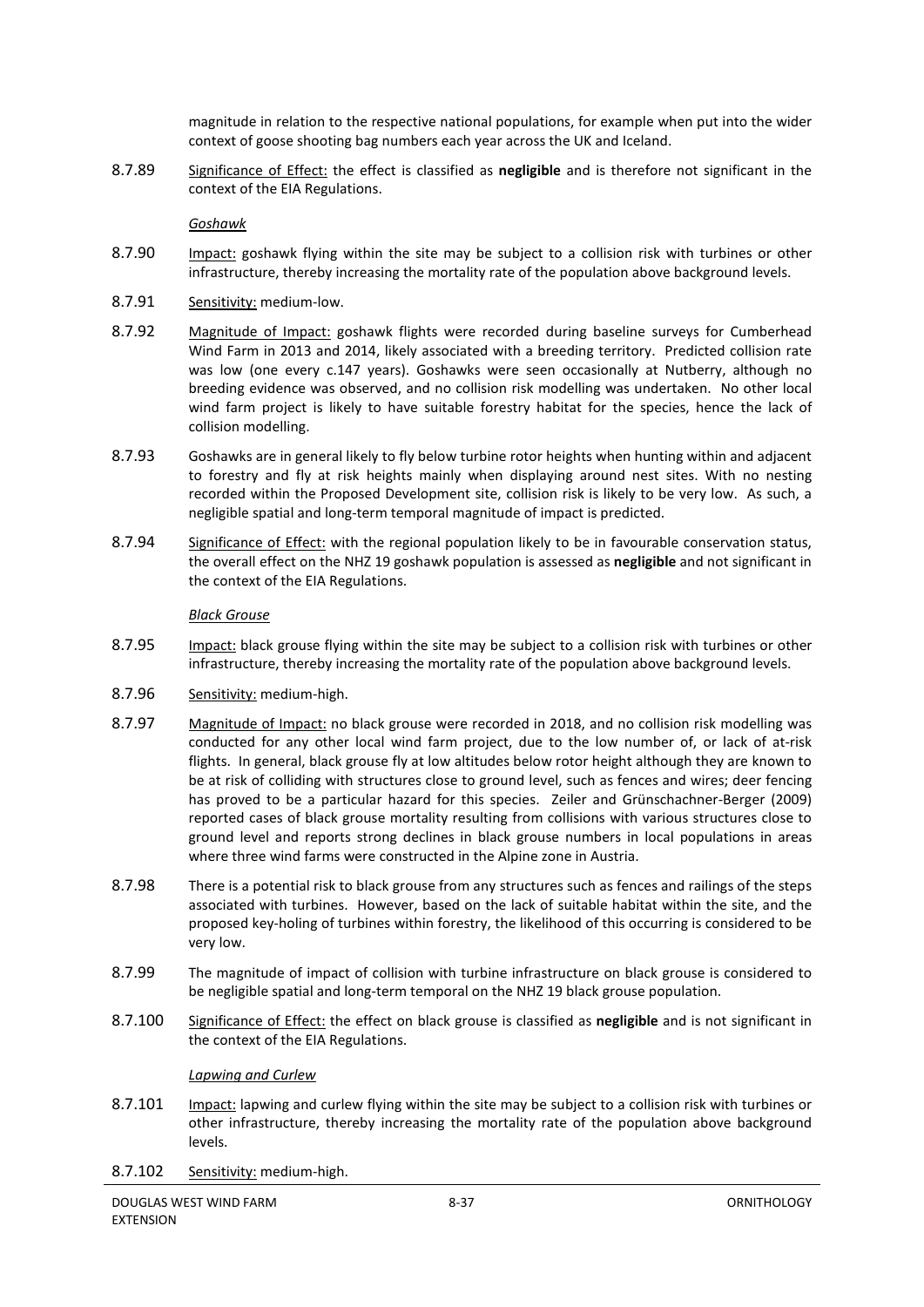- 8.7.103 Magnitude of Impact: curlew was recorded during the 2018 breeding season and distribution was largely associated with breeding territories to the south of the site. The 2018 baseline data for the Repowered Hagshaw Hill Wind Farm project predicted a breeding curlew collision rate of zero because all flights recorded within the CRAA occurred in survey height bands 0-40 m, which is below lower rotor tip height (45 m). At nearby wind farm sites, including those more suitable for curlew than the Proposed Development site, predicted collision rates were no more than one every 3-5 years (at a 98 % avoidance rate), and with the Proposed Development site comprising unsuitable habitat, collision rates are likely to be much lower.
- 8.7.104 Only one lapwing flight event (two birds) was recorded during surveys in 2018, and predicted collision rates were very low at all other local wind farm sites, despite breeding pairs found within some of them. With the Proposed Development comprising unsuitable habitat for the species, collision rates are likely to be very low.
- 8.7.105 Overall, collision risk for lapwing and curlew associated with the Proposed Development is considered to be of negligible spatial and long-term temporal magnitude.
- 8.7.106 Significance of Effect: despite the unfavourable status of the NHZ 19 lapwing and curlew populations, the overall effect is considered to be **minor** adverse and not significant in the context of the EIA Regulations.

#### *Golden Plover*

- 8.7.107 Impact: golden plover flying within the site may be subject to a collision risk with turbines or other infrastructure, thereby increasing the annual mortality rate of the population above background levels.
- 8.7.108 Sensitivity: medium-high.
- 8.7.109 Magnitude of Impact: two flocks of golden plover (one flock of 44 individuals and another of 110 individuals) were recorded in April 2018 during the baseline surveys for Repowered Hagshaw Hill Wind Farm project, although these birds did not remain to breed in the study area. The species was considered to be present during the spring migration period only (for modelling purposes, taken to be from 1 March to 30 April), and a per-turbine collision rate of 0.424 collisions per year, scaled up from eight to 14 turbines resulted in an overall collision rate of 5.934 per year.
- 8.7.110 Other wind farm sites surrounding the Proposed Development have predicted golden plover collisions (Table 8.15), but none of these sites have recorded breeding evidence, backing up the assertion that birds are present on migration only. The Dalquhandy site (tip height increase submitted in December 2018) predicted the highest collision rate for non-breeding golden plover (14.02 per year).
- 8.7.111 At Dalquhandy, golden plover flights were frequently recorded, closely associated with waterbodies to the north of the Proposed Development site. Very few of these flights however appeared to occur within around 500 m of Cumberhead Forest, with the Proposed Development site being of unsuitable habitat for the species. Although there is a risk that non-breeding flocks will occasionally fly over the Proposed Development site at rotor height, collision rates are likely to be as similarly low as most of the other local wind farm projects.
- 8.7.112 The spring passage population of golden plover in Scotland was estimated by Forrester *et al.* (2007) to be 10,000-30,000 individuals. The additional mortality due to collisions associated with the Proposed Development is considered to be of negligible spatial and long-term temporal magnitude within the context of the passage population.
- 8.7.113 Significance of Effect: the overall effect on golden plover is assessed as **minor** adverse and not significant in the context of the EIA Regulations.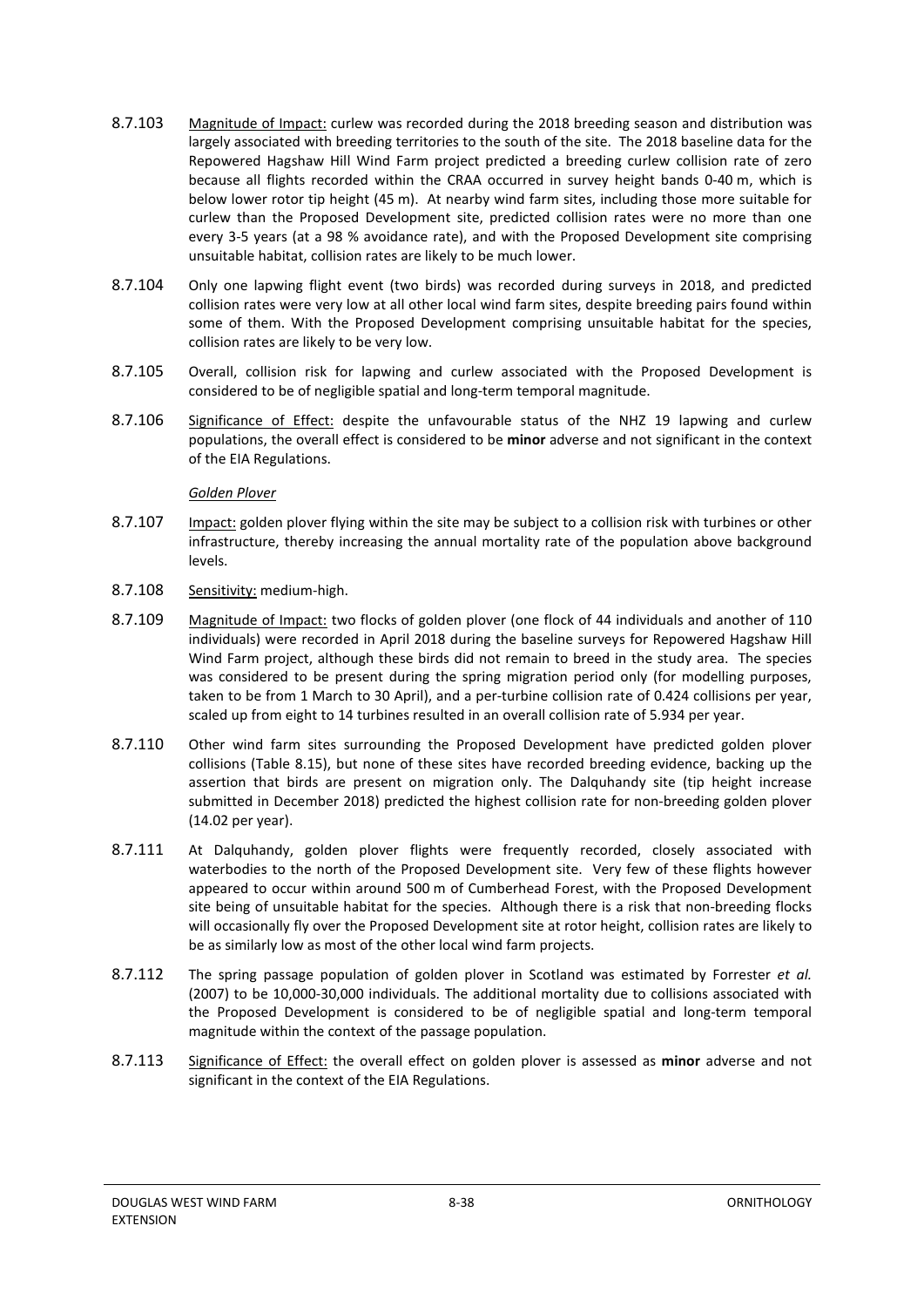#### **Potential Effects: Lighting**

8.7.114 There are potential lighting impacts on birds where turbines have a rotor tip height over 150 m as these turbines would need to be lit in accordance with Article 222 of the UK Air Navigation Order (ANO) (in line with current guidance from the Civil Aviation Authority (CAA, 2016).

# *All IOFs*

- 8.7.115 Impact: impacts on IOFs might arise as a consequence of deployment of obstruction lighting on turbines over 150 m to blade tip. Once installed on-site, the Proposed Development turbines T01, T02, T07, T08 and T13 would need to be lit with medium intensity (2000 candela) steady red aviation warning lights, mounted on the nacelle of the turbines and 32 candela steady red aviation lights (likely to be 3) on the towers of the same turbines, indicating the blade length. Lighting could have two effects on IOFs: birds may be attracted and thereby placed at higher risk of collisions, or they may avoid the lights with a consequent displacement impact.
- 8.7.116 Sensitivity: medium-low for wildfowl and goshawk, and medium-high for black grouse and waders.
- 8.7.117 Magnitude of Impact: Annex F of Appendix 8.1 provides a literature review on the potential impacts of artificial lighting on birds. For breeding birds, there are no studies or observations reporting clear examples of any seasonal activities of birds being affected by exposure to artificial light. The review concluded that there is very little, if any, impact of artificial light on photoperiod responses (e.g. daily period of time birds are active, or breeding or migratory cues) of wild birds.
- 8.7.118 It is widely recognised that nocturnal migrant birds are attracted to artificial light while migrating, and historical reports of collisions associated with structures such as lighthouses or oil rigs suggest that risks are highest during periods of poor visibility and high winds. Watson *et al.* (2016) conclude that artificial lighting changes behaviour of nocturnal migrant birds, either by changing their flight paths to pass over lit areas, by flying at lower altitudes over lit areas, by increasing their call rates over lit areas, or by remaining longer over lit areas.
- 8.7.119 The evidence provided in the literature review indicates that lights on turbines may increase numbers of nocturnal migrant birds that collide, particularly if lights are steady rather than flashing. Obstruction lighting on turbines however appears to be several orders of magnitude less effective than the light from lighthouses and lightships in attracting nocturnal migrant birds.
- 8.7.120 Regarding potential displacement around turbines, Day *et al.* (2017) reported that migrating eiders showed higher avoidance at night of an oil-production facility in Alaska when it was illuminated with a hazing light system. However, this seems to be a rare example of birds being displaced by artificial lights, and there seem to be more examples of birds using artificial lights to their benefit, such as the use by shorebirds of artificial lights to allow them to feed visually at night.
- 8.7.121 Based on the literature review, it is considered that there is little evidence in the scientific literature to indicate that any of the IOFs would be significantly impacted either negatively or positively by lighting requirements, particularly at a relatively small project such as the Proposed Development.
- 8.7.122 Significance of Effect: in conclusion, the magnitude of impact on IOFs associated with lighting is predicted to be negligible spatial and long-term temporal, and **minor** adverse and not significant in the context of the EIA Regulations.

# *Decommissioning*

8.7.123 Decommissioning effects for the Proposed Development are difficult to predict with any confidence because of the long timeframe until their occurrence (30 years). Decommissioning impacts are considered for the purpose of this chapter to be similar to those of construction effects in nature but are likely to be of shorter duration. The significance of effects predicted in the *Construction Effects* section are therefore considered appropriately precautionary for assessing decommissioning effects on IOFs.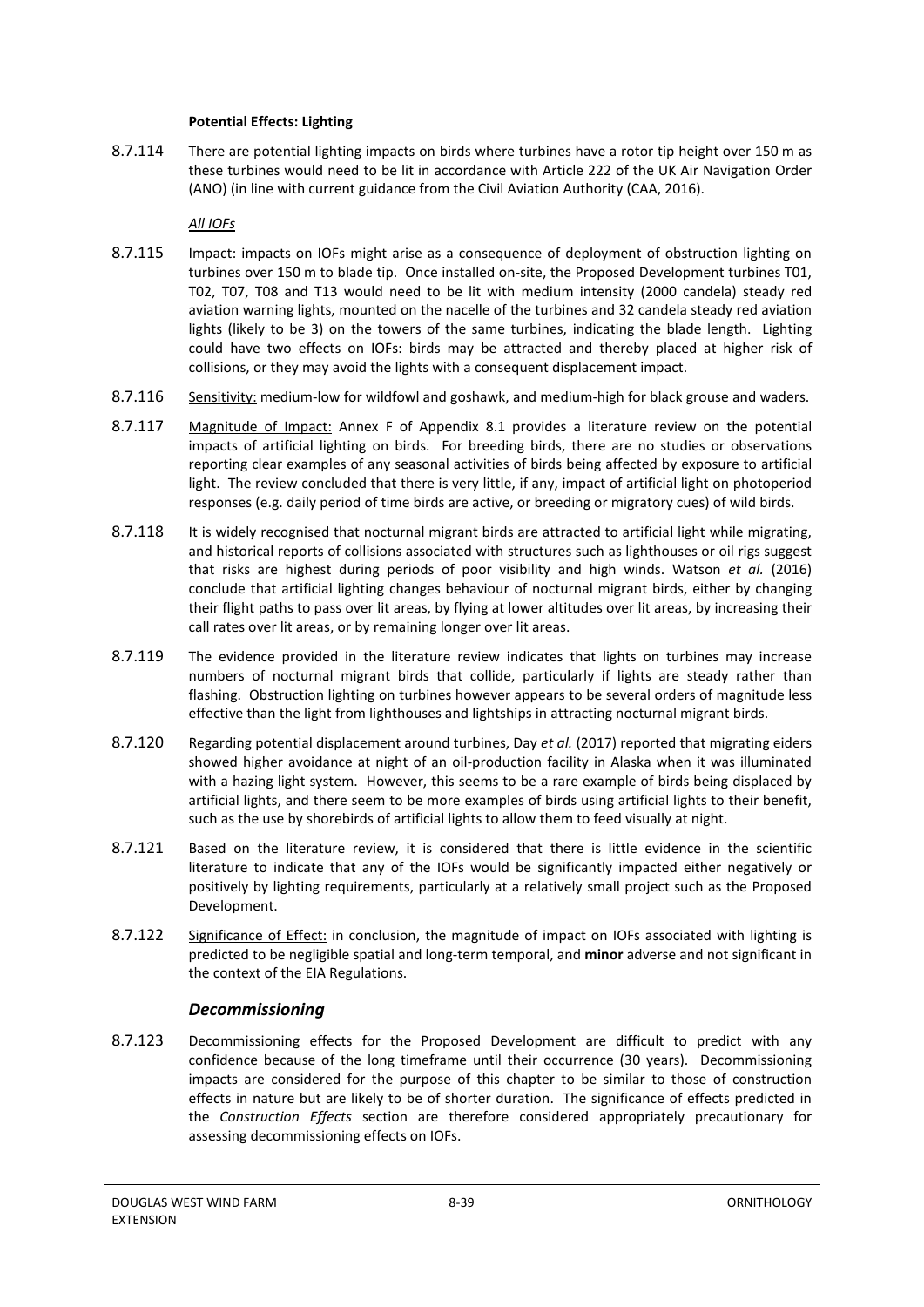# <span id="page-41-0"></span>8.8 Mitigation

- 8.8.1 No significant effects were predicted for any IOF, and therefore no specific mitigation is required.
- 8.8.2 A BBPP would be set up as standard to avoid the destruction or disturbance of any nest site, and with species-specific temporal and spatial restrictions around construction works should any active nest be located.
- 8.8.3 Pre-construction breeding bird surveys would be undertaken by a suitably qualified ornithologist as part of the BBPP to determine whether any breeding activity is taking place within potential species-specific disturbance zones of any proposed infrastructure (assumed to be 500 m for Schedule 1 raptors and 750 m for black grouse). If breeding (or lekking in the case of black grouse) does occur within a potential disturbance zone, all construction works would be halted immediately and a disturbance risk assessment would be prepared. The risk assessment would consider the likelihood and possible implications of the associated construction activities on the breeding attempt and set out necessary measures to ensure that no disturbance occurs. The proposed mitigation measures, and if required, the exact distance of any disturbance-free zone would be agreed with SNH, within which any construction activity that is considered to be potentially disturbing would be prohibited in that area until chicks are fledged (or the core lekking period of March to May has passed in the case of black grouse).

# <span id="page-41-1"></span>8.9 Residual Effects

8.9.1 As there is no mitigation required, the level of significance and therefore residual effects are unchanged for all IOFs (**negligible** or **minor** adverse, not significant).

# <span id="page-41-2"></span>8.10 Cumulative Assessment

8.10.1 The assessment of ornithological effects associated with the Proposed Development alone predicted unmitigated non-significant effects for every IOF, due to the low suitability of habitat within the site, lack of breeding records, and the low activity levels of IOFs recorded during baseline surveys. It is therefore considered that the magnitude of impacts of the Proposed Development on IOFs would contribute very little to the overall cumulative effect for each potential impact at an NHZ 19 level. An NHZ-level cumulative assessment is therefore not considered necessary. The Proposed Development may however somewhat affect IOFs at a local level, and so a qualitative cumulative assessment of the potential effects of local wind farm projects shown in [Table 8.15,](#page-41-3) on local IOF populations, is considered more relevant. This will also be put within a NHZ 19 context.

<span id="page-41-3"></span>

| <b>Project</b>                   | <b>Status</b>                    | <b>Number of Turbines</b>    |  |
|----------------------------------|----------------------------------|------------------------------|--|
| Douglas West                     | Consented                        | 13                           |  |
| Dalquhandy (revised application) | <b>Revised Application</b>       | 15 (15)                      |  |
| Hagshaw Hill (Repowering scheme) | <b>Operational (Application)</b> | 26(14)                       |  |
| Hagshaw Hill Extension           | Operational                      | 20                           |  |
| Cumberhead (revised application) | Consented (Application)          | 11 (14)                      |  |
| Nutberry                         | Operational                      | 6                            |  |
| Galawhistle                      | Operational                      | 22 (20 in South Lanarkshire) |  |

8.10.2 The cumulative assessment has been limited to disturbance-displacement and collision risk, with negligible effects predicted for habitat loss or lighting effects associated with the Proposed Development.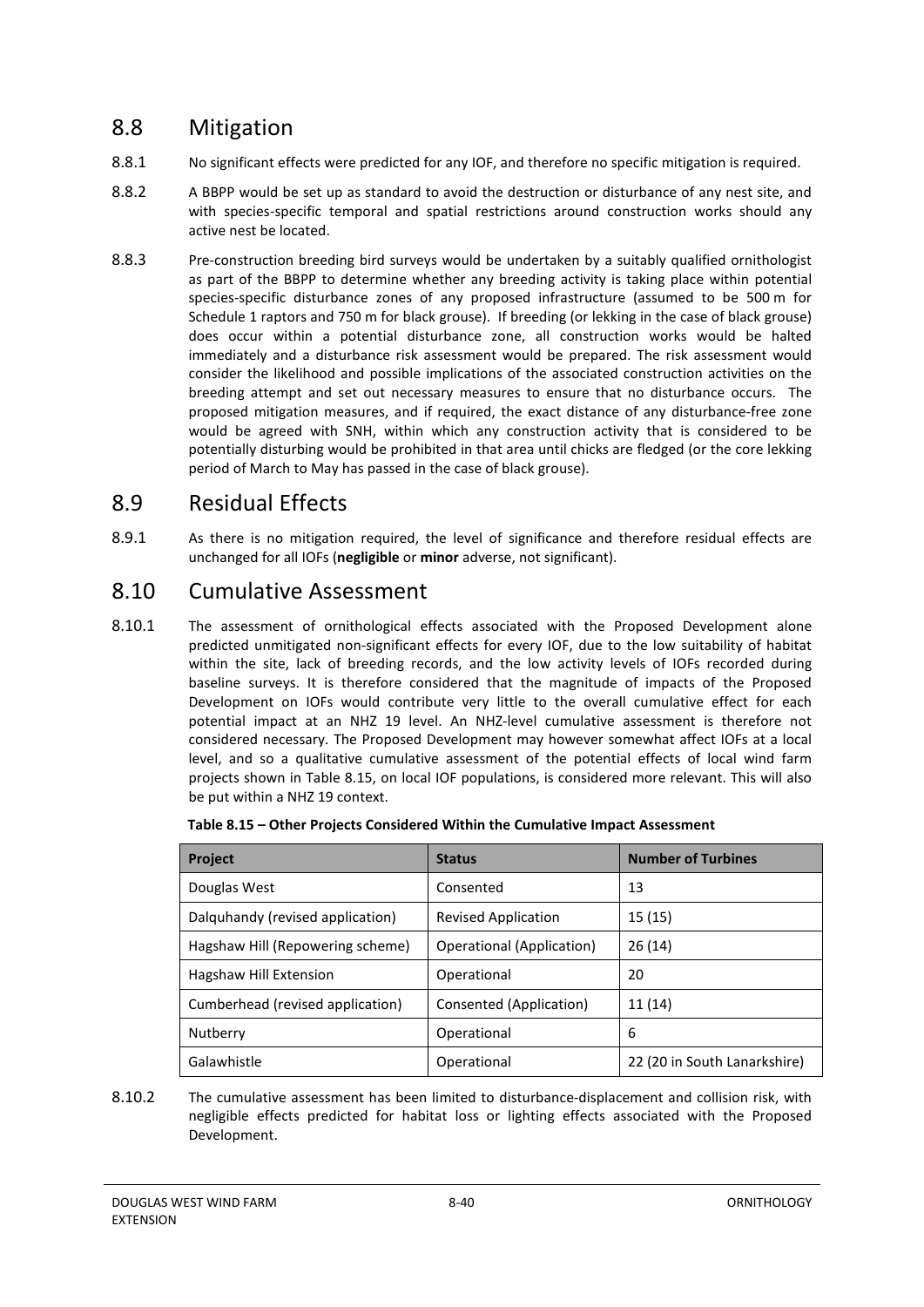# *Wildfowl*

#### **Cumulative Disturbance-displacement**

- 8.10.3 Pink-footed goose, whooper swan and greylag goose were recorded on occasion using the waterbodies within the neighbouring Dalquhandy Wind Farm site for roosting purposes, with small numbers of greylag geese using the waterbody within the Douglas West site on occasion. If all local wind farm projects became operational, it is possible that birds would cease to use these areas for roosting purposes, and so a staging location during autumn migration could be lost. The waterbodies on the Dalquhandy site are a legacy of the mining operations and subsequent restoration measures, and so it is unlikely that the site is an established site for geese to use each year, and baseline results from each project suggests that utilisation has been intermittent. At Cumberhead, a small number of greylag geese, part of the local feral population, were recorded using the open ground to the north, which is also considered to be a stopover roost for a winter passage population of pink-footed goose. There were no predicted disturbance-displacement impacts on these species in the project's Environmental Statement however.
- 8.10.4 With the cluster of local wind farms that may become operational in future years comes a risk that the area may prove to be a barrier to movements of geese. However, most flights recorded at Dalquhandy were to and from the north of the local wind farms, and so this flightpath should remain unimpeded. Results from other local projects show that the area does not appear to be an important part of a daily commuting route, and that most flights are long-distance, migratory in nature. These flights are often at heights above turbine rotor heights, and even if not, the increase in flight distance and duration incurred will be negligible compared to the overall distance required to travel.
- 8.10.5 The overall cumulative disturbance-displacement effect on the local wildfowl populations is assessed as **minor** adverse, and therefore not significant in the context of the EIA Regulations. This is because of the intermittent site usage, suggesting that alternative roost sites are available, and also the remaining possibility that roost sites would continue to be available, with closest turbines at sufficient distances away to minimise displacement risks. A non-significant cumulative effect at an NHZ 19 population level due to the effects associated with these local projects is also predicted.

# **Cumulative Collision Risk**

8.10.6 Whooper swan, pink-footed goose and greylag goose were recorded flying over the local project sites, albeit on a relatively infrequent basis. Nevertheless, collision modelling was undertaken for some of the local wind farm projects, resulting in a cumulative collision rate of less than one bird per year for each species, as reported above. This is likely to still be the case when considering risks associated with the Proposed Development. When considering the peak counts of roosting pink-footed goose on nearby Dalquhandy ponds (2,400 pink-footed geese and 185 greylag geese), this represents negligible increases in mortality to the local population, and therefore consequently the national/flyway populations, particularly when taken within the context of the British Association for Shooting & Conservation (BASC) recommend bag limits (per hunter per day) of two greylag and five pink-footed goose (Crabtree *et al.* 2010). The overall cumulative collision risk effect on the local wildfowl populations is assessed as **negligible** at all levels, and therefore not significant in the context of the EIA Regulations.

# *Goshawk*

# **Cumulative Disturbance-displacement**

8.10.7 Suitable forested habitat exists within Cumberhead and Nutberry sites for at least one goshawk territory and depending on the extent of felling associated with these projects and the Proposed Development, a territory may become unviable. Much suitable habitat would however still exist within Cumberhead Forest, and so goshawks may be able to relocate, similar to what may happen as a result of commercial forestry activities in the absence of any wind farms. The overall cumulative disturbance-displacement effect on the local goshawk population is therefore assessed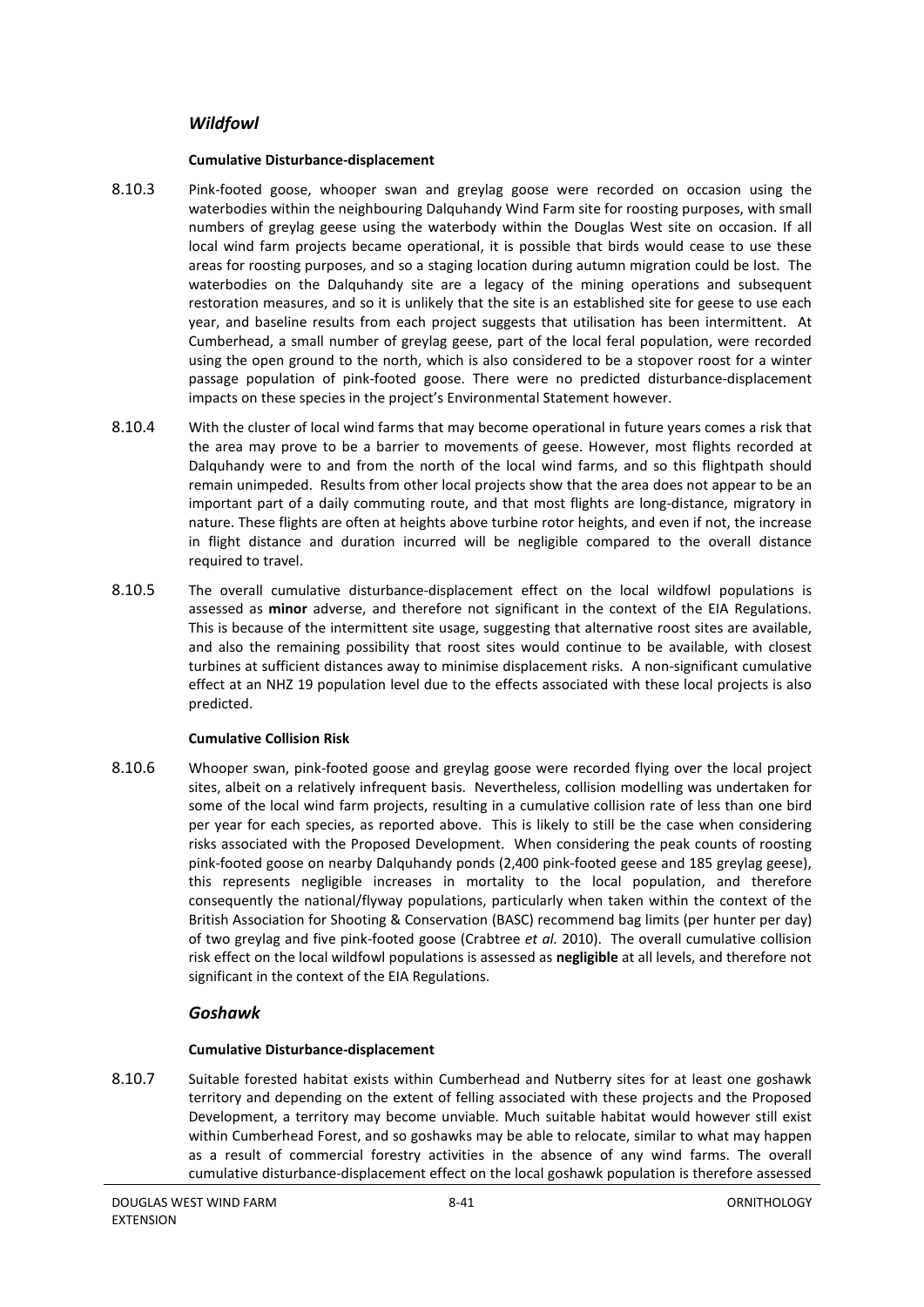as **minor** adverse, and therefore not significant in the context of the EIA Regulations. A nonsignificant cumulative effect at an NHZ 19 population level due to the effects associated with these local projects is also predicted.

#### **Cumulative Collision Risk**

8.10.8 A collision risk may exist for goshawk at Cumberhead and Nutberry wind farms, although this is likely to be low unless a nest site is located close to turbines. The predicted collision rate at Cumberhead was 0.007, or one every *c*.142 years, and cumulative rates are unlikely to reach significance, even at a local level. The overall cumulative collision risk effect on goshawk is assessed as **negligible** on the local population, and therefore not significant in the context of the EIA Regulations. A non-significant cumulative effect at an NHZ 19 population level due to the effects associated with these local projects is also predicted.

# *Black Grouse*

#### **Cumulative Disturbance-displacement**

- 8.10.9 Although the wider local area has hosted up to four lek sites in the past, black grouse numbers appear to have declined over the last 15 years. A historic lek site within 500 m to 1 km south of the Proposed Development site formed one of the four lek sites identified by Zisman *et al.* (2009) in 2003 and 2004 that were within around 2 km from the site. A total of 4-6 males (plus two females) were recorded lekking at these sites in 2003-04. During 2010 black grouse surveys for the DWCW project, two males were recorded at the historic lek to the south, in an approximately similar location to that in 2015 for the Douglas West project, when only one male was present. No males were recorded in 2018 during surveys for the Proposed Development and the Repowered Hagshaw Hill Wind Farm project.
- 8.10.10 Black grouse may still be present in the local area, albeit it is not clear whether the reduction they have undergone is due to the presence of operational wind farms or based on wider species' population trends. Nevertheless, if all local wind farm projects become operational at the same time, a return to former numbers would become less likely, although habitat management for black grouse at the Hagshaw Hill Extension and Douglas West sites may help maintain a small local population.
- 8.10.11 Habitat within the Proposed Development site is however generally unsuitable for black grouse, and so birds are unlikely to be affected by displacement from within the site during operation, with the possible exception of around the substation location at the south eastern site boundary. During construction, mitigation measures as part of the BBPP (described above) would avoid impacts on any black grouse present in the local area.
- 8.10.12 Despite habitat management in the local area, a worst-case **moderate** adverse cumulative effect is predicted on the local population (assuming all projects become operational), which is potentially significant within the context of the EIA Regulations, however, this situation would likely arise in any event in the absence of the Proposed Development which does not have suitable habitat for black grouse.
- 8.10.13 Within an NHZ 19 population level context, wind farm project sites frequently overlap with black grouse habitat, and it is possible that habitat loss and fragmentation may result from the cumulative presence of wind farm developments. At a number of sites where black grouse have been present, habitat management measures have however been planned to provide improved conditions for black grouse away from turbines, which is intended to at least in part offset any losses. Taking into consideration habitat management measures in relation to potential effects on black grouse within NHZ 19, and the low likelihood that all projects would become operational, a **minor** adverse cumulative effect on the NHZ 19 black grouse population is predicted.

#### **Cumulative Collision Risk**

8.10.14 Although a collision risk for black grouse does exist due to turbines and associated infrastructure, the likelihood of this occurring within the local area is very low due to the small numbers of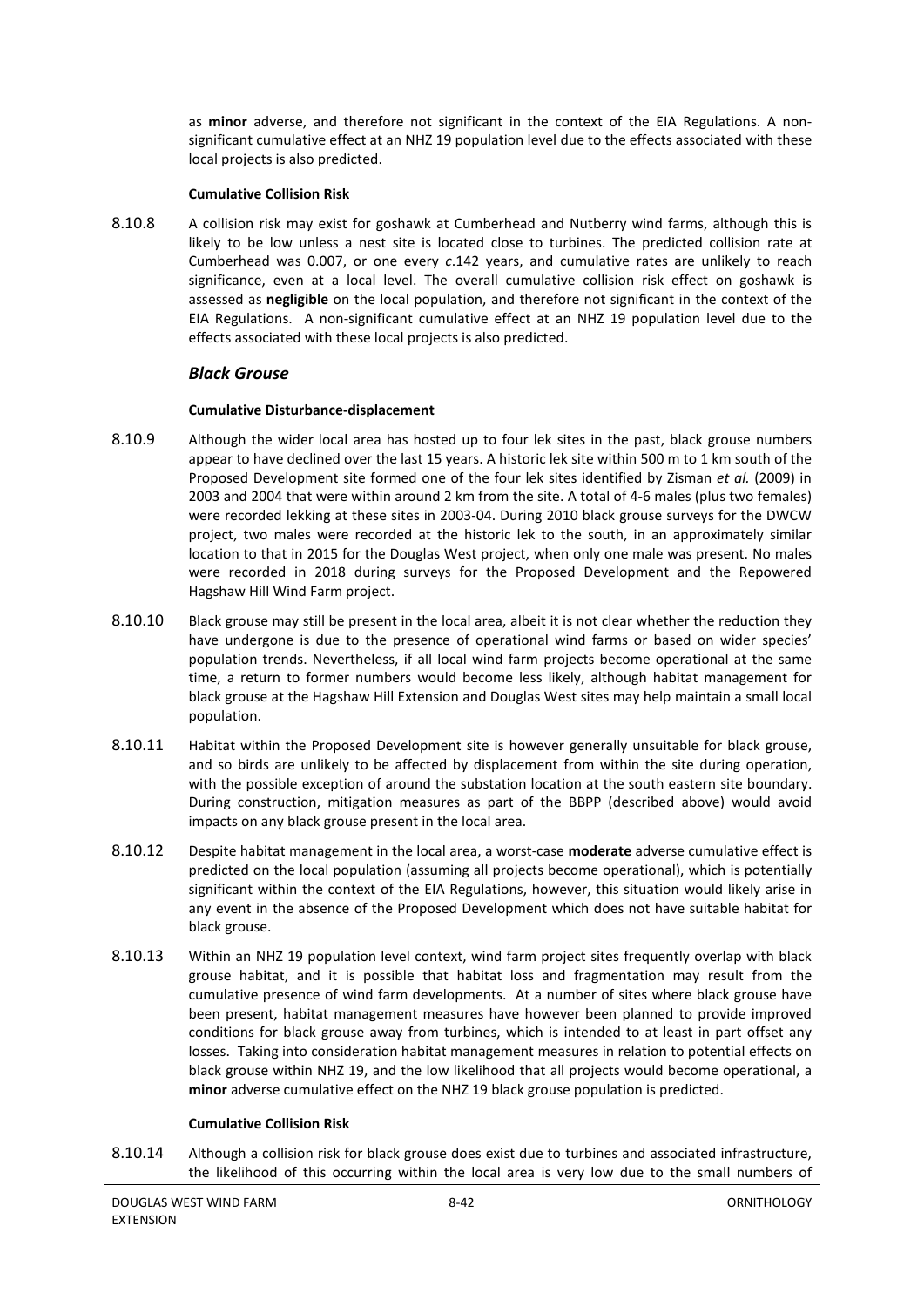individuals present. If the Hagshaw Hill Wind Farm Repowering scheme is consented, and replaces the original Hagshaw Hill Wind Farm, collision risk is likely to be even lower, because of fewer, larger turbines replacing old ones, and which would have increased lower rotor tip heights at around 40 m. Black grouse flights would therefore generally occur well below rotor height.

8.10.15 The overall cumulative collision risk effect on black grouse is assessed as **negligible** on the local population, and therefore not significant in the context of the EIA Regulations. The cumulative collision risk on the NHZ 19 population is also likely to be reflective of the local situation, i.e. not significant, because of the low collision risks associated with the species.

# *Lapwing and Curlew*

#### **Cumulative Disturbance-displacement**

- 8.10.16 Curlew and lapwing were recorded breeding within most local wind farm sites where suitable open habitats are present. A small number of breeding pairs may be affected by displacement due to the construction and operation of wind farms, although in some cases, e.g. Douglas West, habitat management measures may help offset such losses of habitat. As described above, the Proposed Development site is of unsuitable habitat for waders, and with forest edge effects likely already displacing birds from near to the Proposed Development site boundary, no further effects above the baseline situation are likely. At a local population level for both curlew and lapwing, overall residual cumulative effects are considered to be of no more than a low spatial and longterm temporal magnitude.
- 8.10.17 A **minor** adverse cumulative effect on the local populations is therefore predicted for both species, which is not significant within the context of the EIA Regulations. Both wader species are regularly found during baseline surveys and are potentially sensitive to disturbance-displacement due to wind farms within NHZ 19. However, the contribution of the Proposed Development to any effects would be negligible, if not zero.

#### **Cumulative Collision Risk**

- 8.10.18 Low collision rates were predicted for curlew and lapwing at local wind farm projects, and cumulatively the associated additional annual mortality is unlikely to be significant above a local level, despite both species' populations being in unfavourable condition. The Proposed Development would likely contribute a zero, or negligible magnitude to cumulative collision rates, with the site being of unsuitable habitat.
- 8.10.19 A **minor** adverse cumulative effect on the local populations is therefore predicted for both species, which is not significant within the context of the EIA Regulations. A significant cumulative collision risk may exist for the NHZ 19 populations in a worst-case scenario. However, the Proposed Development would contribute either zero, or negligible amounts to this.

# *Golden Plover*

# **Cumulative Disturbance-displacement**

- 8.10.20 Sansom *et al.* (2016) have shown information to suggest that breeding golden plovers may be affected up to 400 m away from operational turbines. No golden plovers were recorded breeding within the local area, but some habitat suitable for roosting or feeding may become unavailable due to displacement effects around turbines and other infrastructure. Presence of golden plover during the non-breeding season was irregular during baseline surveys however, which suggests that the local area is only used by birds moving between sites, or on spring passage. The Proposed Development site is of unsuitable habitat, and as with other wader species, edge effects of forestry are likely to already preclude birds from using adjacent habitats. It is unlikely that the Proposed Development would contribute a measurable amount to the cumulative effect.
- 8.10.21 Overall, the residual cumulative effect on the local golden plover population from operational displacement is classified as **minor** adverse and is not significant in the context of the EIA Regulations. This is also likely to be the level of significance for the contribution of wind farm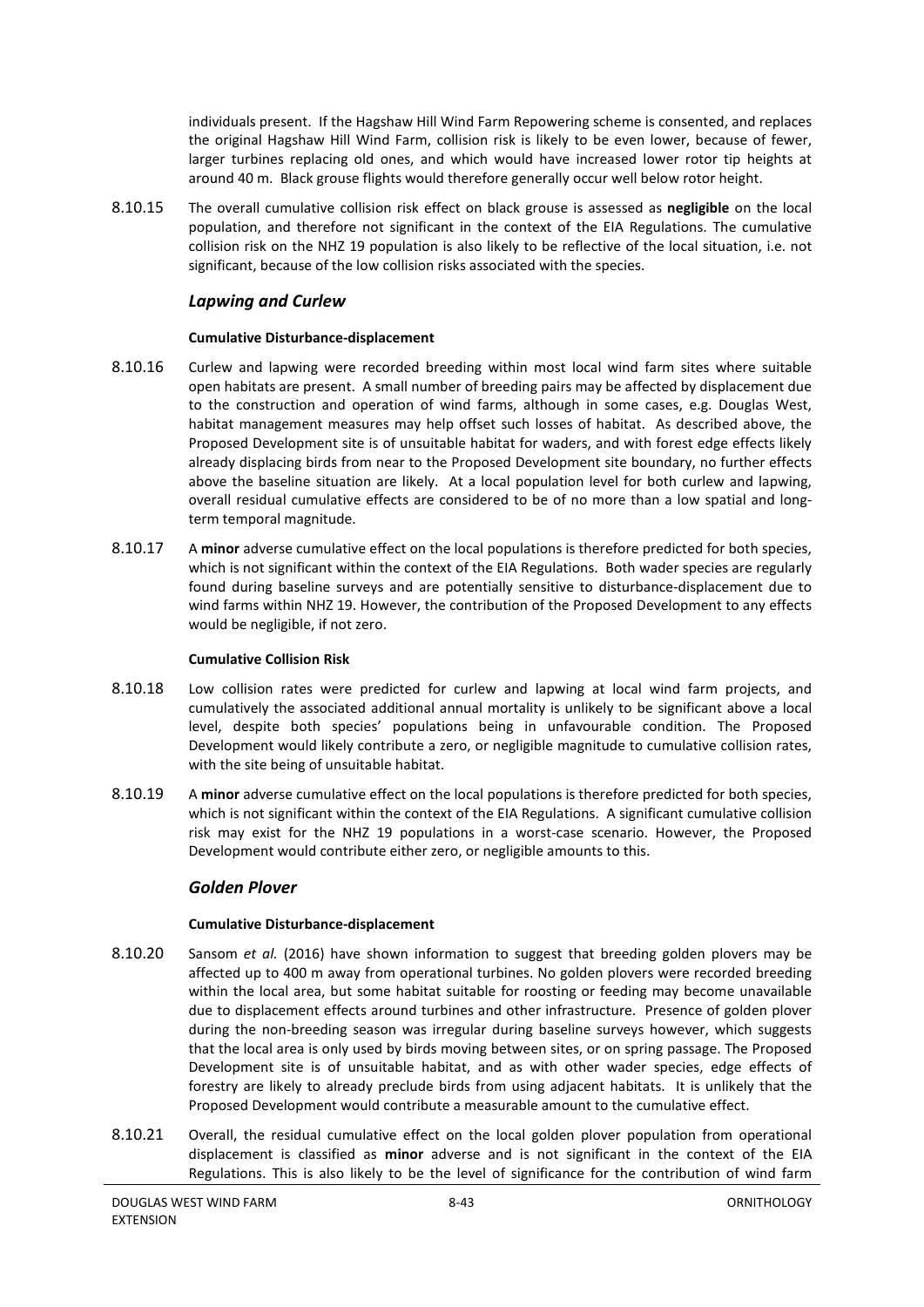projects within NHZ 19 when scaled up to the relevant population (national/Scottish wintering or migrating populations).

#### **Cumulative Collision Risk**

- 8.10.22 A local cumulative annual collision rate of around 20 birds is predicted, mainly due to the frequent flight activity in proximity to the larger turbines as part of the revised application for Dalquhandy (around 14 collisions per year, [Table 8.14\)](#page-37-0). In addition, two non-breeding flocks recorded in April 2018 during surveys for the Repowered Hagshaw Hill Wind Farm scheme contributed the majority of the remaining predicted collision rate. The larger flock comprised 110 birds. At other sites, flocks of up to 200 individuals were recorded.
- 8.10.23 As no breeding birds are present, the passage golden plover population is considered relevant for determining level of effect. The spring passage population of golden plover in Scotland was estimated by Forrester *et al.* (2007) to be 10,000-30,000 individuals. The additional mortality due to collisions (excluding any associated with the Proposed Development) would be an increase over the baseline mortality rate (0.27, BTO BirdFacts) by up to 0.7 %. This is considered to be of low spatial and long-term temporal magnitude. As reported in the collision risk assessment for the Proposed Development alone, few golden plover flights recorded during baseline surveys for Dalquhandy and the Repowered Hagshaw Hill Wind Farm scheme were close to the Proposed Development site, which, unlike these other two project sites, comprises unsuitable habitat. The contribution of the Proposed Development towards the cumulative collision rate would likely be very small, with birds evidently avoiding forested areas.
- 8.10.24 A **minor** adverse cumulative effect is therefore predicted, which is not significant within the context of the EIA Regulations. The Proposed Development's contribution to this would be negligible.

# *Mitigation*

8.10.25 A potentially significant cumulative effect was predicted for the local black grouse population as a result of displacement due to wind farm developments. Although the Proposed Development site is unsuitable habitat for black grouse, to minimise the possibility of any contribution that the Proposed Development could make to this cumulative displacement effect, native woodland will be planted around the substation located close to the Hagshaw Hill Black Grouse Management Area, to provide screening from human disturbance, lighting and noise, and potentially provide some suitable habitat for black grouse (refer Chapter 16 Forestry).

# *Residual Cumulative Effects*

- 8.10.26 The provision of screening and/or potentially suitable habitat due to native woodland planting around the Proposed Development substation is predicted to lessen the likelihood of losses to the local population and any potential impact on the objectives of the adjacent Hagshaw Hill Black Grouse Management Plan as a result of the Proposed Development.
- 8.10.27 Overall, a **minor** adverse and not significant residual cumulative effect on the local population is predicted when taking this mitigation into account, along with the other committed black grouse mitigation measures at other local wind farms, and the low likelihood that all projects would become fully operational. At an NHZ 19 level, the residual significance is predicted to remain **minor** adverse.

# <span id="page-45-0"></span>8.11 Summary

- 8.11.1 This chapter has assessed the potential effects associated with the construction, operation and decommissioning of the Proposed Development on birds.
- 8.11.2 The compilation of baseline information for the ornithological assessment consisted of a deskbased assessment and one season of field surveys in accordance with SNH (2017) guidance. The desk-based assessment included bird monitoring data recorded for seven wind farm developments surrounding the site (providing data from 2003 to 2017). Baseline surveys in 2018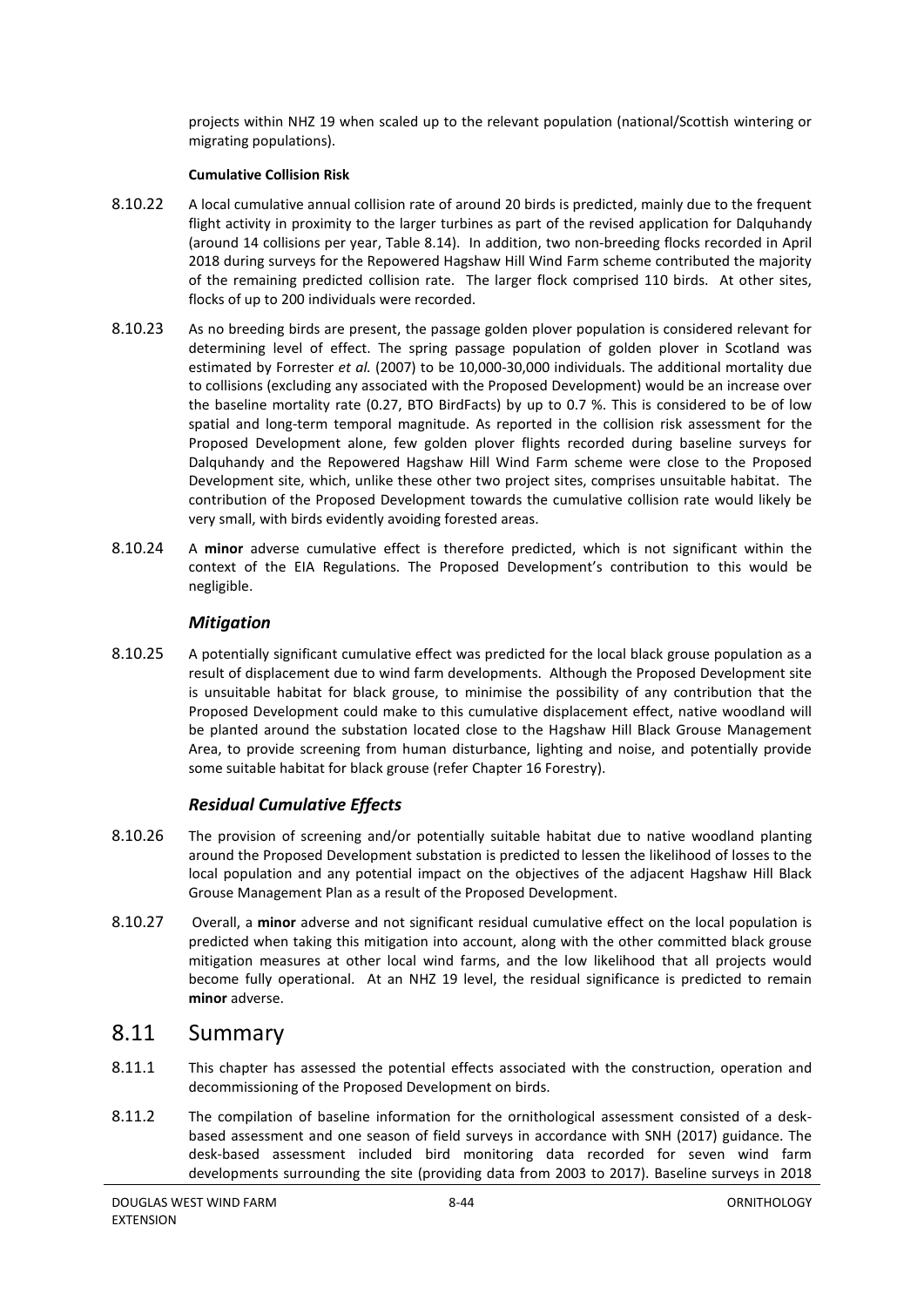collected breeding bird data for the site, plus flight activity data for an area to the south of Hagshaw Hill Wind Farm.

- 8.11.3 IOFs identified from the baseline assessment were wildfowl (whooper swan, pink-footed goose, greylag goose), goshawk, black grouse, curlew, lapwing and golden plover.
- 8.11.4 Impacts from unmitigated construction and decommissioning activities were assessed as not significant in the context of the EIA Regulations. A BBPP and pre-construction surveys would be set up as standard to avoid the destruction or disturbance of any nest site, with species-specific temporal and spatial restrictions around construction works.
- 8.11.5 During the operational period, effects were also assessed as not significant in the context of the EIA Regulations.
- 8.11.6 A cumulative assessment was undertaken, and it was concluded that except for black grouse, no further mitigation is required for the Proposed Development, and all cumulative construction and operational effects are not significant, particularly when taking into account proposed mitigation and enhancement for other wind farm projects within NHZ 19. For black grouse, screening by native woodland planting, as well as replanting of conifers, has been proposed to reduce the residual risk of displacement to the local population, from moderate adverse to minor adverse and not significant.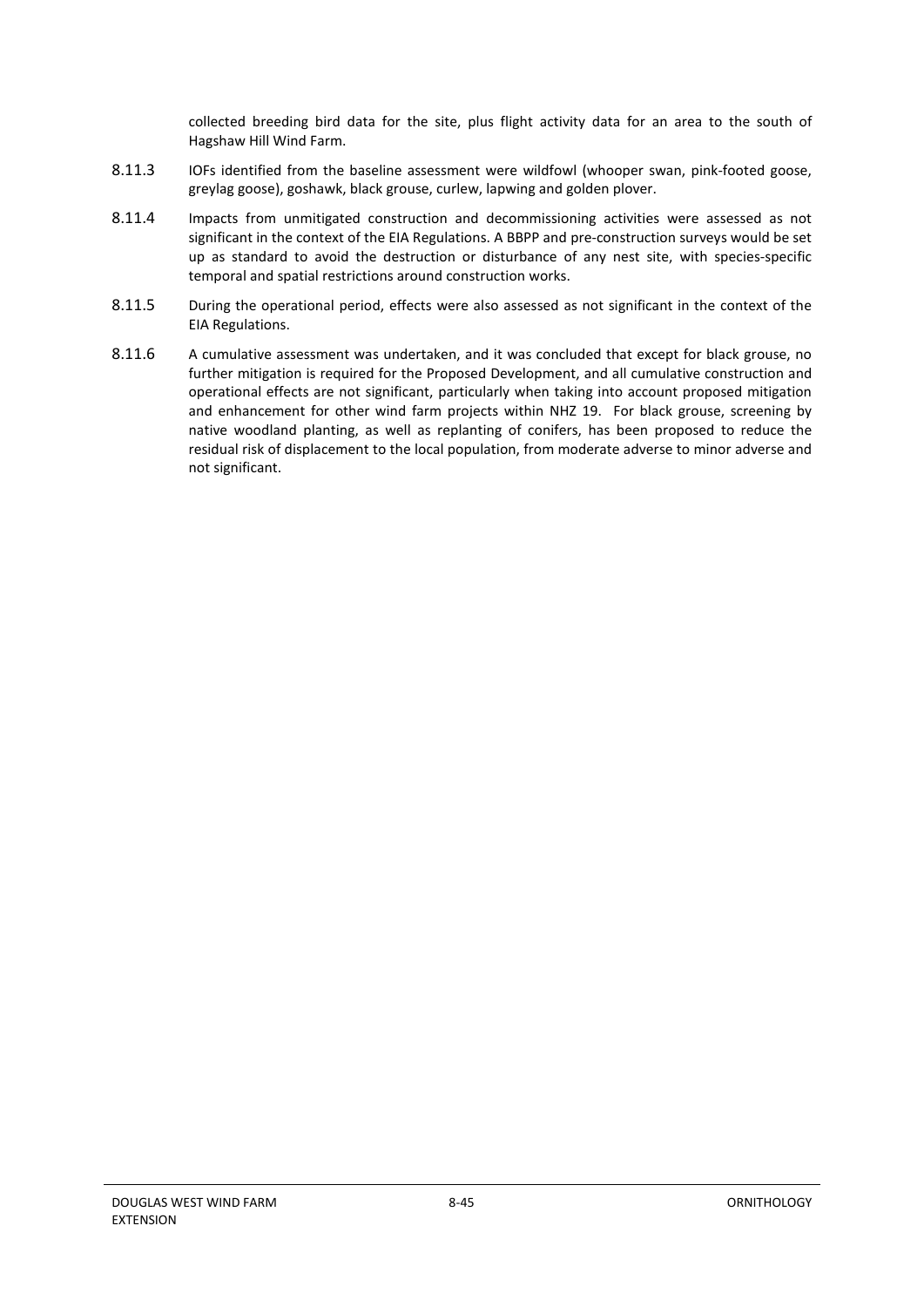#### **Table 8.16 – Summary Table**

| <b>Description of Effect</b>                 | <b>Significance of Potential Effect</b> |                            | <b>Mitigation Measure</b>            | <b>Significance of Residual Effect</b> |                            |  |
|----------------------------------------------|-----------------------------------------|----------------------------|--------------------------------------|----------------------------------------|----------------------------|--|
|                                              | <b>Significance</b>                     | <b>Beneficial/ Adverse</b> |                                      | Significance                           | <b>Beneficial/ Adverse</b> |  |
| <b>During Construction / Decommissioning</b> |                                         |                            |                                      |                                        |                            |  |
| Whooper swan                                 | Minor (Not significant)                 | Adverse                    | None required                        | Minor                                  | Adverse                    |  |
| Pink-footed goose                            | Minor (Not significant)                 | Adverse                    | None required                        | Minor                                  | Adverse                    |  |
| Greylag goose                                | Minor (Not significant)                 | Adverse                    | None required                        | Minor                                  | Adverse                    |  |
| Goshawk                                      | Negligible (Not significant)            | Adverse                    |                                      | Negligible                             | Adverse                    |  |
| <b>Black grouse</b>                          | Minor (Not significant)                 | Adverse                    | BBPP and pre-construction surveys.   | Minor                                  | Adverse                    |  |
| Lapwing                                      | Minor (Not significant)                 | Adverse                    | Spatial and temporal restrictions of | Minor                                  | Adverse                    |  |
| Curlew                                       | Minor (Not significant)                 | Adverse                    | construction activity if required.   | Minor                                  | Adverse                    |  |
| Golden plover                                | Minor (Not significant)                 | Adverse                    |                                      | Minor                                  | Adverse                    |  |
| <b>During Operation: Displacement</b>        |                                         |                            |                                      |                                        |                            |  |
| Whooper swan                                 | Minor (Not significant)                 | Adverse                    | None required                        | Minor                                  | Adverse                    |  |
| Pink-footed goose                            | Minor (Not significant)                 | Adverse                    | None required                        | Minor                                  | Adverse                    |  |
| Greylag goose                                | Minor (Not significant)                 | Adverse                    | None required                        | Minor                                  | Adverse                    |  |
| Goshawk                                      | Negligible (Not significant)            | Adverse                    | None required                        | Negligible                             | Adverse                    |  |
| <b>Black grouse</b>                          | Minor (Not significant)                 | Adverse                    | None required                        | Minor                                  | Adverse                    |  |
| Lapwing                                      | Minor (Not significant)                 | Adverse                    | None required                        | Minor                                  | Adverse                    |  |
| Curlew                                       | Minor (Not significant)                 | Adverse                    | None required                        | Minor                                  | Adverse                    |  |
| Golden plover<br>Minor (Not significant)     |                                         | Adverse                    | None required                        | Minor                                  | Adverse                    |  |
| <b>During Operation: Collision Risk</b>      |                                         |                            |                                      |                                        |                            |  |
| Whooper swan                                 | Negligible (Not significant)            | Adverse                    | None required                        | Negligible                             | Adverse                    |  |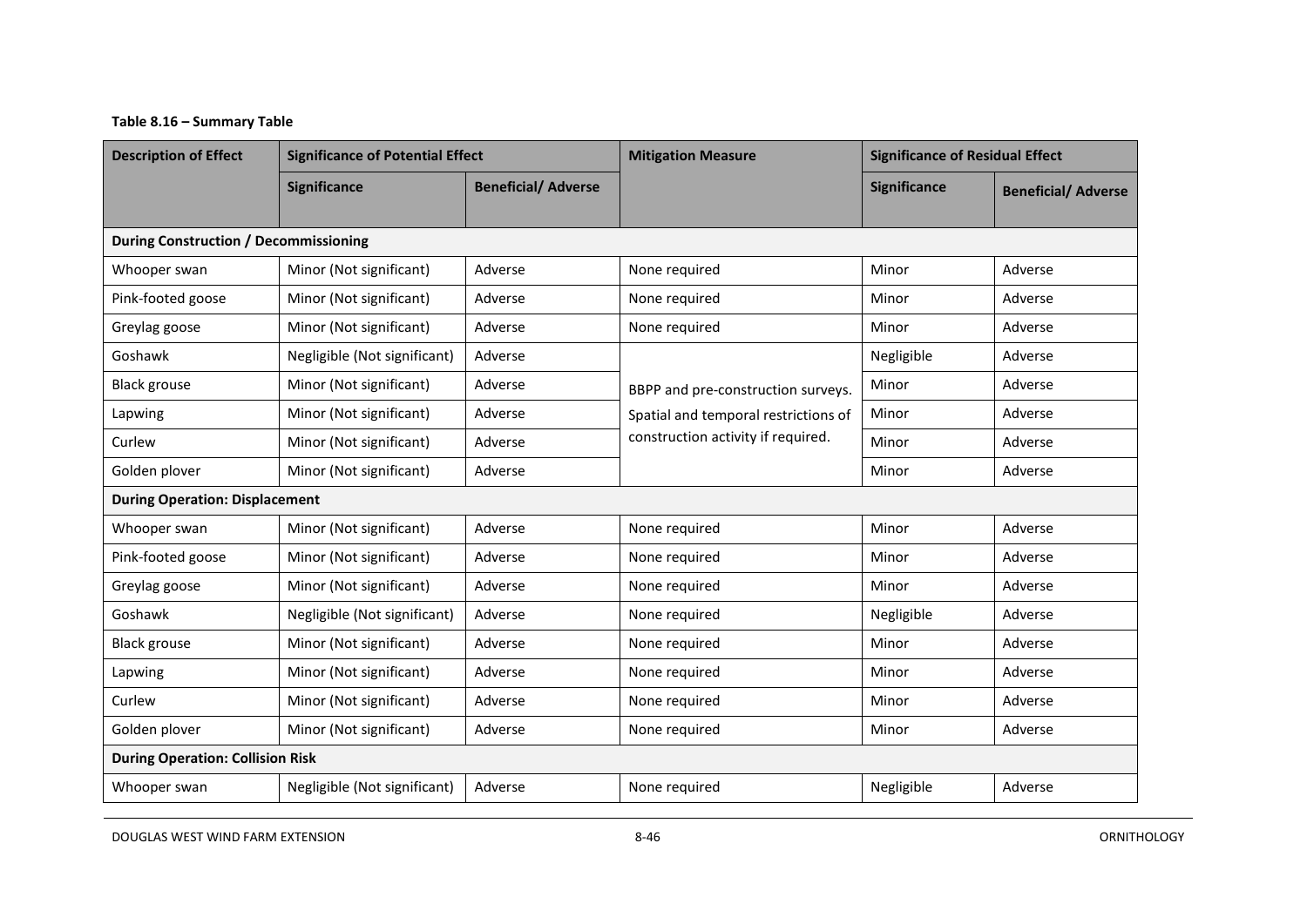| <b>Description of Effect</b>              | <b>Significance of Potential Effect</b> |                            | <b>Mitigation Measure</b>                              | <b>Significance of Residual Effect</b> |                            |
|-------------------------------------------|-----------------------------------------|----------------------------|--------------------------------------------------------|----------------------------------------|----------------------------|
|                                           | <b>Significance</b>                     | <b>Beneficial/ Adverse</b> |                                                        | <b>Significance</b>                    | <b>Beneficial/ Adverse</b> |
| Pink-footed goose                         | Negligible (Not significant)            | Adverse                    | None required                                          | Negligible                             | Adverse                    |
| Greylag goose                             | Negligible (Not significant)            | Adverse                    | None required                                          | Negligible                             | Adverse                    |
| Goshawk                                   | Negligible (Not significant)            | Adverse                    | None required                                          | Negligible                             | Adverse                    |
| <b>Black grouse</b>                       | Negligible (Not significant)            | Adverse                    | None required                                          | Negligible                             | Adverse                    |
| Lapwing                                   | Minor (Not significant)                 | Adverse                    | None required                                          | Minor                                  | Adverse                    |
| Curlew                                    | Minor (Not significant)                 | Adverse                    | None required                                          | Minor                                  | Adverse                    |
| Golden plover                             | Minor (Not significant)                 | Adverse                    | None required                                          | Minor                                  | Adverse                    |
| <b>During Operation: Lighting Effects</b> |                                         |                            |                                                        |                                        |                            |
| All IOFs                                  | Minor (Not significant)                 | Adverse                    | None required                                          | Minor                                  | Adverse                    |
| <b>Cumulative Effects</b>                 |                                         |                            |                                                        |                                        |                            |
| Whooper swan                              | Minor (Not significant)                 | Adverse                    | No further mitigation required                         | Minor                                  | Adverse                    |
| Pink-footed goose                         | Minor (Not significant)                 | Adverse                    | No further mitigation required                         | Minor                                  | Adverse                    |
| Greylag goose                             | Minor (Not significant)                 | Adverse                    | No further mitigation required                         | Minor                                  | Adverse                    |
| Goshawk                                   | Minor (Not significant)                 | Adverse                    | No further mitigation required                         | Minor                                  | Adverse                    |
| <b>Black grouse</b>                       | Moderate (Significant)                  | Adverse                    | Screening of substation by native<br>woodland planting | Minor                                  | Adverse                    |
| Lapwing                                   | Minor (Not significant)                 | Adverse                    | No further mitigation required                         | Minor                                  | Adverse                    |
| Curlew                                    | Minor (Not significant)<br>Adverse      |                            | No further mitigation required                         | Minor                                  | Adverse                    |
| Golden plover                             | Minor (Not significant)                 | Adverse                    | No further mitigation required                         | Minor                                  | Adverse                    |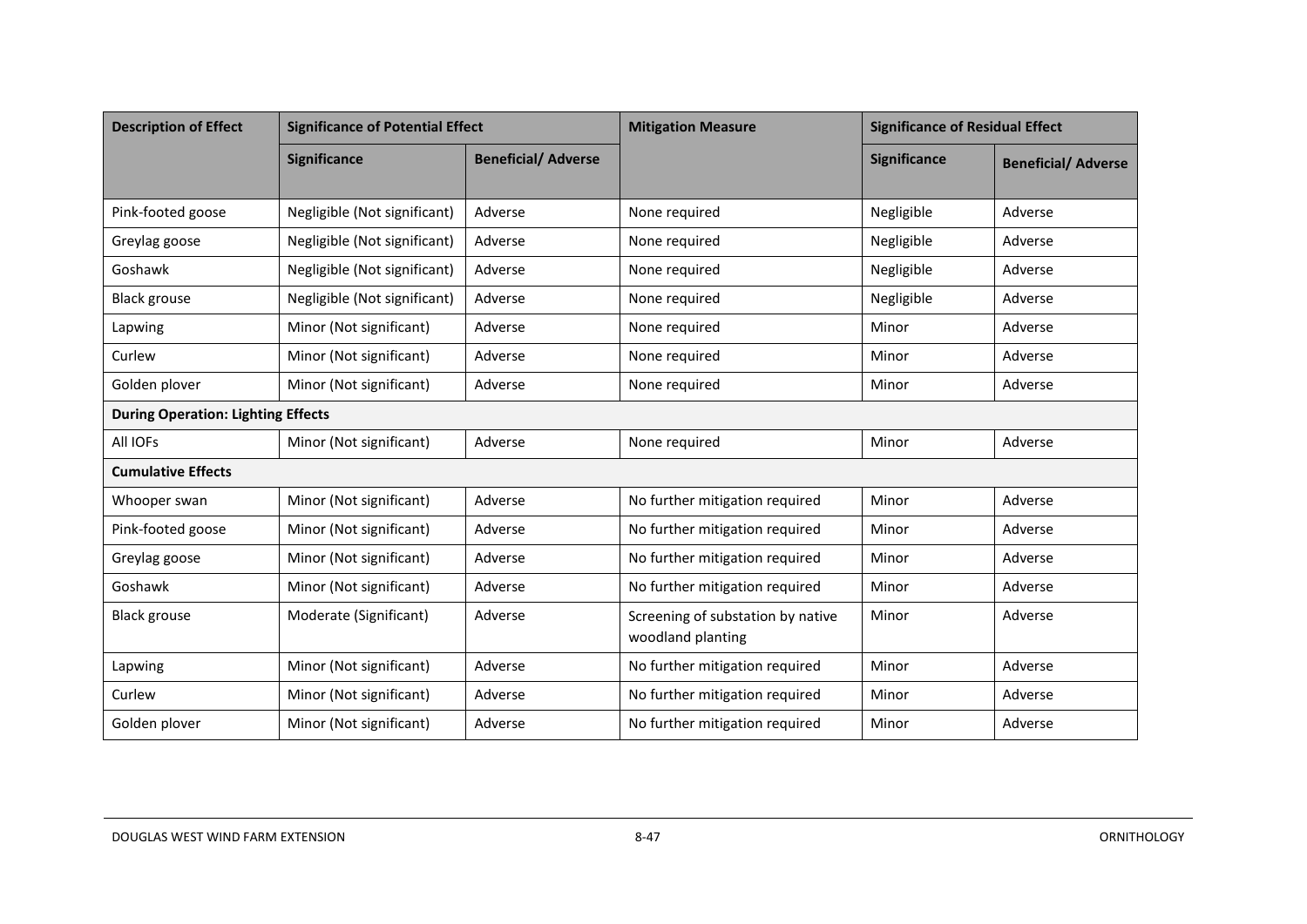# <span id="page-49-0"></span>8.12 References

Band, W., Madders, M. and Whitfield, D.P. (2007). *Developing field and analytical methods to assess avian collision risk at Windfarms*. In: de Lucas, M., Janss, G.F.E. and Ferrer, M. (eds.) Birds and Windfarms: Risk Assessment and Mitigation. Pp. 259-275. Quercus, Madrid.

Bright, J. A., Langston, R. H. W., Bullman, R., Evans, R. J., Gardner, S., Pearce-Higgins, J. & Wilson, E. (2006). *Bird Sensitivity Map to provide locational guidance for onshore Windfarms in Scotland*. Royal Society for the Protection of Birds.

Brown, A. F. and Shepherd, K. B. (1993) *A method for censusing upland breeding waders*. Bird Study, 40: 189-195.

CAA (Civil Aviation Authority) 2016. *The Air Navigation Order 2016 and Regulations*. Available at: [https://publicapps.caa.co.uk/docs/33/CAP393\\_E5A3\\_MAR2018\(p\).pdf.](https://publicapps.caa.co.uk/docs/33/CAP393_E5A3_MAR2018(p).pdf)

Day, R.H., Prichard, A.K., Rose, J.R., Streever, B. and Swem, T. 2017. *Effects of a hazing-light system on migration and collision avoidance of eiders at an artificial oil-production island*, Arctic Alaska. Arctic, 70, 13-24.

DES (Dunnock Environmental Services) 2015. *Final Breeding Raptor Survey Report 2015 of the Proposed Douglas West & Dalquhandy DP Renewable Energy Project*.

Drewitt, A.L. & Langston, R.H.W. 2006. *Assessing the impacts of Windfarms on birds. In Wind, Fire and Water: Renewable Energy and Birds*. Proceedings of the BOU Conference, University of Leicester, 1–3 April 2005. Ibis 148 (suppl. 1): 29–42.

Eaton MA, Aebischer NJ, Brown AF, Hearn RD, Lock L, Musgrove AJ, Noble DG, Stroud DA and Gregory RD (2015). *Birds of Conservation Concern 4: the population status of birds in the United Kingdom, Channel Islands and Isle of Man*. British Birds 108, 708–746

European Commission (2010). *Natura 2000 Guidance Document 'Wind Energy Developments and Natura 2000*. European Commission, Brussels. Available at: [http://ec.europa.eu/environment/nature/natura2000/management/docs/Wind\\_farms.pdf](http://ec.europa.eu/environment/nature/natura2000/management/docs/Wind_farms.pdf)

European Commission (2016a). *Directive 2009/147/EC on the Conservation of Wild Birds*. Available at: [http://ec.europa.eu/environment/nature/legislation/birdsdirective/index\\_en.htm.](http://ec.europa.eu/environment/nature/legislation/birdsdirective/index_en.htm)

European Commission (2016b). *Directive 92/43/EEC on Conservation of Natural Habitats and of Wild Fauna and Flora*. Available at:

[http://ec.europa.eu/environment/nature/legislation/habitatsdirective/index\\_en.htm](http://ec.europa.eu/environment/nature/legislation/habitatsdirective/index_en.htm)

European Commission (2016c). *Environmental Impact Assessment Directive 2014/52/EU*. Available at:<http://ec.europa.eu/environment/eia/eia-legalcontext.htm>

Forrester, R.W., Andrews, I.J., McInerny, C.J. *et al*. (eds). 2007. *The Birds of Scotland*. The Scottish Ornithologists Club, Aberlady

Gilbert, G., Gibbons, D.W. & Evans, J. (1998) *Bird Monitoring Methods*. RSPB, Sandy.

Gill, J.P., Townsley, M. and Mudge, G.P. (1996). *Review of the impacts of Windfarms and other aerial structures upon birds*. SNH Review 21: 68pp.

Hardey, J., Crick, H., Wernham, C., Riley, H., Etheridge, B. & Thompson, D. (2009; updated 2013) *Raptors: a field guide for surveys and monitoring (2nd and 3rd editions)*. The Stationery Office, Edinburgh.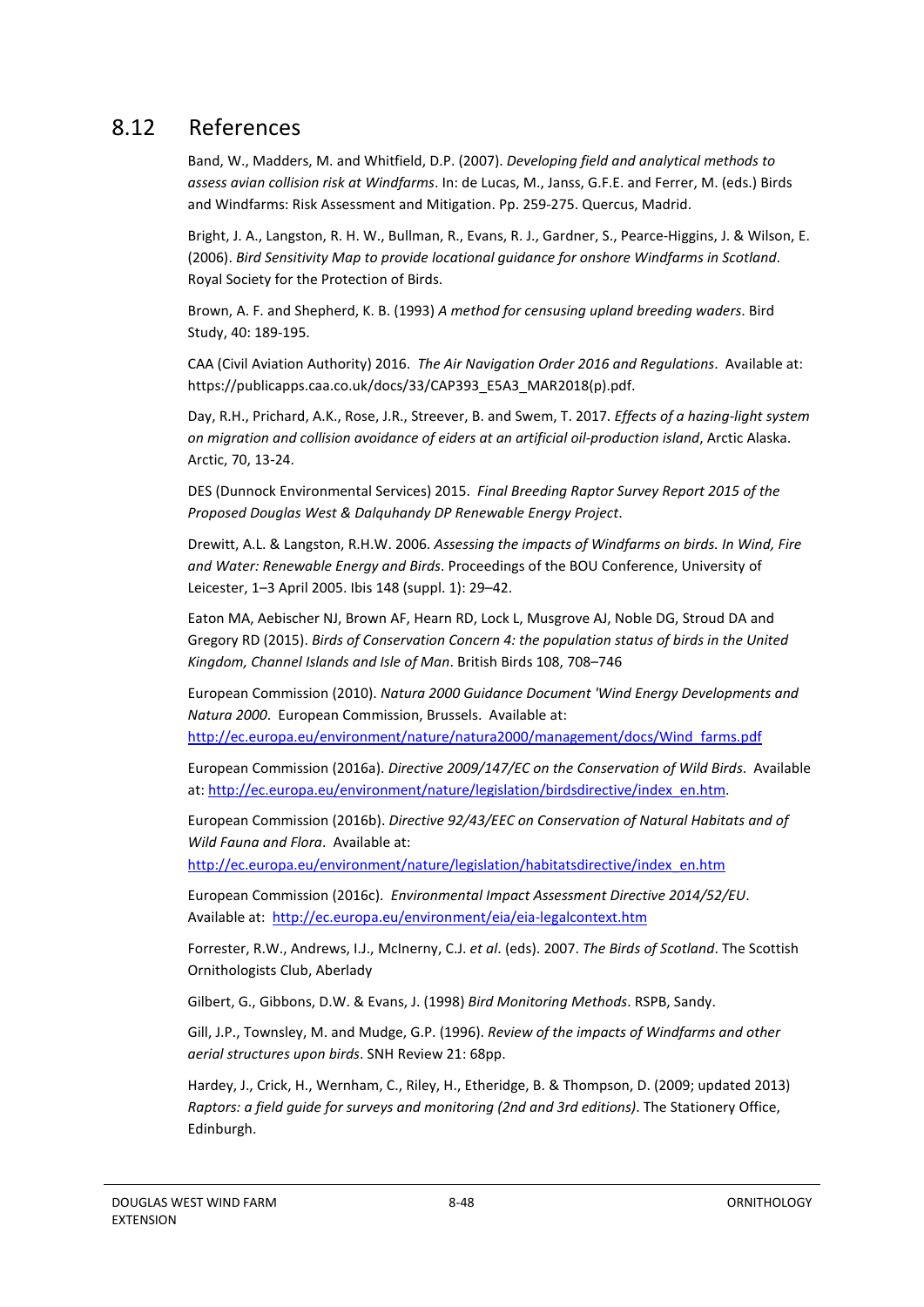Hayhow DB, Ausden MA, Bradbury RB, Burnell D, Copeland AI, Crick HQP, Eaton MA, Frost T, Grice PV, Hall C, Harris SJ, Morecroft MD, Noble DG, Pearce-Higgins JW, Watts O, Williams JM, *The state of the UK's birds 2017*. The RSPB, BTO, WWT, DAERA, JNCC, NE and NRW, Sandy, Bedfordshire.

Hill, D.A., D. Hockin, D. Price, G. Tucker, R. Morris, and J. Treweek. (1997). *Bird disturbance: improving the quality of disturbance research*. Journal of Applied Ecology 34:275-288.

JNCC (Joint Nature Conservation Committee) 2012. *The UK Biodiversity Action Plan (BAP) and UK Post-2010 Biodiversity Framework*. Available at: [http://jncc.defra.gov.uk/pdf/UK\\_Post2010\\_Bio-](http://jncc.defra.gov.uk/pdf/UK_Post2010_Bio-Fwork.pdf)[Fwork.pdf](http://jncc.defra.gov.uk/pdf/UK_Post2010_Bio-Fwork.pdf)

Larsen JK, Madsen J (2000) *Effects of turbines and other physical elements on field utilization by pink-footed geese (*Anser brachyrhynchus*): a landscape perspective*. Landsc Ecol 15:755–764.

Madsen, J. & Boertmann, D. *Landscape Ecol* (2008) 23: 1007. https://doi.org/10.1007/s10980-008- 9269-9

Masden, E. A., Haydon, D. T., Fox., A.D. and Furness, R.W. (2010) *Barriers to movement: Modelling energetic costs of avoiding marine wind farms amongst breeding seabirds*. Marine Pollution Bulletin, Vol. 60, issue 7: 1085-1091.

Massimino, D., Woodward, I.D., Hammond, M.J., Harris, S.J., Leech, D.I., Noble, D.G., Walker, R.H., Barimore, C., Dadam, D., Eglington, S.M., Marchant, J.H., Sullivan, M.J.P., Baillie, S.R. & Robinson, R.A. (2017). *BirdTrends 2017: trends in numbers, breeding success and survival for UK breeding birds*. Research Report 704. BTO, Thetford. Available at[: www.bto.org/birdtrends](http://www.bto.org/birdtrends)

Mitchell, C., Griffin, L., Trinder, M., Newth, J. & Urquhart, C. (2011) *The status and distribution of summering Greylag Geese* Anser anser in Scotland, 2008–09, *Bird Study*, 58:3, 338-348, DOI: 10.1080/00063657.2011.585629

Mitchell, C. & K. Brides. 2017. *Status and distribution of Icelandic-breeding geese: results of the 2016 international census.* Wildfowl & Wetlands Trust Report, Slimbridge. 19pp.

Musgrove, A., Aebischer, N., Eaton, M., Hearn, H., Newson, S., Noble, D., Parsons, M., Risely, K. and Stroud, D. (2013). *Population estimates of birds in Great Britain and the United Kingdom*. British Birds 106, pp. 64 –10

Pearce-Higgins, J.W., Stephen, L., Douse, A. and Langston, R.H.W. (2012). *Greater impacts of Windfarms on bird populations during construction than subsequent operation: results of a multisite and multi-species analysis*. Journal of Applied Ecology 49: 386-394.

Pendlebury, C., Zisman, S., Walls, R., Sweeney, J., McLoughlin, E., Robinson, C., Turner, L. & Loughrey, J. (2011). *Literature review to assess bird species connectivity to Special Protection Areas*. Scottish Natural Heritage Commissioned Report No. 390.

Rees, E. (2012). *Impacts of wind farms on swans and geese*: A review. Wildfowl. 62. 37–72.

Ruddock, M. & Whitfield, D. P. (2007). *A Review of Disturbance Distances in Selected Bird Species*, A report from Natural Research (Projects) Ltd to Scottish Natural Heritage.

Sansom, A., Pearce-Higgins, J. W. and Douglas, D. J. T. (2016), *Negative impact of wind energy development on a breeding shorebird assessed with a BACI study design*. Ibis, 158: 541–555. doi:10.1111/ibi.12364

SERAD (Scottish Executive Rural Affairs Department) (2000). *Habitats and Birds Directives, Nature Conservation; Implementation in Scotland of EC Directives on the Conservation of Natural Habitats and of Wild Flora and Fauna and the Conservation of Wild Birds ("the Habitats and Birds*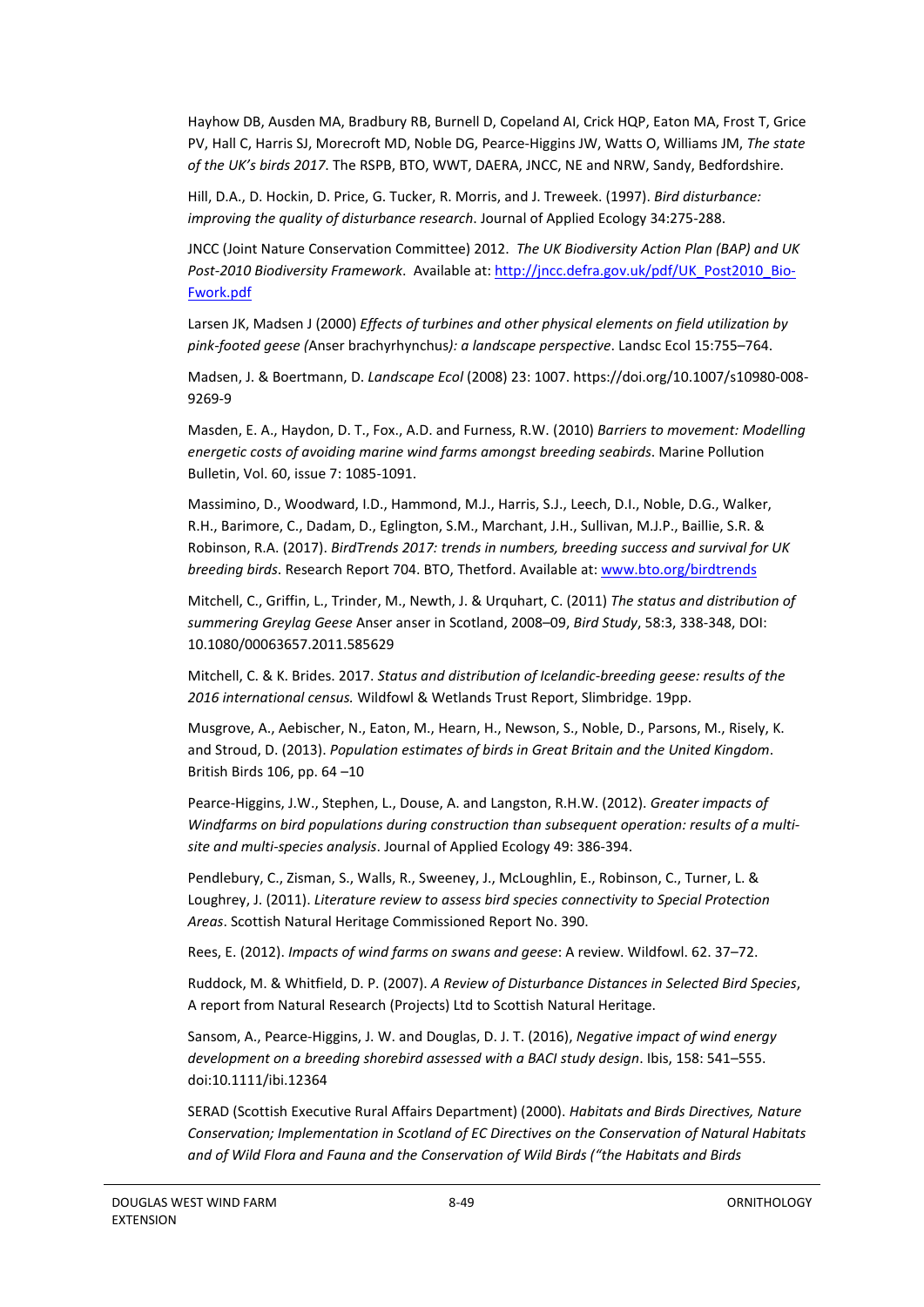*Directives").* Revised Guidance Updating Scottish Office Circular No 6/1995. Available at: [http://jncc.defra.gov.uk/pdf/HDir\\_Rpt.pdf.](http://jncc.defra.gov.uk/pdf/HDir_Rpt.pdf)

Scottish Government (2004). *The Nature Conservation (Scotland) Act 2004* (as amended). Available at[: https://www.legislation.gov.uk/asp/2004/6/contents.](https://www.legislation.gov.uk/asp/2004/6/contents)

Scottish Government (2012). *The Conservation (Natural Habitats &c.) Regulations 1994 (as amended) (The Habitats Regulations)*. Available at: [https://www.legislation.gov.uk/ssi/2012/228/contents/made.](https://www.legislation.gov.uk/ssi/2012/228/contents/made)

Scottish Government (2014). *The Wildlife and Countryside Act 1981 (as amended).* Available at: [https://www.gov.scot/Topics/Environment/Wildlife-Habitats/InvasiveSpecies/legislation.](https://www.gov.scot/Topics/Environment/Wildlife-Habitats/InvasiveSpecies/legislation)

Scottish Government (2017). *The Electricity Works (Environmental Impact Assessment) (Scotland*) Regulations 2017. Available at[: http://www.legislation.gov.uk/ssi/2017/101/contents/made.](http://www.legislation.gov.uk/ssi/2017/101/contents/made)

Scottish Natural Heritage (2000). *Windfarms and birds: calculating a theoretical collision risk assuming no avoidance action.* SNH Guidance Note. Available at: [https://www.nature.scot/windfarms-and-birds-calculating-theoretical-collision-risk-assuming-no](https://www.nature.scot/windfarms-and-birds-calculating-theoretical-collision-risk-assuming-no-avoiding-action)[avoiding-action.](https://www.nature.scot/windfarms-and-birds-calculating-theoretical-collision-risk-assuming-no-avoiding-action)

Scottish Natural Heritage (2012). *Assessing the Cumulative Impact of Onshore Wind Energy Developments*. Available at: [https://www.nature.scot/sites/default/files/2017-09/A675503%20-](https://www.nature.scot/sites/default/files/2017-09/A675503%20-%20Assessing%20the%20cumulative%20impact%20of%20onshore%20wind%20energy%20developments.pdf) [%20Assessing%20the%20cumulative%20impact%20of%20onshore%20wind%20energy%20develo](https://www.nature.scot/sites/default/files/2017-09/A675503%20-%20Assessing%20the%20cumulative%20impact%20of%20onshore%20wind%20energy%20developments.pdf) [pments.pdf.](https://www.nature.scot/sites/default/files/2017-09/A675503%20-%20Assessing%20the%20cumulative%20impact%20of%20onshore%20wind%20energy%20developments.pdf)

Scottish Natural Heritage (2014a). *Recommended bird survey methods to inform impact assessment of onshore wind farms*. Available at: [https://www.nature.scot/recommended-bird](https://www.nature.scot/recommended-bird-survey-methods-inform-impact-assessment-onshore-windfarms)[survey-methods-inform-impact-assessment-onshore-windfarms.](https://www.nature.scot/recommended-bird-survey-methods-inform-impact-assessment-onshore-windfarms)

Scottish Natural Heritage (2014b). *Repowering onshore wind farms: bird survey requirements.* Available at[: https://www.nature.scot/sites/default/files/2017-09/Guidance%20note%20-](https://www.nature.scot/sites/default/files/2017-09/Guidance%20note%20-%20Repowering%20onshore%20wind%20farms%20-%20bird%20survey%20requirments.pdf) [%20Repowering%20onshore%20wind%20farms%20-%20bird%20survey%20requirments.pdf.](https://www.nature.scot/sites/default/files/2017-09/Guidance%20note%20-%20Repowering%20onshore%20wind%20farms%20-%20bird%20survey%20requirments.pdf)

Scottish Natural Heritage (2016a). *Assessing connectivity with Special Protection Areas (SPAs). Version 3*. Available at: [https://www.nature.scot/sites/default/files/2017-06/A2015314%20-](https://www.nature.scot/sites/default/files/2017-06/A2015314%20-%20Assessing%20connectivity%20with%20special%20protection%20areas%20-June%202016.pdf) [%20Assessing%20connectivity%20with%20special%20protection%20areas%20-June%202016.pdf.](https://www.nature.scot/sites/default/files/2017-06/A2015314%20-%20Assessing%20connectivity%20with%20special%20protection%20areas%20-June%202016.pdf)

Scottish Natural Heritage (2016b). *Environmental Statements and Annexes of Environmentally Sensitive Bird Information; Guidance for Developers, Consultants and Consultees* Version 2. Available at[: https://www.nature.scot/sites/default/files/2017-10/A2097001%20-](https://www.nature.scot/sites/default/files/2017-10/A2097001%20-%20Environmental%20Statements%20and%20Annexes%20of%20Environmentally%20Sensitive%20Bird%20Information%20-%20September%202016.pdf) [%20Environmental%20Statements%20and%20Annexes%20of%20Environmentally%20Sensitive%2](https://www.nature.scot/sites/default/files/2017-10/A2097001%20-%20Environmental%20Statements%20and%20Annexes%20of%20Environmentally%20Sensitive%20Bird%20Information%20-%20September%202016.pdf) [0Bird%20Information%20-%20September%202016.pdf](https://www.nature.scot/sites/default/files/2017-10/A2097001%20-%20Environmental%20Statements%20and%20Annexes%20of%20Environmentally%20Sensitive%20Bird%20Information%20-%20September%202016.pdf)

Scottish Natural Heritage (2018a). *Assessing the cumulative impacts of onshore wind farms on birds*. SNH Guidance Note. Available at[: https://www.nature.scot/guidance-assessing-cumulative](https://www.nature.scot/guidance-assessing-cumulative-impacts-onshore-wind-farms-birds)[impacts-onshore-wind-farms-birds](https://www.nature.scot/guidance-assessing-cumulative-impacts-onshore-wind-farms-birds)

Scottish Natural Heritage (2018b). *Assessing the impact of repowered wind farms on nature*, consultation draft. Available at: [https://www.nature.scot/sites/default/files/2018-](https://www.nature.scot/sites/default/files/2018-06/Guidance%20-%20Assessing%20the%20impact%20of%20repowered%20wind%20farms%20on%20nature%20-%20consultation%20draft%20-%20June%202018.pdf) [06/Guidance%20-](https://www.nature.scot/sites/default/files/2018-06/Guidance%20-%20Assessing%20the%20impact%20of%20repowered%20wind%20farms%20on%20nature%20-%20consultation%20draft%20-%20June%202018.pdf)

[%20Assessing%20the%20impact%20of%20repowered%20wind%20farms%20on%20nature%20-](https://www.nature.scot/sites/default/files/2018-06/Guidance%20-%20Assessing%20the%20impact%20of%20repowered%20wind%20farms%20on%20nature%20-%20consultation%20draft%20-%20June%202018.pdf) [%20consultation%20draft%20-%20June%202018.pdf](https://www.nature.scot/sites/default/files/2018-06/Guidance%20-%20Assessing%20the%20impact%20of%20repowered%20wind%20farms%20on%20nature%20-%20consultation%20draft%20-%20June%202018.pdf)

Scottish Natural Heritage (2018c). *Assessing significance of impacts from onshore windfarms on birds outwith designated areas.* Version 2. Available at: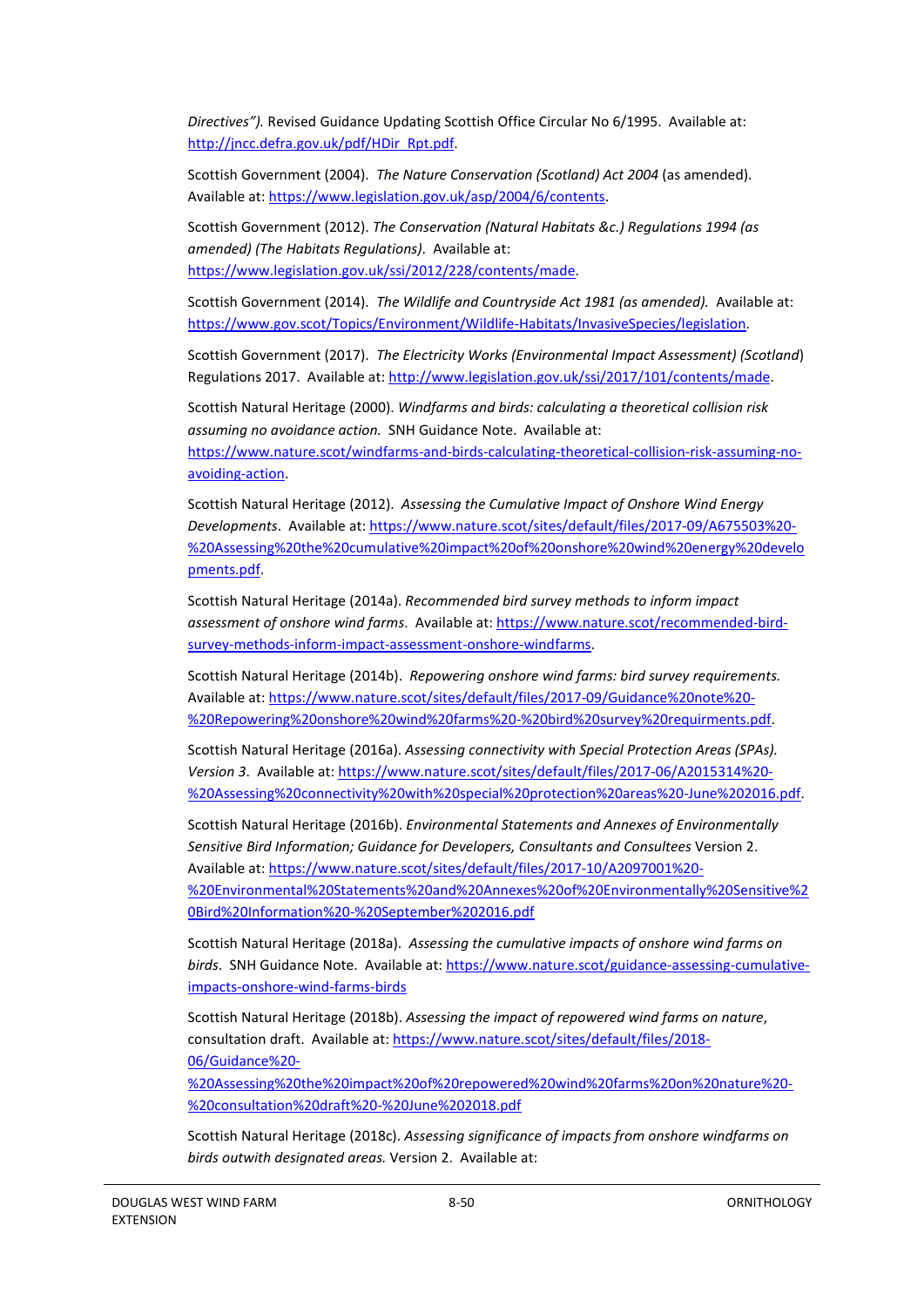[https://www.nature.scot/sites/default/files/2018-02/Guidance%20-](https://www.nature.scot/sites/default/files/2018-02/Guidance%20-%20Assessing%20the%20significance%20of%20impacts%20on%20bird%20populations%20from%20onshore%20wind%20farms%20that%20do%20not%20affect%20protected%20areas.pdf) [%20Assessing%20the%20significance%20of%20impacts%20on%20bird%20populations%20from%](https://www.nature.scot/sites/default/files/2018-02/Guidance%20-%20Assessing%20the%20significance%20of%20impacts%20on%20bird%20populations%20from%20onshore%20wind%20farms%20that%20do%20not%20affect%20protected%20areas.pdf) [20onshore%20wind%20farms%20that%20do%20not%20affect%20protected%20areas.pdf.](https://www.nature.scot/sites/default/files/2018-02/Guidance%20-%20Assessing%20the%20significance%20of%20impacts%20on%20bird%20populations%20from%20onshore%20wind%20farms%20that%20do%20not%20affect%20protected%20areas.pdf)

Scottish Natural Heritage (2018d). *Environmental Impact Assessment Handbook* – Version 5: Guidance for competent authorities, consultation bodies, and others involved in the Environmental Impact Assessment process in Scotland. Available at: [https://www.nature.scot/sites/default/files/2018-05/Publication%202018%20-](https://www.nature.scot/sites/default/files/2018-05/Publication%202018%20-%20Environmental%20Impact%20Assessment%20Handbook%20V5.pdf) [%20Environmental%20Impact%20Assessment%20Handbook%20V5.pdf.](https://www.nature.scot/sites/default/files/2018-05/Publication%202018%20-%20Environmental%20Impact%20Assessment%20Handbook%20V5.pdf)

Watson, M.J., Wilson, D.R. and Mennill, D.J. 2016. *Anthropogenic light is associated with increased vocal activity by nocturnally migrating birds*. Condor, 118, 338-344.

Wilson, J.D., Anderson, R., Bailey, S., Chetcuti, J., Cowie, N.R., Hancock, M.H., Quine, C.P., Russell, N., Stephen, L. and Thompson, D.B.A. (2014). *Modelling edge effects of mature forest plantations on peatland waders informs landscape-scale conservation*. Journal of Applied Ecology Vol 51. pp204-213.

Wilson, M., Fernández-Bellon, D., Irwin, S. and O'Halloran, J. (2015). *The interactions between Hen Harriers and turbines.* Windharrier Final Project Report. School of Biological, Earth & Environmental Sciences, University College Cork, Ireland.

Wilson, M. W., Austin, G. E., Gillings S. and Wernham, C. V. (2015). *Natural Heritage Zone Bird Population Estimates*. SWBSG Commissioned report number SWBSG\_1504. pp72. Available from: www.swbsg.org